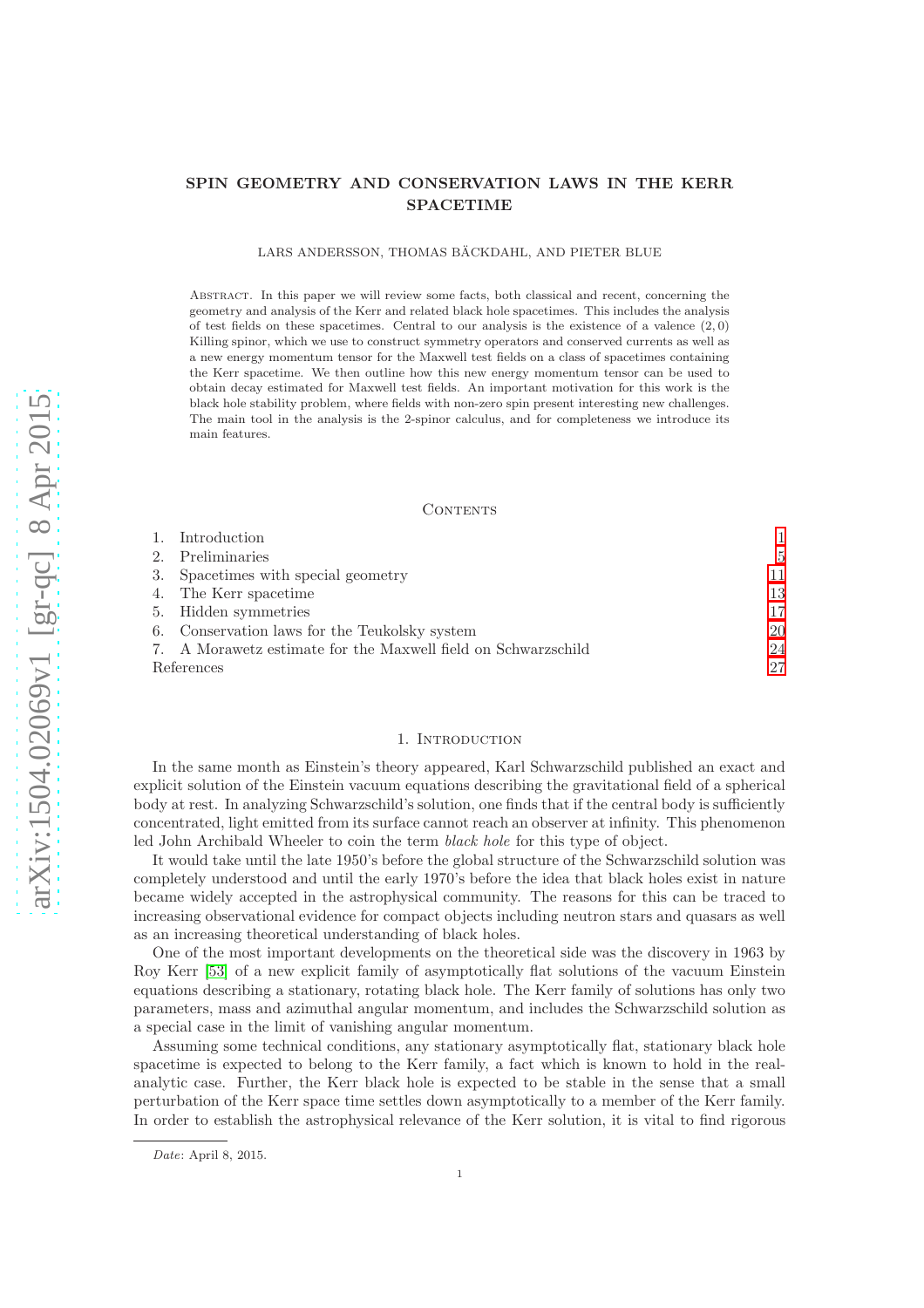proofs of both of these conjectures, and a great deal of work has been devoted to these and related problems.

In general, the orbits of test particles in the spacetime surrounding a rotating object will be chaotic. However, in 1968 Brandon Carter [\[32\]](#page-27-0) discovered that the Kerr spacetime admits a conserved quantity not present in general rotating spacetimes, known as the Carter constant, and showed that the geodesic equation in the Kerr spacetime can be integrated. This has allowed a detailed analysis of the behaviour of light and matter near a Kerr black hole, which has contributed substantially to the acceptance of the Kerr black hole as a fundamental object in astrophysics.

The presence of the Carter constant is a manifestation of the separability and integrability properties of the Kerr spacetime. As discovered by Teukolsky [\[75,](#page-29-0) [76\]](#page-29-1), the equations for test fields on the Kerr spacetime, including the scalar wave equation, the Dirac-Weyl, Maxwell and linearized gravity, are governed by a wave equation which admits separation of variables. These properties of the Kerr spacetime are analogues of the separability properties of the Stäckel potentials which have been studied since the 19th century in Newtonian physics, and which have important applications in astrophysics.

The Carter constant was shown by Walker and Penrose [\[77\]](#page-29-2) to originate in a Killing tensor, a notion originating in the work of Killing in the 1890s, cf. [\[54\]](#page-28-1), and their and later work by Carter and others showed that the closely related Killing spinors are at the foundation of many of the remarkable properties of Kerr and other spacetimes admitting such objects.

Although we shall here focus on symmetries and conservation laws related to the integrability properties of the Kerr and related spacetimes, the black hole stability problem is a fundamental motivation for this work. See section [1.3](#page-3-0) below for further discussion.

1.1. The Kerr solution. The Kerr metric describes a family of stationary, axisymmetric, asymptotically flat vacuum spacetimes, parametrized by ADM mass M and angular momentum per unit mass a. In Boyer-Lindquist coordinates  $(t, r, \theta, \phi)$ , the Kerr metric takes the form<sup>[1](#page-1-0)</sup>

<span id="page-1-2"></span>
$$
g_{ab} = \frac{(\Delta - a^2 \sin^2 \theta)dt_a dt_b}{\Sigma} - \frac{\Sigma dr_a dr_b}{\Delta} - \Sigma d\theta_a d\theta_b - \frac{\sin^2 \theta ((a^2 + r^2)^2 - a^2 \sin^2 \theta \Delta) d\phi_a d\phi_b}{\Sigma}
$$
  
+ 
$$
\frac{2a \sin^2 \theta (a^2 + r^2 - \Delta) dt_{(a} d\phi_b)}{\Sigma},
$$
(1.1)

where  $\Delta = a^2 - 2Mr + r^2$  and  $\Sigma = a^2 \cos^2 \theta + r^2$ . The volume form is  $\Sigma \sin \theta dt \wedge dr \wedge d\theta \wedge d\phi$ . For  $|a| \leq M$ , the Kerr spacetime contains a black hole, with event horizon at  $r = r_+ \equiv M + \sqrt{M^2 - a^2}$ . In the subextreme case  $|a| < M$ , the surface gravity  $\kappa = (r_+ - M)/(r_+^2 + a^2)$  is non-zero and the event horizon is non-degenerate. See [\[66,](#page-28-2) [70\]](#page-28-3) for background on the geometry of the Kerr spacetime, see also [\[65\]](#page-28-4).

The Kerr metric admits two Killing vector fields  $\xi^a = (\partial_t)^a$  (stationary) and  $(\partial_\phi)^a$  (axial). Although the stationary Killing field  $\xi^a$  is timelike near infinity, since  $g(\partial_t, \partial_t) \to 1$  as  $r \to \infty$ ,  $\xi^a$  becomes spacelike for r sufficiently small, when  $1 - 2M/\Sigma < 0$ . In the Schwarzschild case  $a = 0$ , this occurs at the event horizon  $r = 2M$ . However, for a rotating Kerr black hole with  $0 < |a| \leq M$ , there is an ergoregion outside the event horizon where  $\partial_t$  is spacelike. In the ergoregion, null and timelike geodesics can have negative energy. Physically, it is expected this means energy can be extracted from a rotating Kerr black hole via the Penrose process, see [\[44\]](#page-28-5) and references therein.

The Kerr spacetime is expected to be the unique stationary, vacuum, asymptotically flat spacetime containing a non-degenerate black hole, see [\[61,](#page-28-6) [4\]](#page-26-1) and references therein, and is further expected to be dynamically stable. In fact, the scenario used by Penrose [\[67\]](#page-28-7) to motivate the important conjecture now known as the Penrose inequality<sup>[2](#page-1-1)</sup> involves, together with the weak cosmic censorship conjecture, the idea that the maximal vacuum Cauchy development of generic asymptotically flat vacuum data is asymptotic to a Kerr spacetime.

Although a proof of uniqueness of Kerr is known for the real analytic case, and substantial progress on the uniqueness problem without this assumption has been made, the general case is still open. Similarly, the problem of dynamical stability of the Kerr spacetime has motivated a

<sup>&</sup>lt;sup>1</sup>Here we have given the form of the metric has signature  $+ - - -$ , which is most convenient when working with spinors, and which we shall use in this paper.

<span id="page-1-1"></span><span id="page-1-0"></span><sup>2</sup>The Riemannian case of the Penrose inequality has been proved by Huisken and Ilmanen [\[50\]](#page-28-8) and Bray [\[30\]](#page-27-1).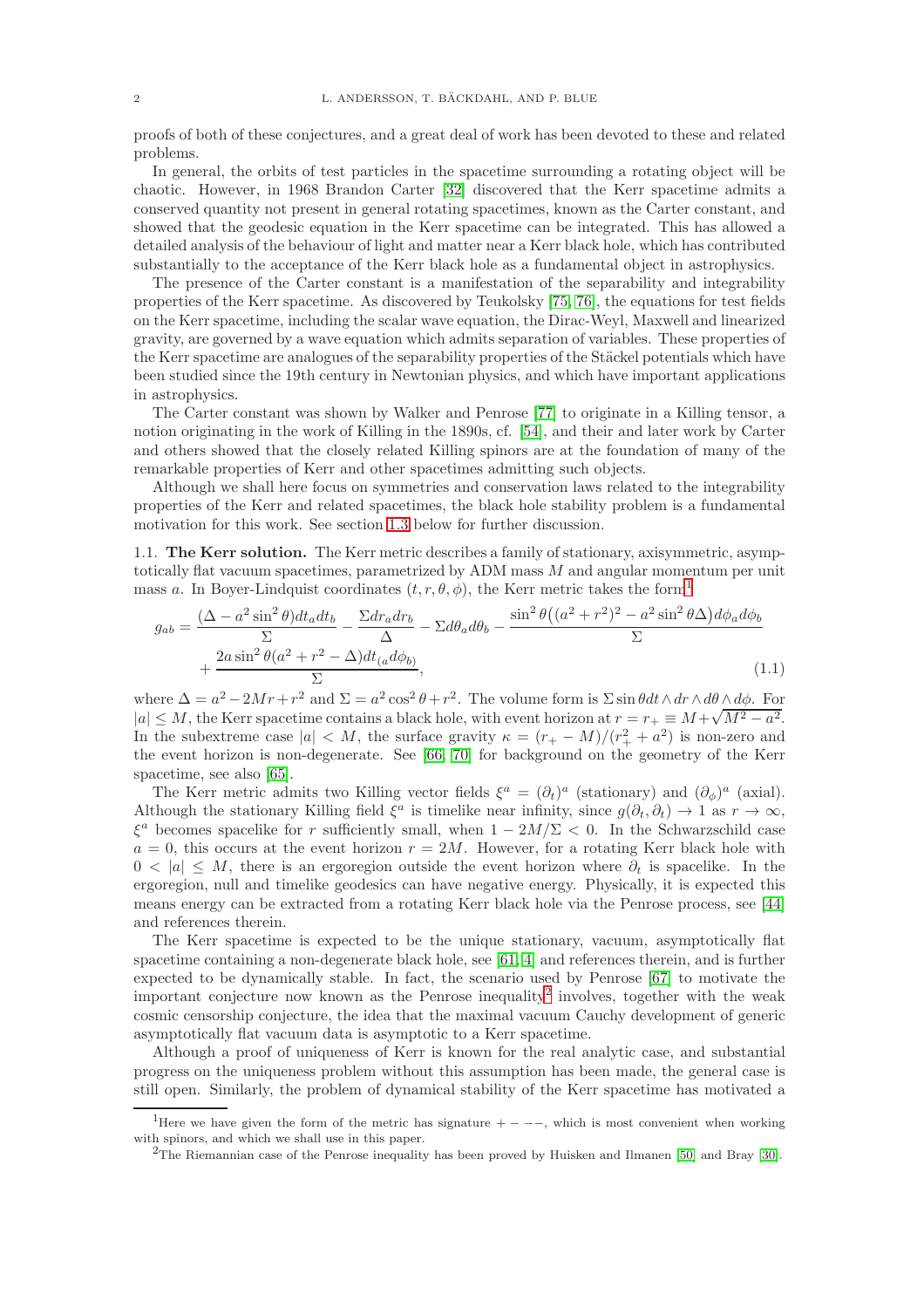great deal of classical work exploiting the separability of the geometric field equations on Kerr, see eg. [\[33,](#page-27-2) [43\]](#page-28-9) and references therein. This work however did not lead to pointwise decay estimates let alone with rates as one expects are needed to deal with the full nonlinear stablity problem. During the last decade, there has therefore been an intense focus on proving such estimates and progress has been made on proving such estimates for the wave, Dirac-Weyl, and Maxwell test fields on the Kerr spacetime, see [\[14,](#page-27-3) [15\]](#page-27-4) and references therein. At present, such estimates are not known for the equations of linearized gravity on Kerr.

1.2. Special geometry. A key fact concerning the Kerr spacetime, is that in addition to possessing the two Killing symmetries corresponding to stationarity and axial symmetry, the Kerr spacetime is algebraically special, with two repeated principal null directions for the Weyl tensor, i.e. it is of Petrov type D. This fact is closely related to the existence of the fourth constant of the motion for geodesics, discovered by Carter, as well as symmetry operators and separability properties for field equations in the Kerr spacetime. Algebraically special spaces have been the subject of intense study in the Lorentzian case, see for example [\[73\]](#page-29-3). Although the Petrov classification has been extended to the Riemannian case [\[52\]](#page-28-10), see also [\[49,](#page-28-11) [23\]](#page-27-5), it has not played such an important role there.

In the Riemannian case, the special geometries which have been most widely studied are the spaces with special holonomy. This class contains many of the most important examples, such as the Calabi-Yau and  $G_2$  spaces. However, the Kerr black hole spacetime, arguably one of the most important Lorentz geometries and a central object in the present paper, does not have special holonomy, as can be seen from the fact that it has type  $D^3$  $D^3$ . An important consequence of the algebraically special nature of the Kerr spacetime is that it admits a Killing spinor (or more properly, spin-tensor) of valence  $(2, 0)$ , see section [2.](#page-4-0) As will be explained below, this fact implies the existence of symmetry operators and conserved currents. These symmetries may be called hidden in the sense that they cannot be represented in terms of the Killing vector fields of the Kerr spacetime.

Riemannian spaces with special holonomy are characterized by the existence of parallel spinors [\[78\]](#page-29-4) or Killing spinors [\[21\]](#page-27-6), a fact which extends also to Lorentzian spaces with special holonomy. The existence of a parallel spinor in the Riemannian case implies stability [\[39\]](#page-28-12) in the sense of non-negativity of the spectrum of the Lichnerowicz Laplacian, a fact which applies to Calabi-Yau as well as  $G_2$  spaces. This fact is very closely related to the representation of linearized perturbations of spaces with parallel spinors discussed in [\[79\]](#page-29-5). Issues of stability are considerably more subtle in the Lorentzian case.

In a Lorentzian 4-manifold, the Hodge star operator acting on 2-forms has eigenvalues  $\pm i$ , while in a Riemannian 4-manifold, it has eigenvalues  $\pm 1$ . Hence, in the Lorentzian case, a real 2-form corresponds to a complex anti-self dual 2-form, while in the Riemannian case, a real 2 form may be split into self dual and anti-self dual parts. For this reason, there is no counterpart in the Lorentzian case to spaces with self-dual Weyl tensor, which form an important class of Riemannian 4-manifolds, containing e.g. K3-surfaces and Gibbons-Hawking metrics. The just mentioned properties of the Hodge star are also closely related to the fact that the spin group in four dimensions with Lorentz signature is  $SL(2,\mathbb{C})$ , with spin representations  $\mathbb{C}^2$  and  $\mathbb{C}^2$ , while in Riemannian signature, the spin group is  $SU(2) \times SU(2)$  which acts on  $\mathbb{C}^2 \times \mathbb{C}^2$  with independent action in each factor.

The correspondence between spinors and tensors provides a particularly powerful tool in dimension four. In Lorentzian signature, the tensor product  $\mathbb{C}^2 \otimes \bar{\mathbb{C}}^2$  of the two inequivalent spinor representations is naturally identified with the complexified Minkowski space. A similar situation obtains in the four dimensional Riemannian case with respect to the tensor product of the spin spaces  $\mathbb{C}^2 \otimes \mathbb{C}^2$ . Systematically decomposing expressions into their irreducible components gives an effective tool for investigating the conditions for the existence of symmetry operators for field equations and conserved currents on Lorentzian 4-dimensional spacetimes.

The SymManipulator package [\[16\]](#page-27-7), which has been developed by one of the authors (T.B.) for the Mathematica based symbolic differential geometry suite xAct [\[62\]](#page-28-13), exploits in a systematic way the above mentioned decompositions for the case of Lorentzian signature, and allows one to

<span id="page-2-0"></span><sup>3</sup>This is true also for the Riemannian signature version of the Kerr geometry.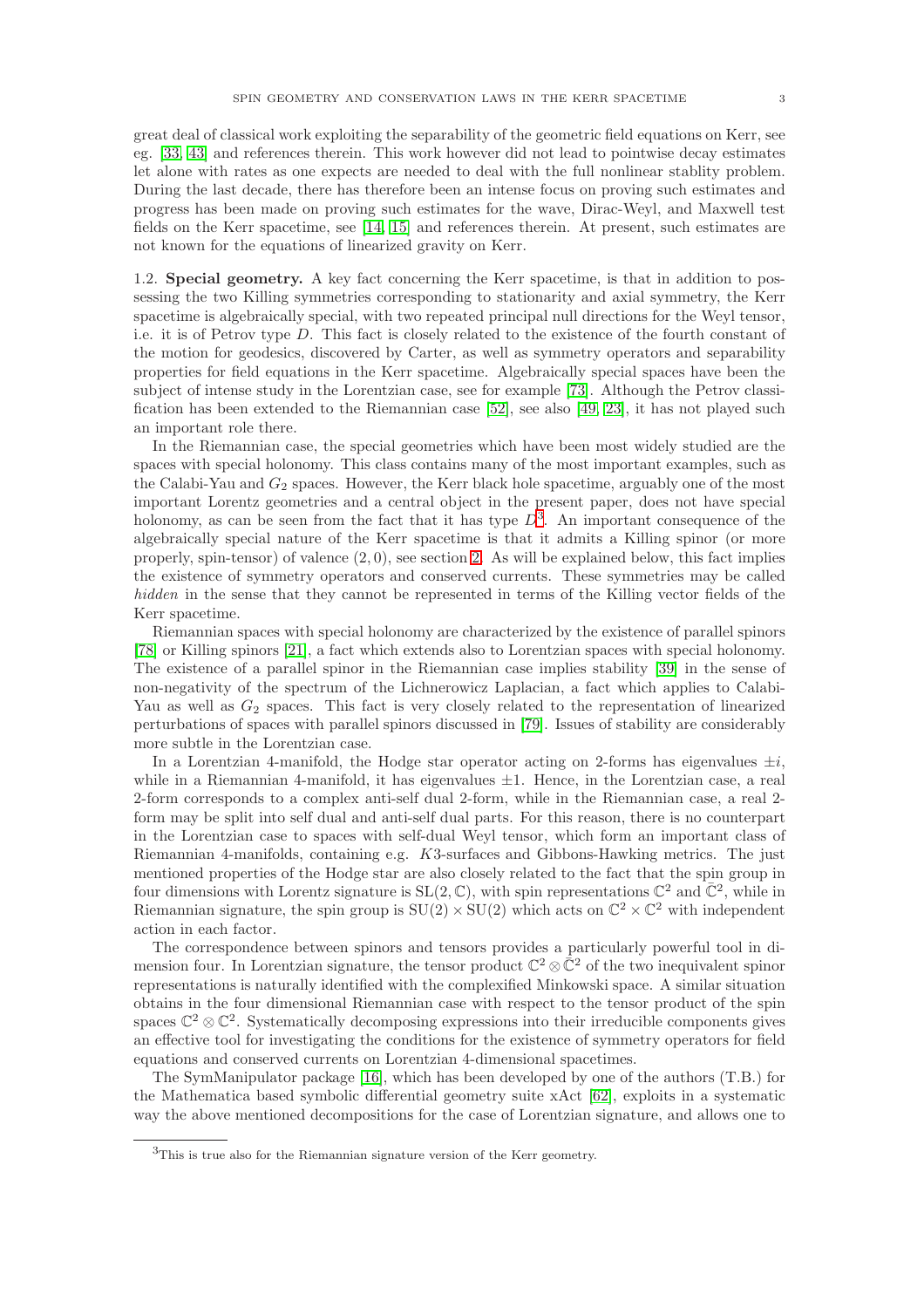carry out investigations which are not feasible to do by hand. This has allowed the authors in recent work [\[12\]](#page-27-8) to complete and simplify the classification of second order symmetry operators and conserved currents for the spin-s field equations for spins  $0, 1/2, 1$  in general spacetimes.

<span id="page-3-0"></span>1.3. Black hole stability. The Kerr spacetime is expected to be dynamically stable, in the sense that the maximal development of Cauchy data close to Kerr data tend asymptotically in the future to a member of the Kerr family. The Black Hole Stability problem is to prove the just mentioned stability statement. This is one of the most important open problems in general relativity and has been the subject of intense work for the last decades.

Much of the work motivated by the Black Hole Stability problem, in particular during the 21st century has been directed towards understanding model problems, in particular to prove boundedness and decay in time for test fields on the Kerr spacetime, as well as on spacetimes which are asymptotic to Kerr in a suitable sense. For the case of scalar fields, i.e. solutions of the wave equation on the Kerr spacetime, these problems are now well understood, see [\[14,](#page-27-3) [74,](#page-29-6) [38\]](#page-28-14).

The full non-linear stability problem, however, has some features which are not present in the case of scalar fields. The Einstein equations have gauge symmetry in the form of diffeomorphism invariance (general covariance) and hence it is necessary to extract a hyperbolic system, either by performing a gauge reduction, or by extending the Einstein system. In addition to the gauge ambiguity, there is what one may term the moduli degrees of freedom of Kerr black hole spacetimes. Restricting our considerations to a black hole at rest with respect to an observer near infinity, the moduli space is parametrized by the Kerr parameters  $a, M$ . As mass and angular momentum is lost by radiation through null infinity, in the expected scenario of a maximal Cauchy development asymptotic to a Kerr black hole, the "final" parameters cannot be calculated from the given Cauchy data without actually solving the full Cauchy problem.

We have a similar, but simpler situation if we consider the black hole stability problem for axisymmetric spacetimes. In this case, the angular momentum is given by a Komar charge integral which is conserved, and hence the angular momentum is known a priori from the Cauchy data. In the case of zero angular momentum, the final state therefore must be a Schwarzschild black hole, and hence (disregarding boosts, translations etc.) the moduli space is reduced to having only one parameter, M. Also in this case, energy is lost through radiation, and the mass of the final black hole state cannot be determined a priori. The stability of the Schwarzschild black hole for the Einstein-scalar field system in spherical symmetry has been proved by Christodoulou [\[34\]](#page-27-9).

Infinitesimal variations of the moduli parameters correspond to solutions of the linearized Einstein equations on the Kerr background which do not disperse and can hence be described as non-radiating modes. The linearized Einstein equation is the equation for a field of spin 2 which is relevant in this context. In order to prove dispersion for the "radiating" part of the linearized gravitational field, it is therefore necessary to eliminate these modes.

The same phenomenon is present already in the case of the spin-1 or Maxwell field equation. For the case of Kerr, the domain of outer communication is diffeomorphic to the exterior of a cylinder in  $\mathbb{R}^4$ . It follows that a source-free Maxwell field on the Kerr background can carry electric and magnetic charges. The charge integrals are conserved, and hence a Maxwell field with non-zero charge cannot disperse. Similarly, for linearized gravity, the linearized mass and angular momentum correspond to conserved charge integrals, and hence solutions of linearized gravity with nonvanishing such charges cannot disperse, see [\[3\]](#page-26-2).

This means that for the Maxwell field and for linearized gravity, it is not possible to prove dispersive (Morawetz) estimates except by using a method which eliminates those solutions which "carry" the non-radiating modes. One approach to this is to make use of the linearity of the equations and explicitly subtract a suitable non-radiating solution so that the remainder has zero charges and will disperse. Another, and perhaps more direct approach is to use a projection which eliminates the "non-radiating" modes. Both for Maxwell and for linearized gravity on the Kerr background, such a projection can be found.

In addition to the just mentioned difficulties, which are due to the non-trivial geometry of black hole spacetimes, the quadratic nature of the non-linearity in the Einstein equation makes it necessary to exploit cancellations in order to prove non-linear stability. This played a central role in the proofs of the nonlinear stability of Minkowski space by Christodoulou and Klainerman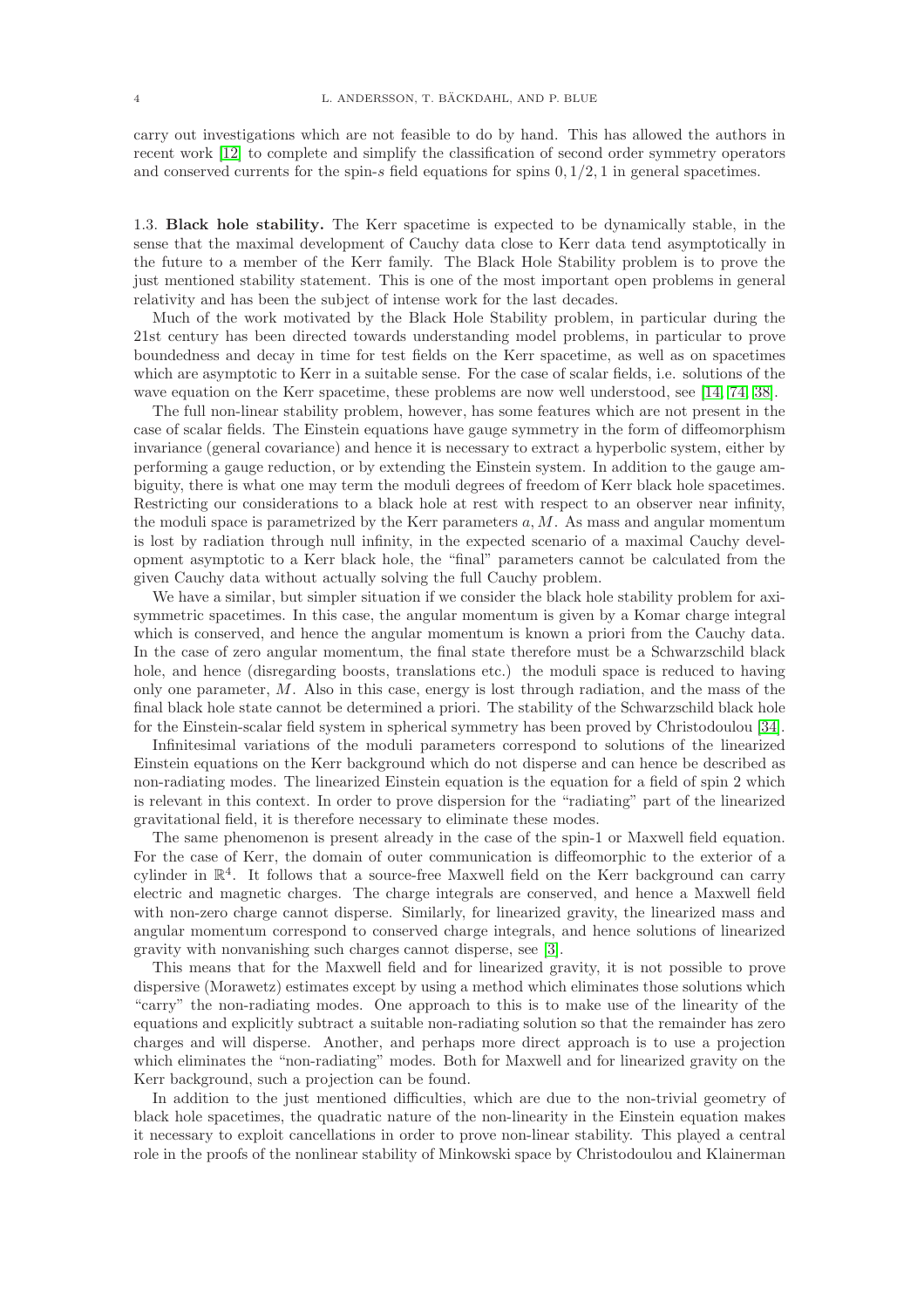[\[35\]](#page-27-10) and by Lindblad and Rodnianski [\[57\]](#page-28-15), and related ideas must be included in any successful approach to the black hole stability problem.

Overview of this paper. In section [2](#page-4-0) we introduce some background for the analysis in this paper, including some material on spin geometry and section [3](#page-10-0) contains some material on algebraically special spacetimes and spacetimes with Killing spinors. In section [4](#page-12-0) we discuss some aspects of the Kerr geometry, the main example of the phenomena and problems discussed in this paper, in more detail. A new characterization of Kerr from the point of view of Killing spinors, fitting the perspective of this paper, is given section [4.2.](#page-15-0) Section [5](#page-16-0) collects some results on symmetry operators and conserved currents due to the authors. The discussion of symmetry operators follows the paper [\[12\]](#page-27-8) while the results on conserved currents is part of ongoing work. A complete treatment will appear in [\[9\]](#page-27-11). The ideas developed in section [5](#page-16-0) is applied to the Teukolsky system in section [6,](#page-19-0) where a new conserved stress-energy tensor for the Maxwell field is given, which can be argued to be the stress-energy tensor appropriate for the compbined spin-1 Teukolsky, and Teukolsky-Starobinsky system. Part of the results presented here can be found in [\[11\]](#page-27-12). Finally in section [7,](#page-23-0) we indicate how the new stress-energy tensor can be used to prove dispersive (Morawetz type) estimates for the Maxwell field on the Schwarzschild spacetime. This new result is part of ongoing work aimed at proving dispersive estimates for the Maxwell and linearized gravity field on the Kerr spacetime.

#### 2. Preliminaries

<span id="page-4-0"></span>In this paper we will make use of the 2-spinor formalism, as well as the closely related GHP formalism. A detailed introduction to this material is given by Penrose and Rindler in [\[68\]](#page-28-16). Following the conventions there, we use the abstract index notation with lower case latin letters  $a, b, c, \ldots$ for tensor indices, and unprimed and primed upper-case latin letters  $A, B, C, \ldots, A', B', C', \ldots$ for spinor indices. Tetrad and dyad indices are boldface latin letters following the same scheme,  $\mathbf{a}, \mathbf{b}, \mathbf{c}, \ldots, \mathbf{A}, \mathbf{B}, \mathbf{C}, \ldots, \mathbf{A}', \mathbf{B}', \mathbf{C}', \ldots$  For coordinate indices we use greek letters  $\alpha, \beta, \gamma, \ldots$ 

2.1. Spinors on Minkowski space. Consider Minkowski space M, i.e.  $\mathbb{R}^4$  with coordinates  $(x^{\alpha}) = (t, x, y, z)$  and metric

$$
g_{\alpha\beta}dx^{\alpha}dx^{\beta} = dt^2 - dx^2 - dy^2 - dz^2.
$$

Define a complex null tetrad (i.e. frame)  $(g_a^a)_{a=0,\dots,3} = (l^a, n^a, m^a, \bar{m}^a)$ , normalized so that  $l^a n_a = 1$ ,  $m^a \bar{m}_a = -1$ , so that

$$
g_{ab} = 2(l_{(a}n_{b)} - m_{(a}\bar{m}_{b)}),
$$
\n(2.1)

by

$$
l^{a} = g_{0}{}^{a} = \frac{1}{\sqrt{2}}((\partial_{t})^{a} + (\partial_{z})^{a}), \qquad n^{a} = g_{1}{}^{a} = \frac{1}{\sqrt{2}}((\partial_{t})^{a} - (\partial_{z})^{a}),
$$
  

$$
m^{a} = g_{2}{}^{a} = \frac{1}{\sqrt{2}}((\partial_{x})^{a} - i(\partial_{y})^{a}), \qquad \bar{m}^{a} = g_{3}{}^{a} = \frac{1}{\sqrt{2}}((\partial_{x})^{a} + i(\partial_{y})^{a}).
$$

Similarly, let  $\epsilon_{\mathbf{A}}{}^A$  be a dyad (i.e. frame) in  $\mathbb{C}^2$ , with dual frame  $\epsilon_{\mathbf{A}}{}^{\mathbf{A}}$ . The complex conjugates will be denoted  $\bar{\epsilon}_{\mathbf{A'}}{}^{A'}, \bar{\epsilon}_{A'}{}^{\mathbf{A'}}$  and again form a basis in another 2-dimensional complex space denoted  $\overline{\mathbb{C}}^2$ , and its dual. We can identify the space of complex  $2 \times 2$  matrices with  $\mathbb{C}^2 \otimes \overline{\mathbb{C}}^2$ . By construction, the tensor products  $\epsilon_{\mathbf{A}}{}^A \bar{\epsilon}_{\mathbf{A}'}{}^{A'}$  and  $\epsilon_A{}^{\mathbf{A}} \bar{\epsilon}_{A'}{}^{\mathbf{A}'}$  forms a basis in  $\mathbb{C}^2 \otimes \bar{\mathbb{C}}^2$  and its dual.

Now, with  $x^{\mathbf{a}} = x^a g_a^{\mathbf{a}},$  writing

<span id="page-4-1"></span>
$$
x^{\mathbf{a}}g_{\mathbf{a}}^{\mathbf{A}\mathbf{A}'} \equiv \begin{pmatrix} x^0 & x^2 \\ x^3 & x^1 \end{pmatrix}
$$
 (2.2)

defines the soldering forms, also known as Infeld-van der Waerden symbols  $g_a{}^{AA'}$ , (and analogously  $g_{AA'}^a$ ). By a slight abuse of notation we may write  $x^{AA'} = x^a$  instead of  $x^{AA'} = x^a g_a^{AA'}$ or, dropping reference to the tetrad,  $x^{AA'} = x^a g_a^{AA'}$ . In particular, we have that  $x^a \in \mathbb{M}$  corresponds to a  $2 \times 2$  complex Hermitian matrix  $x^{\widetilde{\mathbf{A}}\widetilde{\mathbf{A}}'} \in \mathbb{C}^2 \otimes \overline{\mathbb{C}}^2$ . Taking the complex conjugate of both sides of [\(2.2\)](#page-4-1) gives

$$
\bar{x}^a = \bar{x}^{A'A} = (x^{AA'})^*.
$$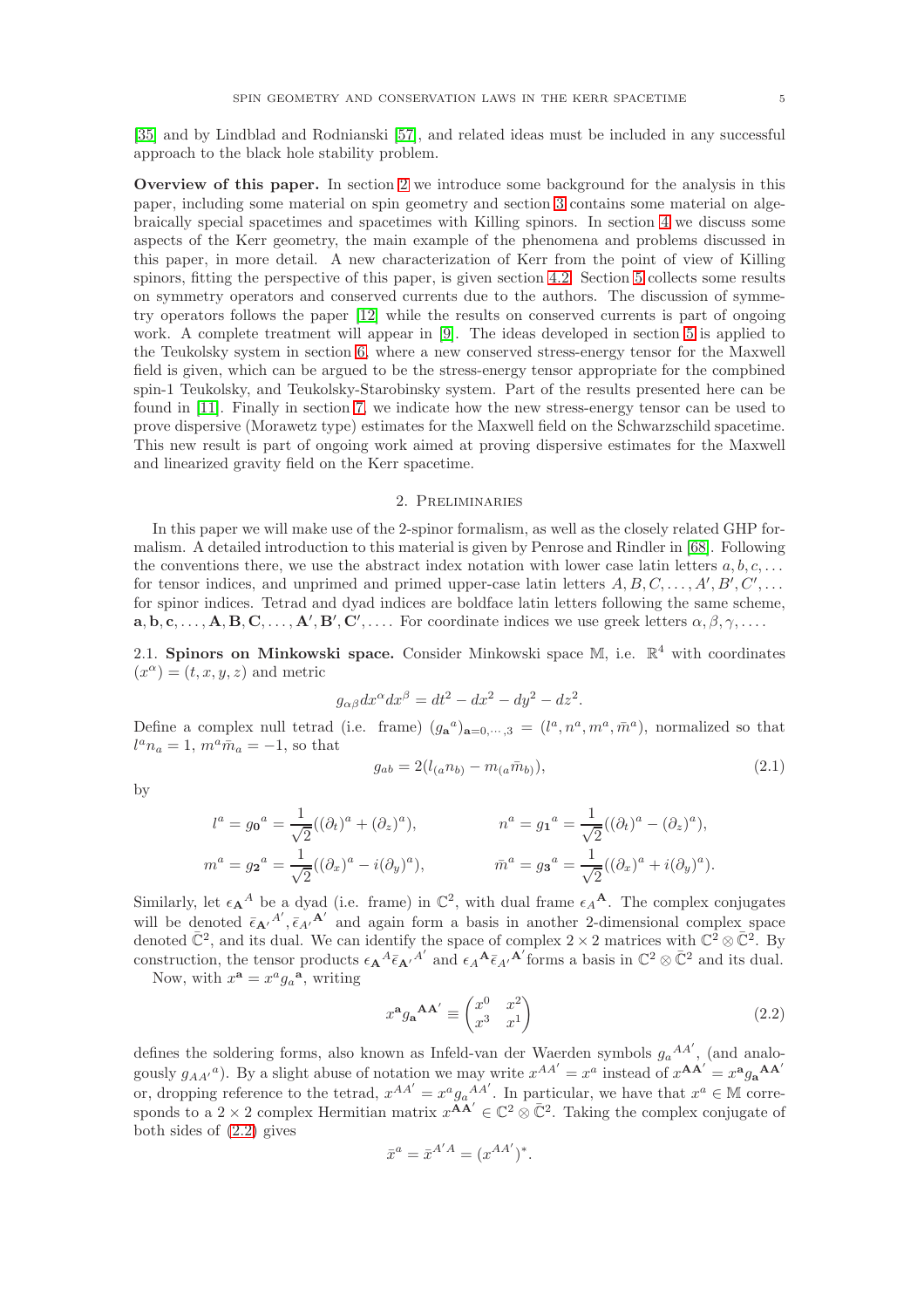where  $*$  denotes Hermitian conjugation. This extends to a correspondence  $\mathbb{C}^4 \leftrightarrow \mathbb{C}^2 \otimes \overline{\mathbb{C}}^2$  with complex conjugation corresponding to Hermitian conjugation.

Note that

<span id="page-5-0"></span>
$$
\det(x^{\mathbf{AA'}}) = x^0 x^1 - x^2 x^3 = x^a x_a / 2. \tag{2.3}
$$

We see from the above that the group

$$
SL(2, \mathbb{C}) = \left\{ A = \begin{pmatrix} a & b \\ c & d \end{pmatrix}, a, b, c, d \in \mathbb{C}, a d - bc = 1 \right\}
$$

acts on  $X \in \mathbb{C}^2 \otimes \overline{\mathbb{C}}^2$  by

 $X \mapsto AXA^*$ .

In view of [\(2.3\)](#page-5-0) this exhibits  $SL_2(\mathbb{C})$  as a double cover of the identity component of the Lorentz group  $SO_0(1,3)$ , the group of linear isometries of M. In particular,  $SL(2,\mathbb{C})$  is the spin group of M. The canonical action

$$
(A, v) \in SL(2, \mathbb{C}) \times \mathbb{C}^2 \mapsto Av \in \mathbb{C}^2
$$

of  $SL(2,\mathbb{C})$  on  $\mathbb{C}^2$  is the spinor representation. Elements of  $\mathbb{C}^2$  are called (Weyl) spinors. The conjugate representation given by

$$
(A, v) \in SL(2, \mathbb{C}) \times \mathbb{C}^2 \mapsto \bar{A}v \in \mathbb{C}^2
$$

is denoted  $\overline{\mathbb{C}}^2$ .

Spinors<sup>[4](#page-5-1)</sup> of the form  $x^{AA'} = \alpha^A \beta^{A'}$  correspond to matrices of rank one, and hence to complex null vectors. Denoting  $o^A = \epsilon_0^A$ ,  $\iota^A = \epsilon_1^A$ , we have from the above that

$$
l^{a} = o^{A}o^{A'}, \quad n^{a} = \iota^{A}\iota^{A'}, \quad m^{a} = o^{A}\iota^{A'}, \quad \bar{m}^{a} = \iota^{A}o^{A'}
$$
 (2.4)

This gives a correspondence between a null frame in M and a dyad in  $\mathbb{C}^2$ .

The action of  $SL(2,\mathbb{C})$  on  $\mathbb{C}^2$  leaves invariant a complex area element, a skew-symmetric bispinor. A unique such spinor  $\epsilon_{AB}$  is determined by the normalization

$$
g_{ab} = \epsilon_{AB} \bar{\epsilon}_{A'B'}.
$$

The inverse  $\epsilon^{AB}$  of  $\epsilon_{AB}$  is defined by  $\epsilon_{AB}\epsilon^{CB} = \delta_A{}^C$ ,  $\epsilon^{AB}\epsilon_{AC} = \delta_C{}^B$ . As with  $g_{ab}$  and its inverse  $g^{ab}$ , the spin-metric  $\epsilon_{AB}$  and its inverse  $\epsilon^{AB}$  is used to lower and raise spinor indices,

$$
\lambda_B = \lambda^A \epsilon_{AB}, \quad \lambda^A = \epsilon^{AB} \lambda_B.
$$

We have

$$
\epsilon_{AB} = o_A \iota_B - \iota_A o_B.
$$

In particular,

<span id="page-5-3"></span>
$$
o_A \iota^A = 1. \tag{2.5}
$$

An element  $\phi_{A\cdots DA'\cdots D'}$  of  $\bigotimes^k \mathbb{C}^2 \bigotimes^l \bar{\mathbb{C}}^2$  is called a spinor of valence  $(k, l)$ . The space of totally symmetric<sup>[5](#page-5-2)</sup> spinors  $\phi_{A\cdots DA'\cdots D'} = \phi_{(A\cdots D)(A'\cdots D')}$  is denoted  $S_{k,l}$ . The spaces  $S_{k,l}$  for  $k,l$  nonnegative integers yield all irreducible representations of  $SL(2, \mathbb{C})$ . In fact, one can decompose any spinor into "irreducible pieces", i.e. as a linear combination of totally symmetric spinors in  $S_{k,l}$ with factors of  $\epsilon_{AB}$ . The above mentioned correspondence between vectors and spinors extends to tensors of any type, and hence the just mentioned decomposition of spinors into irreducible pieces carries over to tensors as well. Examples are given by  $\mathcal{F}_{ab} = \phi_{AB} \epsilon_{A'B'}$ , a complex anti-self-dual 2-form, and  $-C_{abcd} = \Psi_{ABCD} \epsilon_{A'B'} \epsilon_{C'D'}$ , a complex anti-self-dual tensor with the symmetries of the Weyl tensor. Here,  $\phi_{AB}$  and  $\Psi_{ABCD}$  are symmetric.

<sup>&</sup>lt;sup>4</sup>It is conventional to refer to spin-tensors eg. of the form  $x^{AA'}$  or  $\psi_{ABA'}$  simply as spinors.

<span id="page-5-2"></span><span id="page-5-1"></span><sup>5</sup>The ordering between primed and unprimed indices is irrelevent.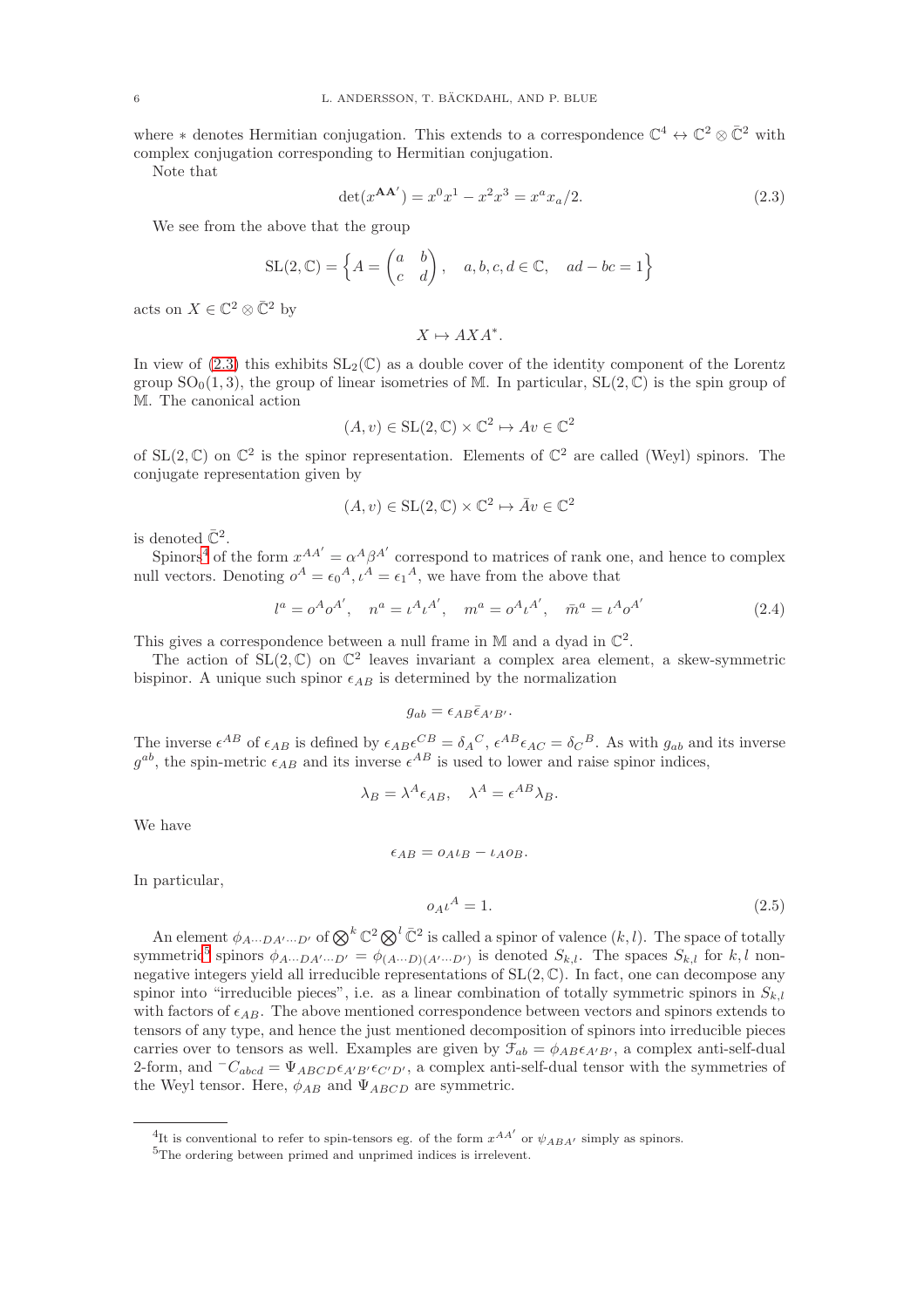2.2. Spinors on spacetime. Let now  $(\mathcal{M}, g_{ab})$  be a Lorentizian 3+1 dimensional spin manifold with metric of signature  $+$  − −−. The spacetimes we are interested in here are spin, in particular any orientable, globally hyperbolic  $3+1$  dimensional spacetime is spin, cf. [\[47,](#page-28-17) page 346]. If  $M$  is spin, then the orthonormal frame bundle  $SO(\mathcal{M})$  admits a lift to  $Spin(\mathcal{M})$ , a principal  $SL(2,\mathbb{C})$ bundle. The associated bundle construction now gives vector bundles over M corresponding to the representations of  $SL(2, \mathbb{C})$ , in particular we have bundles of valence  $(k, l)$  spinors with sections  $\phi_{A\cdots DA'\cdots D'}$ . The Levi-Civita connection lifts to act on sections of the spinor bundles,

<span id="page-6-0"></span>
$$
\nabla_{AA'} : \varphi_{B\cdots DB'\cdots D'} \to \nabla_{AA'} \varphi_{B\cdots DB'\cdots D'}
$$
\n(2.6)

where we have used the tensor-spinor correspondence to replace the index  $a$  by  $AA'$ . We shall denote the totally symmetric spinor bundles by  $S_{k,l}$  and their spaces of sections by  $S_{k,l}$ .

The above mentioned correspondence between spinors and tensors, and the decomposition into irreducible pieces, can be applied to the Riemann curvature tensor. In this case, the irreducible pieces correspond to the scalar curvature, traceless Ricci tensor, and the Weyl tensor, denoted by  $R, S_{ab}$ , and  $C_{abcd}$ , respectively. The Riemann tensor then takes the form

$$
R_{abcd} = -\frac{1}{12}g_{ad}g_{bc}R + \frac{1}{12}g_{ac}g_{bd}R + \frac{1}{2}g_{bd}S_{ac} - \frac{1}{2}g_{bc}S_{ad} - \frac{1}{2}g_{ad}S_{bc} + \frac{1}{2}g_{ac}S_{bd} + C_{abcd}.
$$
 (2.7)

The spinor equivalents of these tensors are

$$
C_{abcd} = \Psi_{ABCD} \bar{\epsilon}_{A'B'} \bar{\epsilon}_{C'D'} + \bar{\Psi}_{A'B'C'D'} \epsilon_{AB} \epsilon_{CD},
$$
\n(2.8a)

$$
S_{ab} = -2\Phi_{ABA'B'},\tag{2.8b}
$$

$$
R = 24\Lambda. \tag{2.8c}
$$

Projecting  $(2.6)$  on its irreducible pieces gives the following four *fundamental operators*.

# Definition 2.1. The differential operators

 $\mathscr{D}_{k,l}: \mathcal{S}_{k,l} \to \mathcal{S}_{k-1,l-1}, \quad \mathscr{C}_{k,l}: \mathcal{S}_{k,l} \to \mathcal{S}_{k+1,l-1}, \quad \mathscr{C}_{k,l}^{\dagger}: \mathcal{S}_{k,l} \to \mathcal{S}_{k-1,l+1}, \quad \mathscr{T}_{k,l}: \mathcal{S}_{k,l} \to \mathcal{S}_{k+1,l+1}$ are defined as

$$
(\mathcal{D}_{k,l}\varphi)_{A_1...A_{k-1}}A'_1...A'_{l-1} \equiv \nabla^{BB'}\varphi_{A_1...A_{k-1}B}A'_1...A'_{l-1}B',
$$
\n
$$
(\mathcal{C}_{k,l}\varphi)_{k,l}A'_1...A'_{l-1} = \nabla_{k,l}B'_{l}\varphi_{k,l}A'_1...A'_{l-1}B',
$$
\n(2.9a)

$$
(\mathscr{C}_{k,l}\varphi)_{A_1...A_{k+1}}{}^{A'_1...A'_{l-1}} \equiv \nabla_{(A_1}{}^{B'}\varphi_{A_2...A_{k+1}}{}^{A'_1...A'_{l-1}}{}_{B'},\tag{2.9b}
$$

$$
(\mathscr{C}_{k,l}^{\dagger}\varphi)_{A_1...A_{k-1}}{}^{A_1'...A_{l+1}'} \equiv \nabla^{B(A_1'}\varphi_{A_1...A_{k-1}B}{}^{A_2'...A_{l+1}'}),
$$
\n(2.9c)

$$
(\mathcal{I}_{k,l}\varphi)_{A_1...A_{k+1}}{}^{A'_1...A'_{l+1}} \equiv \nabla_{(A_1}{}^{(A'_1} \varphi_{A_2...A_{k+1})}{}^{A'_2...A'_{l+1})}.
$$
\n(2.9d)

The operators are called respectively the divergence, curl, curl-dagger, and twistor operators.

With respect to complex conjugation, the operators  $\mathscr{D}, \mathscr{T}$  satisfy  $\overline{\mathscr{D}_{k,l}} = \mathscr{D}_{l,k}, \overline{\mathscr{T}_{k,l}} = \mathscr{T}_{l,k}$ while  $\overline{\mathscr{C}_{k,l}} = \mathscr{C}_{l,k}^{\dagger}, \mathscr{C}_{k,l}^{\dagger} = \mathscr{C}_{l,k}.$ 

Denoting the adjoint of an operator by A with respect to the bilinear pairing

$$
(\phi_{A_1\cdots A_kA'_1\cdots A'_l},\psi_{A_1\cdots A_kA'_1\cdots A'_l})=\int \phi_{A_1\cdots A_kA'_1\cdots A'_l}\psi^{A_1\cdots A_kA'_1\cdots A'_l}d\mu
$$

by  $A^{\dagger}$ , and the adjoint with respect to the sesquilinear pairing

$$
\langle \phi_{A_1\cdots A_k A'_1\cdots A'_l}, \psi_{A_1\cdots A_l A'_1\cdots A'_k} \rangle = \int \phi_{A_1\cdots A_k A'_1\cdots A'_l} \bar{\psi}^{A_1\cdots A_k A'_1\cdots A'_l} d\mu
$$

by  $A^*$ , we have

$$
(\mathscr{D}_{k,l})^{\dagger} = -\mathscr{T}_{k-1,l-1}, \quad (\mathscr{T}_{k,l})^{\dagger} = -\mathscr{D}_{k+1,l+1}, \quad (\mathscr{C}_{k,l})^{\dagger} = \mathscr{C}_{k+1,l-1}^{\dagger}, \quad (\mathscr{C}_{k,l}^{\dagger})^{\dagger} = \mathscr{C}_{k-1,l+1},
$$

and

$$
(\mathscr{D}_{k,l})^* = -\mathscr{T}_{l-1,k-1}, \quad (\mathscr{T}_{k,l})^* = -\mathscr{D}_{l+1,k+1}, \quad (\mathscr{C}_{k,l})^* = \mathscr{C}_{l-1,k+1}, \quad (\mathscr{C}_{k,l}^{\dagger})^* = \mathscr{C}_{l+1,k-1}^{\dagger}.
$$

As we will see in section [2.3.1,](#page-7-0) the kernels of  $\mathscr{C}^{\dagger}_{2s,0}$  and  $\mathscr{C}_{0,2s}$  are the massless spin-s fields. The kernels of  $\mathcal{T}_{k,l}$ , are the valence  $(k, l)$  Killing spinors, which we will discuss further in section [2.3.2](#page-8-0) and section [3.2.](#page-10-1) A multitude of commutator properties of these operators can be found in [\[12\]](#page-27-8).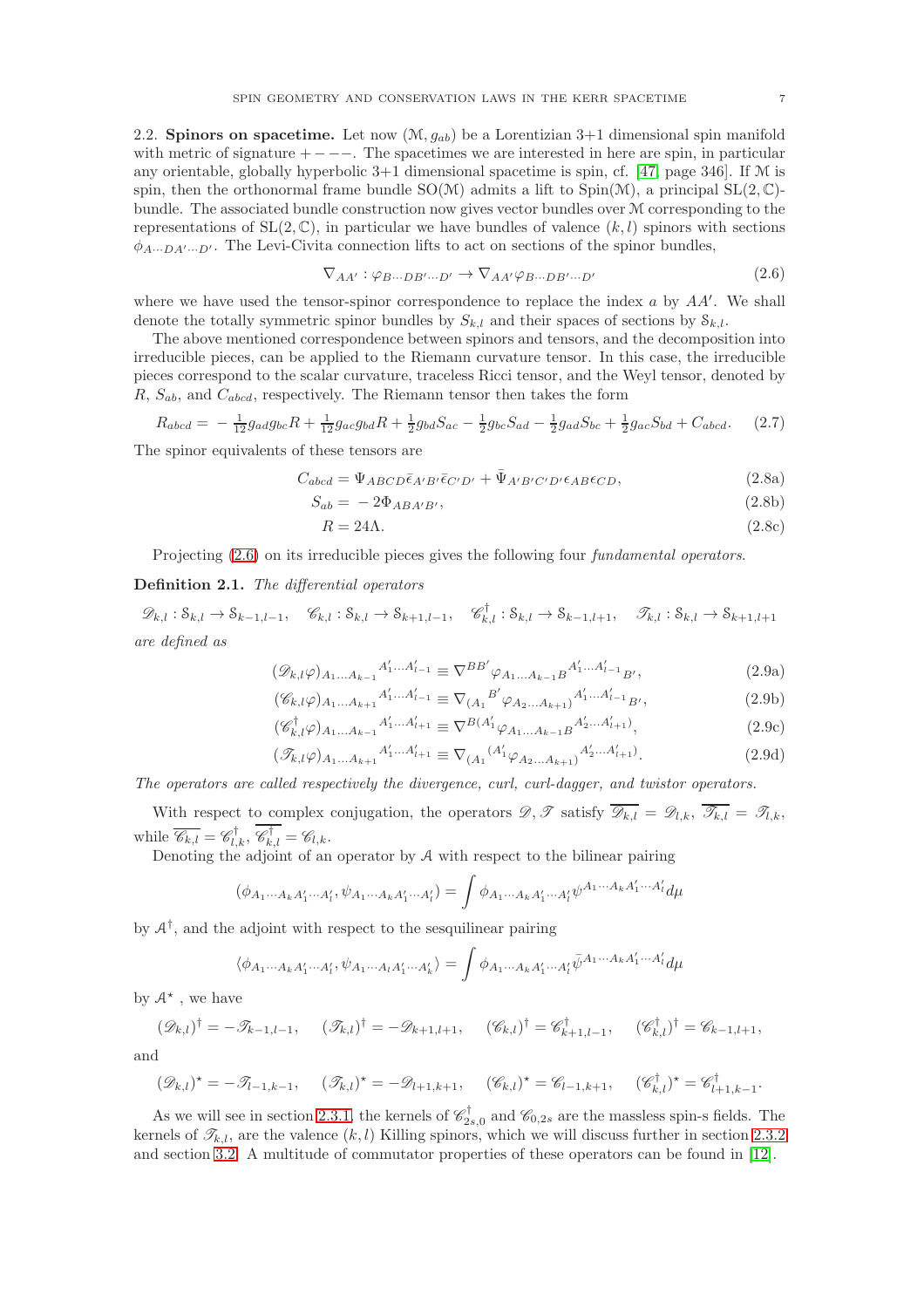2.3. **GHP formalism.** Given a null tetrad  $l^a, n^a, m^a, \bar{m}^a$  we have a spin dyad  $o_A$ ,  $\iota_A$  as discussed above. For a spinor  $\varphi_{A\cdots D} \in \mathcal{S}_{k,0}$ , it is convenient to introduce the Newman-Penrose scalars

<span id="page-7-1"></span>
$$
\varphi_i = \varphi_{A_1 \cdots A_i A_{i+1} \cdots A_k} t^{A_1} \cdots t^{A_i} \varphi^{A_{i+1}} \cdots \varphi^{A_k}.
$$
\n(2.10)

In particular,  $\Psi_{ABCD}$  corresponds to the five complex Weyl scalars  $\Psi_i$ ,  $i = 0, \ldots 4$ . The definition  $\varphi_i$  extends in a natural way to the scalar components of spinors of valence  $(k, l)$ .

The normalization [\(2.5\)](#page-5-3) is left invariant under rescalings  $o_A \to \lambda o_A$ ,  $\iota_A \to \lambda^{-1} \iota_A$  where  $\lambda$  is a non-vanishing complex scalar field on M. Under such rescalings, the scalars defined by projecting on the dyad, such as  $\varphi_i$  given by [\(2.10\)](#page-7-1) transform as sections of complex line bundles. A scalar  $\varphi$  is said to have type  $\{p, q\}$  if  $\varphi \to \lambda^p \bar{\lambda}^q \varphi$  under such a rescaling. Such fields are called properly weighted. The lift of the Levi-Civita connection  $\nabla_{AA'}$  to these bundles gives a covariant derivative denoted  $\Theta_a$ . Projecting on the null tetrad  $l^a, n^a, m^a, \bar{m}^a$  gives the GHP operators

$$
\dot{\mathbf{p}} = l^a \Theta_a, \quad \dot{\mathbf{p}}' = n^a \Theta_a, \quad \dot{\mathbf{\delta}} = m^a \Theta_a, \quad \dot{\mathbf{\delta}}' = \bar{m}^a \Theta_a.
$$

The GHP operators are properly weighted, in the sense that they take properly weighted fields to properly weighted fields, for example if  $\varphi$  has type  $\{p, q\}$ , then  $\varphi \varphi$  has type  $\{p + 1, q + 1\}$ . This can be seen from the fact that  $l^a = o^A \overline{o}^{A'}$  has type  $\{1, 1\}$ . There are 12 connection coefficients in a null frame, up to complex conjugation. Of these, 8 are properly weighted, the GHP spin coefficients. The other connection coefficients enter in the connection 1-form for the connection  $\Theta_a$ .

The following formal operations take weighted quantities to weighted quantities,

$$
^-(\text{bar}): l^a \to l^a, n^a \to n^a, m^a \to \bar{m}^a, \bar{m}^a \to m^a, \qquad \{p,q\} \to \{q,p\},
$$
  
\n'(prime):  $l^a \to n^a, n^a \to l^a, m^a \to \bar{m}^a, \bar{m}^a \to m^a, \qquad \{p,q\} \to \{-p,-q\},$   
\n\*(star):  $l^a \to m^a, n^a \to -\bar{m}^a, m^a \to -l^a, \bar{m}^a \to n^a, \qquad \{p,q\} \to \{p,-q\}.$  (2.11)

The properly weighted spin coefficients can be represented as

$$
\kappa = m^b l^a \nabla_a l_b, \quad \sigma = m^b m^a \nabla_a l_b, \quad \rho = m^b \bar{m}^a \nabla_a l_b, \quad \tau = m^b n^a \nabla_a l_b,\tag{2.12}
$$

together with their primes  $\kappa', \sigma', \rho', \tau'.$ 

A systematic application of the above formalism allows one to write the tetrad projection of the geometric field equations in a compact form. For example, the Maxwell equation corresponds to the four scalar equations given by

$$
(b - 2\rho)\phi_1 - (\delta' - \tau')\phi_0 = -\kappa\phi_2, \tag{2.13}
$$

with its primed and starred versions.

Working in a spacetime of Petrov type  $D$  gives drastic simplifications, in view of the fact that choosing the null tedrad so that  $l^a$ ,  $n^a$  are aligned with principal null directions of the Weyl tensor (or equivalently choosing the spin dyad so that  $o<sub>A</sub>$ ,  $i<sub>A</sub>$  are principal spinors of the Weyl spinor), as has already been mentioned, the Weyl scalars are zero with the exception of  $\Psi_2$ , and the only non-zero spin coefficients are  $\rho, \tau$  and their primed versions.

<span id="page-7-0"></span>2.3.1. Massless spin-s fields. For  $s \in \frac{1}{2} \mathbb{N}, \varphi_{A \cdots D} \in \ker \mathscr{C}_{2s,0}^{\dagger}$  is a totally symmetric spinor  $\varphi_{A \cdots D} =$  $\varphi_{(A...D)}$  of valence  $(2s, 0)$  which solves the massless spin-s equation

$$
(\mathscr{C}_{2s,0}^{\dagger}\varphi)_{A'B\cdots D} = 0.
$$

For  $s = 1/2$ , this is the Dirac-Weyl equation  $\nabla_{A'}{}^A \varphi_A = 0$ , for  $s = 1$ , we have the left and right Maxwell equation  $\nabla_{A'}{}^B \phi_{AB} = 0$  and  $\nabla_A{}^{B'} \varphi_{A'B'} = 0$ , i.e.  $(\mathscr{C}_{2,0}^{\dagger} \phi)_{A'A} = 0$ ,  $(\mathscr{C}_{0,2} \varphi)_{AA'} = 0$ .

An important example is the Coulomb Maxwell field on Kerr,

<span id="page-7-2"></span>
$$
\phi_{AB} = -\frac{2}{(r - ia\cos\theta)^2} o_{(A^L B)} \tag{2.14}
$$

This is a non-trivial sourceless solution of the Maxwell equation on the Kerr background. We note that  $\phi_1 = (r - ia \cos \theta)^{-2}$  while  $\phi_0 = \phi_2 = 0$ .

For  $s > 1$ , the existence of a non-trivial solution to the spin-s equation implies curvature conditions, a fact known as the Buchdahl constraint. [\[31\]](#page-27-13)

$$
0 = \Psi_{(A}^{DEF} \phi_{B...C)DEF}.
$$
\n
$$
(2.15)
$$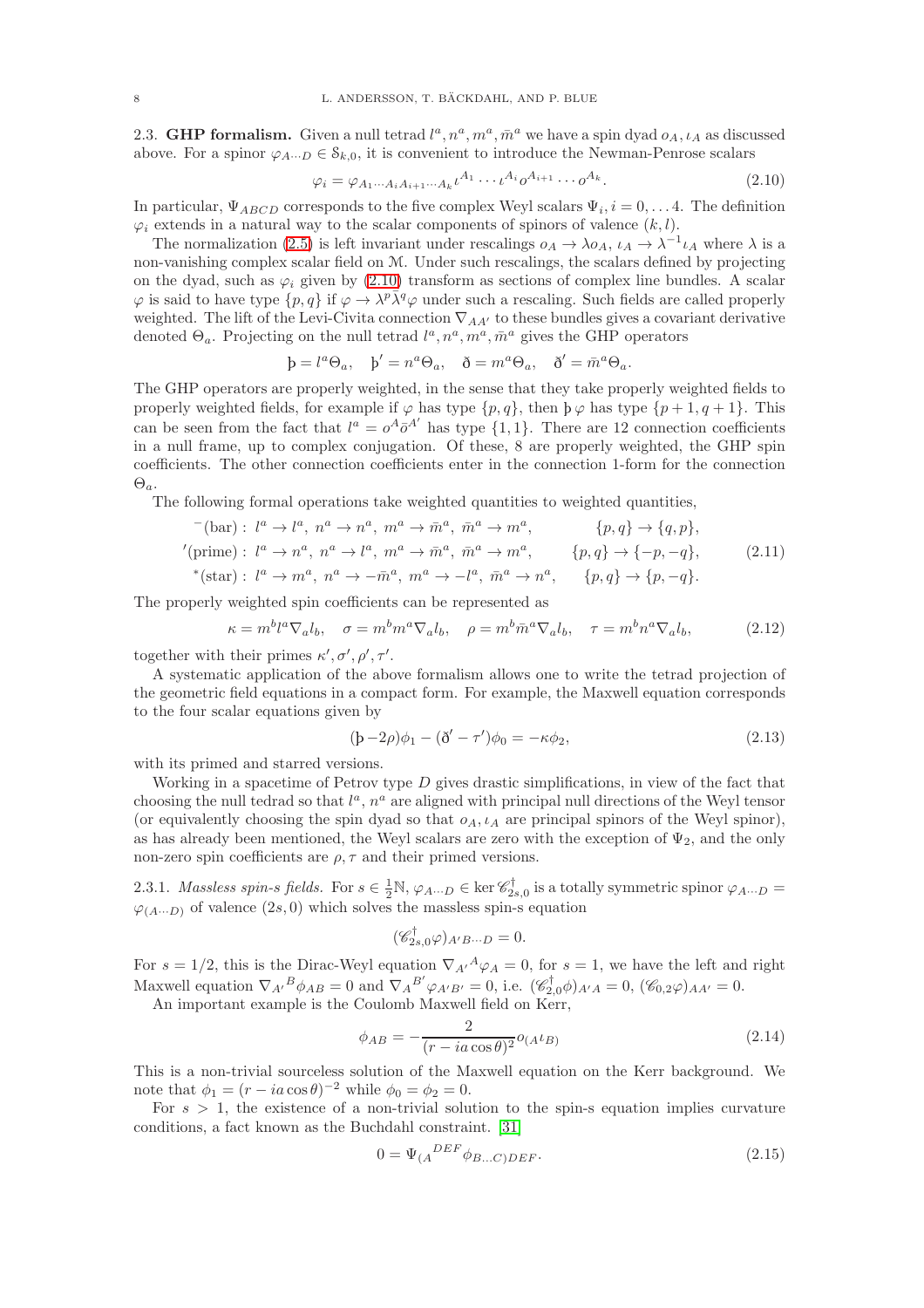This is easily obtained by commuting the operators in

The space-spinor version of the solder

$$
0 = (\mathscr{D}_{2s-1,1}\mathscr{C}_{2s,0}^{\dagger}\phi)_{A...C}.
$$
\n
$$
(2.16)
$$

For the case  $s = 2$ , the equation  $\nabla_{A'}{}^D \Psi_{ABCD} = 0$  is the Bianchi equation, which holds for the Weyl spinor in any vacuum spacetime. Due to the Buchdahl constraint, it holds that in any sufficiently general spacetime, a solution of the spin-2 equation is proportional to the Weyl spinor of the spacetime.

<span id="page-8-0"></span>2.3.2. Killing spinors. Spinors  $\varkappa_{A_1\cdots A_k}{}^{A'_1\cdots A'_k} \in \mathcal{S}_{k,l}$  satisfying

$$
(\mathscr{T}_{k,l}\varkappa)_{A_1\cdots A_{k+1}}{}^{A_1'\cdots A_{k+1}'}=0,
$$

are called Killing spinors of valence  $(k, l)$ . We denote the space of Killing spinors of valence  $(k, l)$ by  $\mathcal{KS}_{k,l}$ . The Killing spinor equation is an over-determined system. The space of Killing spinors is a finite dimensional space, and the existence of Killing spinors imposes strong restrictions on M, see section [3.2](#page-10-1) below. Killing spinors  $\nu_{AA'} \in \mathcal{KS}_{1,1}$  are simply conformal Killing vector fields, while Killing spinors  $\kappa_{AB} \in \mathcal{KS}_{2,0}$  are also known as conformal Killing-Yano forms, or twistor forms.<sup>[6](#page-8-1)</sup> Further, we mention that Killing spinors  $L_{ABA'B'} \in \mathcal{KS}_{2,2}$  are traceless symmetric conformal Killing tensors  $L_{ab}$ , satisfying the equation

$$
0 = \nabla_{(a}L_{bc)} - \frac{1}{3}g_{(ab}\nabla^d L_{c)d}
$$

For any  $\kappa_{AB} \in \mathfrak{KS}_{2,0}$  we have that  $L_{ABA'B'} = \kappa_{AB} \bar{\kappa}_{A'B'} \in \mathfrak{KS}_{2,2}$ . See section [3.2](#page-10-1) below for further details.

2.4. Space spinors. Let  $\tau^a$  be a timelike vector, normalized so that  $\tau^a \tau_a = 1$ . Define the projector

$$
h_{ab} = g_{ab} - \tau_a \tau_b.
$$
  
ering form is  

$$
h_a^{AB} = \sqrt{2}g_a^{(A}{}_{A'}\tau^{B})^{A'}
$$

This gives a correspondence which represents spatial vectors  $x^a$  with respect to  $\tau^a$ , i.e. satisfying  $x^a \tau_a = 0$ , in terms of symmetric spinors. The Hermitian conjugate of a spinor  $\lambda_A$  is defined as

$$
\hat{\lambda}_A = \sqrt{2}\tau_A{}^{B'}\bar{\lambda}_{B'}.
$$

A spinor with even valence is called real if  $\hat{\lambda}_{A_1...A_{2s}} = (-1)^s \lambda_{A_1...A_{2s}}$ . Real spinors of even valence, eg.  $\omega_{AB}, \xi_{ABCD}$  correspond to real tensors  $\omega_a, \xi_{ab}$ .

A general spinor can be decomposed into space spinor terms and terms containing  $\tau^{AA'}$ . For example,

$$
\nu_{AA'} = \tau_{AA'}\nu - \sqrt{2}\tau^{B}{}_{A'}\nu_{AB},\tag{2.17}
$$

where  $\nu = \tau^{AA'} \nu_{AA'}$ ,  $\nu_{AB} = \sqrt{2} \tau_{(A}{}^{A'} \nu_{B)A'}$  are a scalar and a space spinor, respectively. We also define the second fundamental form as

$$
k_{ab} = h_a{}^c h_b{}^d \nabla_c \tau_d. \tag{2.18}
$$

Applying the space spinor split to the spinor covariant derivative  $\nabla_{AA'}$  gives

$$
\nabla_{AA'} = \tau_{AA'} \nabla_{\tau} - \sqrt{2} \tau^{B}{}_{A'} \nabla_{AB}
$$

where now  $\nabla_{\tau} = \tau^{AA'} \nabla_{AA'}$  is the normal derivative and  $\nabla_{AB} = \sqrt{2} \tau_{(A}{}^{A'} \nabla_{B)A'}$  is the Sen connection.

Let  $k_{ABCD}$  denote the space spinor counterpart of the tensor  $k_{ab}$ . One has that

$$
k_{ABCD} = \sqrt{2}\tau_C{}^{A'} \nabla_{AB}\tau_{DA'}, \quad k_{ABCD} = k_{(AB)(CD)}.
$$

For the rest of this section we will assume that  $\tau^a$  is the timelike normal of a Cauchy surface Σ. With a slight abuse of notation we will identify such tensors and spinors on the spacetime with their pullbacks to the surface  $\Sigma$ . Let  $D_a$  denote the intrisic Levi-Civita connection on  $\Sigma$ ,

<span id="page-8-1"></span> ${}^{6}$ In the mathematics literature, Killing spinors of valence  $(1,0)$  are known as twistor spinors. The terms conformal Killing-Yano form or twistor form is used also for the real 2-forms corresponding to Killing spinors of valence (2, 0), as well as for forms of higher degree and in higher dimension, in the kernel of an analogous Stein-Weiss operator.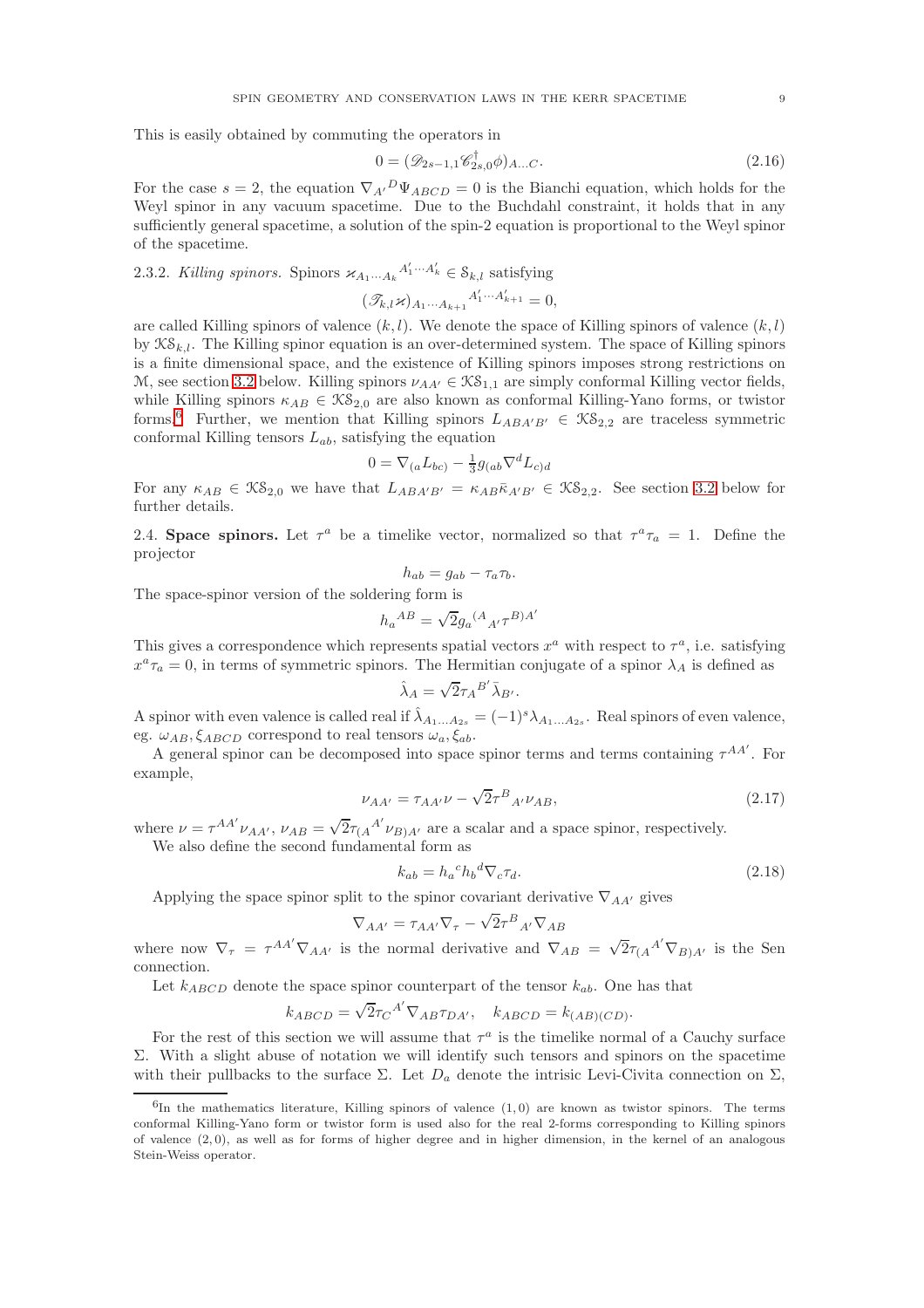and  $D_{AB} = D_{(AB)} = \sigma^a{}_{AB}D_a$  its spinorial counterpart. Then we see that the Sen connection,  $\nabla_{AB}$ , and the Levi-Civita connection,  $D_{AB}$ , are related to each other through the spinor  $k_{ABCD}$ . For example, for a valence 1 spinor  $\pi_C$  one has that

$$
\nabla_{AB}\pi_C = D_{AB}\pi_C + \frac{1}{\sqrt{2}}k_{ABC}{}^D\pi_D.
$$

On the surface  $\Sigma$  the Weyl spinor can be split into its electric and magnetic parts via

$$
E_{ABCD} \equiv \frac{1}{2} \left( \Psi_{ABCD} + \hat{\Psi}_{ABCD} \right), \quad B_{ABCD} \equiv \frac{i}{2} \left( \hat{\Psi}_{ABCD} - \Psi_{ABCD} \right),
$$

so that

$$
\Psi_{ABCD} = E_{ABCD} + iB_{ABCD}.
$$

Crucial for our applications is that the spinors  $E_{ABCD}$  and  $B_{ABCD}$  can be expressed in terms of quantities intrinsic to the hypersurface  $\Sigma$ . In detail, we have

$$
E_{ABCD} = -\tilde{\Phi}_{ABCD} - k^{FH}{}_{FH}k_{(ABCD)} - r_{(ABCD)} + k_{(AB}{}^{FH}k_{CD)FH}, \qquad (2.19a)
$$

$$
B_{ABCD} = -i\sqrt{2}D_{(A}{}^{F}k_{BCD)F},\tag{2.19b}
$$

where  $r_{ABCD}$  is the space spinor counterpart of the Ricci tensor of the intrinsic metric of the hypersurface  $\Sigma$ , and  $\tilde{\Phi}_{ABCD} = 2\Phi_{(AC|B'D')T}B^{B'}\tau_{D)}^{D'}$  is given by the matter content.

We can formulate the Cauchy problem for the spin-s testfield equation in terms of space spinors as follows.<sup>[7](#page-9-0)</sup> The space spinor split of the spin-s equation  $(\mathscr{C}_{2s,0}^{\dagger}\varphi)_{A...EA'}=0$  takes the form

$$
0 = \frac{1}{\sqrt{2}} \nabla_{\tau} \varphi_{A...F} - \nabla_{A}{}^{G} \varphi_{B...FG} = 0.
$$

If we split this equation into irreducible parts we get the first order, symmetric hyperbolic, evolution equation

$$
\nabla_{\tau}\varphi_{A...F} = \sqrt{2}\nabla_{(A}{}^{G}\varphi_{B...F)G},
$$

and for the cases  $s \geq 1$ , the constraint equation

<span id="page-9-1"></span>
$$
\nabla^{AB}\varphi_{AB...F} = 0.\tag{2.20}
$$

on Σ. One can verify that this constraint automatically propagates for  $s = 1$ . For higher spin the Buchdahl constraint gives an obstruction for propagation of the constraint [\(2.20\)](#page-9-1).

If we make a space spinor splitting of the valence (2, 0) Killing spinor equation  $(\mathscr{T}_{2,0}\times)_{ABCA'}$ 0, we get

$$
\nabla_{\tau} \varkappa_{AB} = -\frac{1}{\sqrt{2}} \nabla_{(A}{}^{C} \varkappa_{B)C}, \qquad (2.21a)
$$

$$
\nabla_{(AB} \varkappa_{CD)} = 0. \tag{2.21b}
$$

Hence, also in this case we have an evolution equation and a constraint equation. However, the integrability condition for the Killing spinor gives an obstruction to the propagation of the constraint. The propagation of the integrability condition is a bit more complicated, but we still have the following result for vacuum spacetimes.

<span id="page-9-2"></span>**Theorem 2.2** ([\[19,](#page-27-14) Theorem 9], [\[17,](#page-27-15) Theorem 4]). Consider an initial data set for the Einstein vacuum field equations on a Cauchy hypersurface  $\Sigma$ . Let  $\mathfrak{U} \subset \Sigma$  be an open set. The development of the initial data set will then have a Killing spinor in the domain of dependence of U if and only if

$$
\nabla_{(AB} \varkappa_{CD)} = 0,\tag{2.22a}
$$

$$
\Psi_{(ABC}{}^F \varkappa_{D)F} = 0,\tag{2.22b}
$$

are satisfied on U.

Observe that these two conditions can be formulated entirely in terms of the data for  $\varkappa_{AB}$ ,  $k_{ABCD}$  and  $r_{ABCD}$ , i.e. quantities intrinsic to the surface  $\Sigma$ .

<span id="page-9-0"></span><sup>7</sup>Observe that we do not assume vacuum when we study propagation of spin-s test fields. We only assume that the evolution of the metric is known.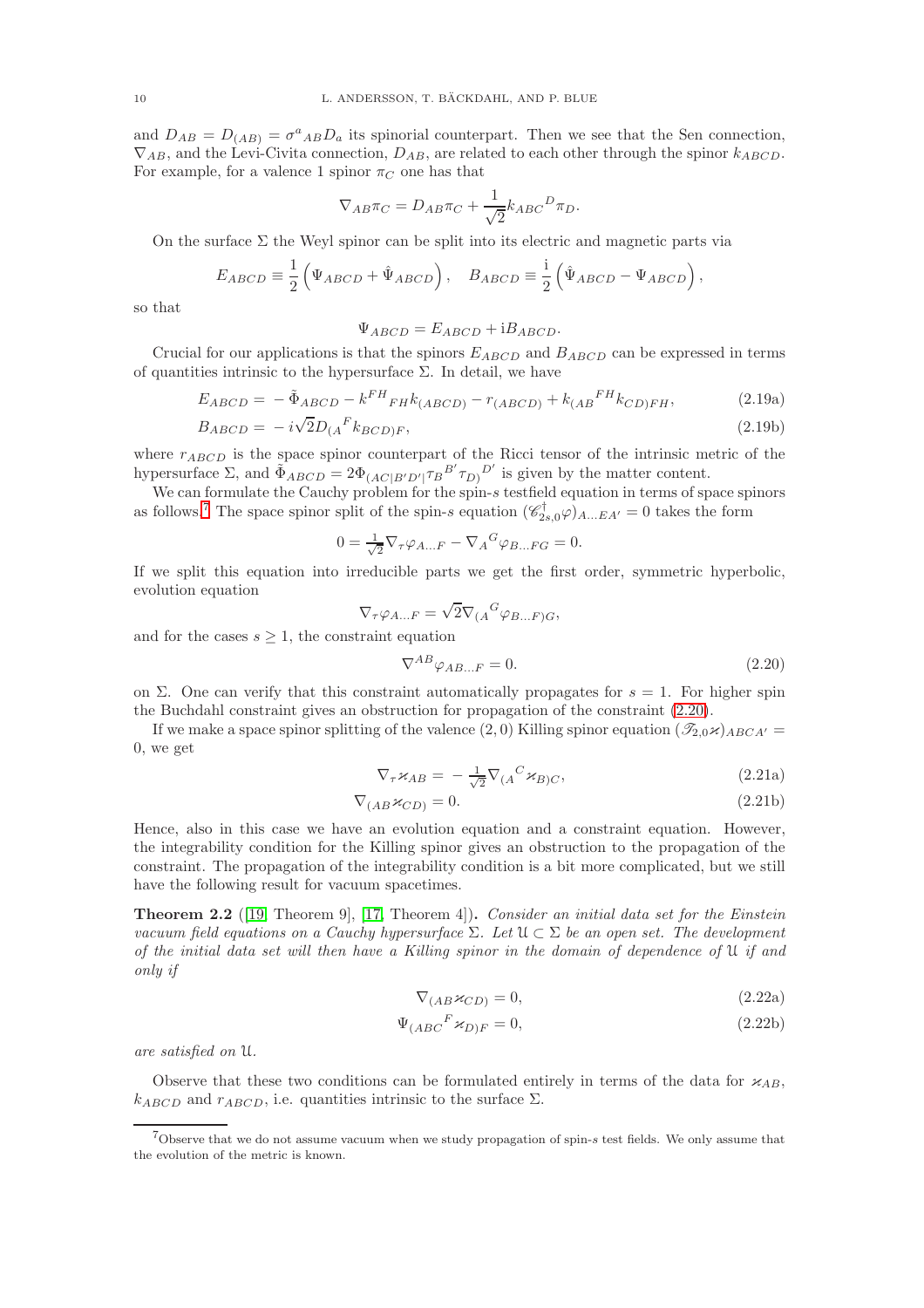# 3. Spacetimes with special geometry

<span id="page-10-0"></span>3.1. Algebraically special spacetimes. Let  $\varphi_{A\cdots D} \in \mathcal{S}_{k,0}$ . A spinor  $\alpha_A$  is a principal spinor of  $\varphi_{A\cdots D}$  if

$$
\varphi_{A\cdots D}\alpha^A\cdots\alpha^D=0.
$$

An application of the fundamental theorem of algebra shows that any  $\varphi_{A\cdots D} \in \mathcal{S}_{k,0}$  has exactly k principal spinors  $\alpha_A, \ldots, \delta_A$ , and hence is of the form

$$
\varphi_{A\cdots D}=\alpha_{(A}\cdots \delta_{D)}.
$$

If  $\varphi_{A\cdots D} \in \mathcal{S}_{k,0}$  has n distinct principal spinors  $\alpha_A^{(i)}$  $\chi_A^{(i)}$ , repeated  $m_i$  times, then  $\varphi_{A\cdots D}$  is said to have algebraic type  $\{m_1, \ldots, m_n\}$ . Applying this to the Weyl tensor leads to the Petrov classification, see table 1. We have the following list of algebraic, or Petrov, types<sup>[8](#page-10-2)</sup>. A principal spinor  $o<sub>A</sub>$ 

> I  $\begin{cases} \{1, 1, 1, 1\} \\ \{2, 1, 1\} \end{cases}$   $\Psi_{ABCD} = \alpha_{(A}\beta_B\gamma_C\delta_D)$ II  $\left\{2, 1, 1\right\}$   $\left\{\Psi_{ABCD} = \alpha_{(A} \alpha_B \gamma_C \delta_D)\right\}$  $D \left[\{2,2\}\right] \qquad \Psi_{ABCD} = \alpha_{(A} \alpha_B \beta_C \beta_D)$ III  $\left\{3,1\right\}$   $\Psi_{ABCD} = \alpha_{(A} \alpha_B \alpha_C \beta_D)$  $N \begin{bmatrix} 4 \end{bmatrix} \begin{bmatrix} \Psi_{ABCD} = \alpha_A \alpha_B \alpha_C \alpha_D \end{bmatrix}$  $O \left[ \{-\} \right]$   $\Psi_{ABCD} = 0$ Table 1. The Petrov classification

determines a principal null direction  $l_a = o_A \bar{o}_{A'}$ . The Goldberg-Sachs theorem states that in a vacuum spacetime, the congruence generated by a null field  $l_a$  is geodetic and shear free (i.e.  $\sigma = \kappa = 0$ ) if and only if  $l_a$  is a repeated principal null direction of the Weyl tensor  $C_{abcd}$  (or equivalently  $o_A$  is a repeated principal spinor of the Weyl spinor  $\Psi_{ABCD}$ ).

3.1.1. Petrov type D. The vacuum type D spacetimes have been classified by Kinnersley [\[55\]](#page-28-18), see also Edgar et al [\[40\]](#page-28-19). A Petrov type D spacetime has two repeated principal spinors  $o_A, \iota_A$ . In this case, the Weyl spinor takes the form

$$
\Psi_{ABCD} = \frac{1}{6} \Psi_2 o_{(A} o_B \iota_C \iota_D).
$$

In this case  $\kappa_{AB} \in \mathcal{KS}_{2,0}$  is of the form  $\kappa_{AB} = -2\kappa_{1}o_{(A^{L}B)}$ . In particular, the principal spinors of  $\kappa_{AB}$  coincide with the principal spinors of  $\Psi_{ABCD}$ . One finds, using this fact and the Bianchi identity, that in a vacuum Petrov type D spacetime,  $\kappa_{AB} \in \mathcal{KS}_{2,0}$  if and only if  $\kappa_1 \propto \Psi_2^{-1/3}$ ; hence the space of Killing spinors is 1-dimensional. Since the Petrov classes are exclusive, we have that  $\Psi_2 \neq 0$  for a Petrov type D space. It follows from the above that in a vacuum Petrov type D spacetime, there is a Killing spinor  $\kappa_{AB}$ , and the principal spinors of  $\kappa_{AB}$  coincide with those of the Weyl spinor  $\Psi_{ABCD}$ .

<span id="page-10-1"></span>3.2. Killing spinor spacetimes. Differentiating the Killing spinor equation  $(\mathscr{T}_{k,l}\phi)_{A\cdots DA'\cdots D'} = 0$ , and commuting derivatives yields an algebraic relation between the curvature, Killing spinor, and their covariant derivatives which restrict the curvature spinor, see [\[12,](#page-27-8) §2.3]. Explicitely, for a valence  $(1,0)$  Killing spinor  $\kappa_A$ , we have the condition

<span id="page-10-5"></span><span id="page-10-4"></span><span id="page-10-3"></span>
$$
\Psi_{ABCD} \kappa^D = 0 \tag{3.1a}
$$

while for a valence  $(2,0)$  Killing spinor  $\kappa_{AB}$ , the condition takes the form

$$
\Psi_{(ABC}{}^E \kappa_{D)E} = 0 \tag{3.1b}
$$

If M admits a Killing spinor of valence  $(1, 0)$ , then by  $(3.1a)$  it is of Petrov type N or O. The vacuum spacetimes of type  $N$  admitting a Killing spinor of valence  $(1,0)$  have been classified by Lewandowski [\[56\]](#page-28-20). Similarly, by  $(3.1b)$  we have that a spacetime admitting a valence  $(2,0)$  Killing spinor is of type  $D, N$ , or  $O$ .

<span id="page-10-2"></span><sup>8</sup>The Petrov classification is exclusive, so a spacetime belongs at each point to exactly one Petrov class.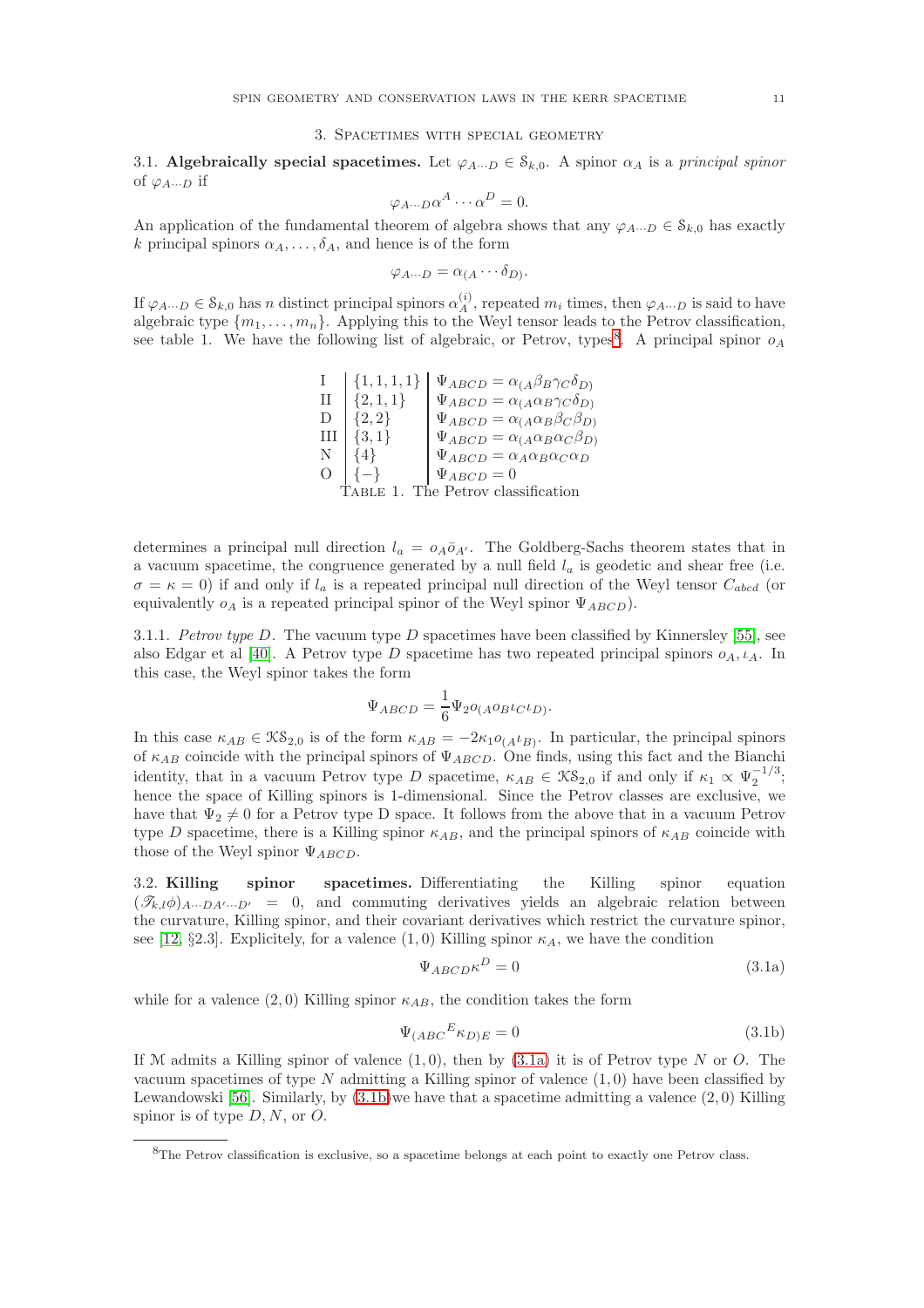**Definition 3.1.** A spacetime is said to satisfy the aligned matter condition with respect o  $\Psi_{ABCD}$ if

$$
0 = \Psi_{(ABC}{}^F \Phi_{D)FA'B'}.
$$
\n(3.2)

If a spacetime has a valence  $(2,0)$  Killing spinor  $\kappa_{AB}$ , then we say that it satisfies the aligned matter condition with respect to  $\kappa_{AB}$ , if

$$
0 = \Phi_{(A}{}^{C}{}_{|A'B'|} \kappa_{B)C}.
$$
\n(3.3)

**Remark 3.2.** In a spacetime of Petrov type D or N with a valence  $(2,0)$  Killing spinor, these two conditions agree, so we can simply say the aligned matter condition.

Remark 3.3. The aligned matter condition is interesting since a number of properties of vacuum spacetimes generalize to spacetimes with aligned matter. An example of a spacetime with aligned matter is the Kerr-Newman charged, rotating, black hole solution. This metric can be obtained from the Kerr metric [\(1.1\)](#page-1-2) by setting  $\Delta = |Q|^2 + a^2 - 2Mr + r^2$ , where Q is the electromagnetic charge. Replacing  $\Delta$  in [\(4.2\)](#page-12-1) below by the just given expression, yields a null tetrad for the Kerr-Newman metric. In geometric units, we have

$$
\kappa_{AB} = \frac{2}{3}(r - ia\cos\theta) o_{(A}t_{B)},\tag{3.4a}
$$

$$
\phi_{AB} = \frac{Qo_{(A}t_{B})}{(r - ia\cos\theta)^2} = \frac{\sqrt{2}Q\kappa_{AB}}{9(-(\kappa_{CD}\kappa^{CD}))^{3/2}}
$$
(3.4b)

$$
\Phi_{ABA'B'} = \frac{2|Q|^2 o_{(A} \iota_{B)} \bar{o}_{(A'} \bar{\iota}_{B')}}{\Sigma^2} = 2\phi_{AB} \bar{\phi}_{A'B'}.
$$
\n(3.4c)

If  $(\mathcal{M}, g_{ab})$  has a valence  $(2, 0)$  Killing spinor  $\kappa_{AB}$  for which the aligned matter condition holds, the 1-form

<span id="page-11-1"></span><span id="page-11-0"></span>
$$
\xi_{AA'} = (\mathscr{C}_{2,0}^{\dagger} \kappa)_{AA'},\tag{3.5}
$$

is a Killing field,  $\nabla_{(a}\xi_{b)}=0$ . To see this, apply a  $\mathcal{I}_{1,1}$  to both sides of [\(3.5\)](#page-11-0) and commute derivatives. This gives

$$
(\mathcal{I}_{1,1}\xi)_{ABA'B'} = -3\Phi_{(A}{}^{C}|_{A'B'}|\kappa_{B)C}.
$$
\n(3.6)

and hence  $(\mathcal{I}_{1,1}\xi)_{AA'}=0$  in case the aligned matter condition holds. Hence  $\xi_{AA'}$  is a conformal Killing field. To see that  $\xi_{AA'}$  is a Killing field, we note that also  $\mathscr{D}_{1,1}\xi = 0$  due to the fact that  $\mathscr{D}_{1,1}\mathscr{C}_{2,0}^{\dagger} = 0$ , which follows from the commutation formulas given in [\[12,](#page-27-8) Lemma 18].

Clearly the real and imaginary parts of  $\xi_a$  are also Killing fields. If  $\xi_a$  is proportional to a real Killing field, we can without loss of generality assume that  $\xi_a$  is real. In this case, the 2-form

$$
Y_{ab} = \frac{3}{2}i(\kappa_{AB}\bar{\epsilon}_{A'B'} - \bar{\kappa}_{A'B'}\epsilon_{AB})
$$

is a Killing-Yano tensor,  $\nabla_{(a}Y_{b)c} = 0$ , and the symmetric 2-tensor  $K_{ab} = Y_a^{\ c}Y_{cb}$  is a Killing tensor  $\nabla_{(a}K_{bc)}=0.$  Further, in this case,

$$
\zeta_a = \xi^b K_{ab}
$$

is a Killing field.

**Remark 3.4.** In the case of Kerr, with  $\kappa_{AB}$  given by [\(3.4a\)](#page-11-1), we get

$$
\xi^{a} = (\partial_{t})^{a},
$$
  

$$
\zeta^{a} = a^{2}(\partial_{t})^{a} + a(\partial_{\phi})^{a}.
$$

- Remark 3.5. 1. In the class of vacuum spacetimes of Petrov type D, the existence of a Killing tensor excludes the Kinnersley type III metrics [\[55\]](#page-28-18), see [\[37\]](#page-28-21). The complement includes the Kerr-NUT family of spacetimes which thus do admit a Killing tensor. Vacuum spacetimes with  $\kappa_{AB} \in \mathcal{KS}_{2,0}$  such that  $\xi_{AA'}$  is proportional to a real Killing field are said to be in the generalized Kerr-NUT class, see [\[19,](#page-27-14) [18,](#page-27-16) [41\]](#page-28-22).
	- 2. If  $M$  is a vacuum spacetime of Petrov type N, then a valence  $(2,0)$  Killing spinor factorizes as  $\kappa_{AB} = \lambda_A \lambda_B$  where  $(\mathcal{T}_{1,0}\lambda)_{ABA'} = 0$ . This can be shown by comparing the equations for valence  $(2,0)$  and valence  $(1,0)$  Killing spinors on a vacuum type N spacetime in Newman-Penrose formalism, and making use of [\(3.1\)](#page-10-5).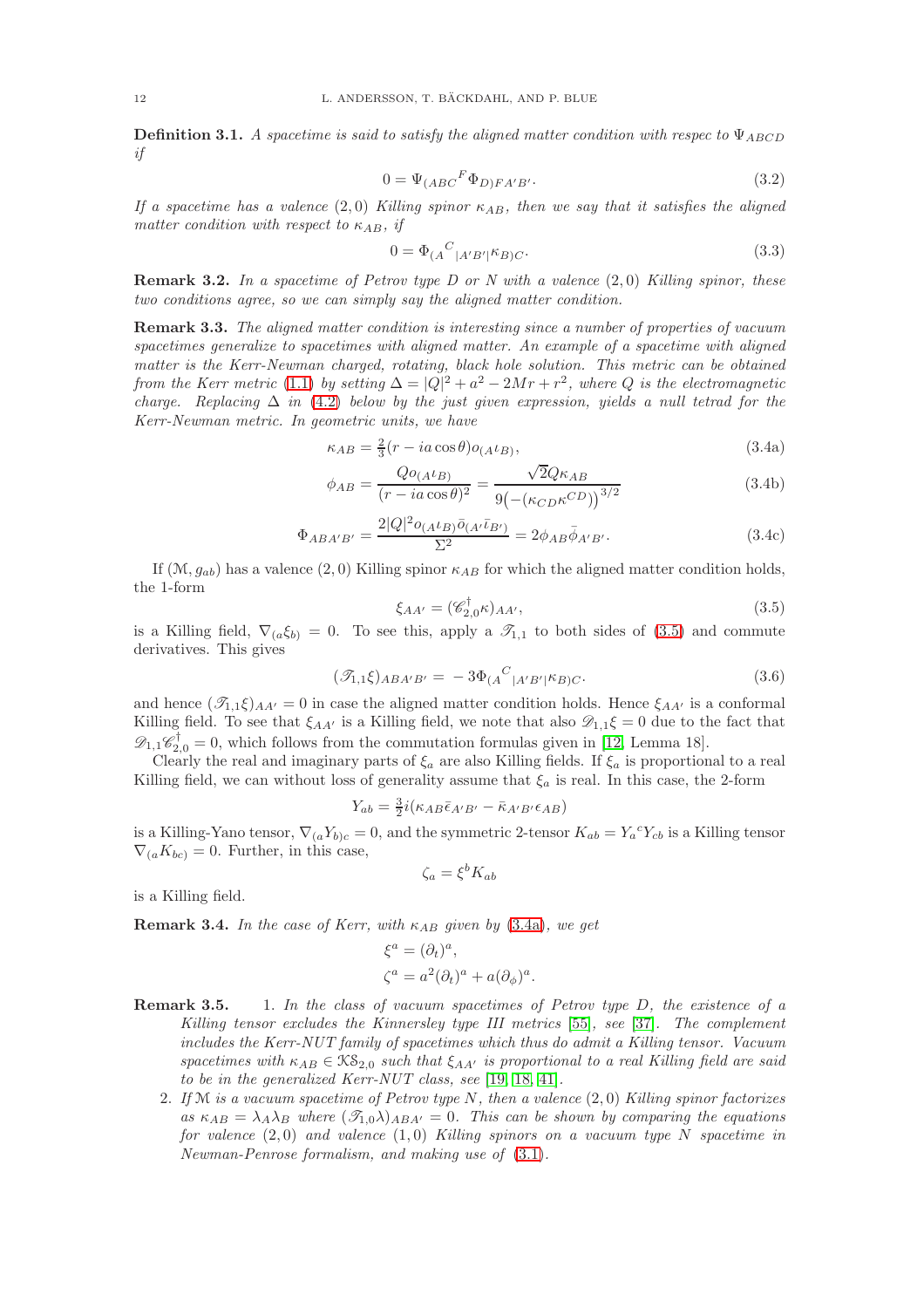- 3. A Killing spinor of valence (4, 0), in a vacuum spacetime factorizes into factors of valence  $(2,0)$ , see [\[12,](#page-27-8) Theorem 8], see also Remark 5.2. For Killing spinors of valence  $(k, l)$ , the situation is more complicated.
- 4. An example of a metric with a Killing spinor of valence  $(2, 2)$  which does not factorize is given in [\[12,](#page-27-8) §6.3]. This metric also satisfies the aligned matter condition.

## 4. The Kerr spacetime

<span id="page-12-0"></span>The Kerr metric is algebraically special, of Petrov type  $D$ , i.e. there are two repeated principal null directions  $l^a, n^a$ , for the Weyl tensor, see section [3.](#page-10-0) We can without loss of generality assume that  $l^a n_a = 1$ , and define a null tetrad by adding complex null vectors  $m^a, \bar{m}^a$  normalized such that  $m^a \bar{m}_a = -1$ . By the Goldberg-Sachs theorem both  $l^a, n^a$  are geodetic and shear free, and only one of the 5 independent complex Weyl scalars is non-zero, namely

<span id="page-12-1"></span>
$$
\Psi_2 = -l^a m^b \bar{m}^d n^c C_{abcd} = -\frac{M}{(r - ia \cos \theta)^3}.
$$
\n(4.1)

An explicit choice for  $l^a, n^a, m^a$  is given by the Carter tetrad [\[80\]](#page-29-7)

$$
l^{a} = \frac{a(\partial_{\phi})^{a}}{\sqrt{2}\Delta^{1/2}\Sigma^{1/2}} + \frac{(a^{2} + r^{2})(\partial_{t})^{a}}{\sqrt{2}\Delta^{1/2}\Sigma^{1/2}} + \frac{\Delta^{1/2}(\partial_{r})^{a}}{\sqrt{2}\Sigma^{1/2}},
$$
(4.2a)

$$
n^{a} = \frac{a(\partial_{\phi})^{a}}{\sqrt{2}\Delta^{1/2}\Sigma^{1/2}} + \frac{(a^{2} + r^{2})(\partial_{t})^{a}}{\sqrt{2}\Delta^{1/2}\Sigma^{1/2}} - \frac{\Delta^{1/2}(\partial_{r})^{a}}{\sqrt{2}\Sigma^{1/2}},
$$
(4.2b)

$$
m^{a} = \frac{(\partial_{\theta})^{a}}{\sqrt{2}\Sigma^{1/2}} + \frac{i \csc \theta(\partial_{\phi})^{a}}{\sqrt{2}\Sigma^{1/2}} + \frac{i a \sin \theta(\partial_{t})^{a}}{\sqrt{2}\Sigma^{1/2}}.
$$
\n(4.2c)

In view of the normalization of the tetrad, the metric takes the form  $g_{ab} = 2(l_{(a}n_{b)} - m_{(a}\bar{m}_{b)})$ . We remark that the choice of  $l^a$ ,  $n^a$  to be aligned with the principal null directions of the Weyl tensor, together with the normalization of the tetrad fixes the tetrad up to rescalings. Taking the point of view that the tetrad components of tensors are sections of complex line bundles with action of the non-vanishing complex scalars corresponding to the rescalings of the tetrad, leads to the GHP formalism [\[48\]](#page-28-23).

The tensor

$$
K_{ab} = 2\Sigma l_{(a}n_{b)} - r^2 g_{ab}
$$
\n(4.3)

is a Killing tensor, satisfying  $\nabla_{(a}K_{bc)}=0$ . For a geodesic  $\gamma$ , the quantity  $\mathbf{k}=K_{ab}\gamma^a\gamma^b$ , known as Carter's constant, is conserved. For  $a \neq 0$ , the tensor  $K_{ab}$  cannot be expressed as a tensor product of Killing fields [\[77\]](#page-29-2), and similarly Carter's constant k cannot be expressed in terms of the constants of the motion associated to Killing fields. In this sense  $K_{ab}$  and **k** manifest a *hidden* symmetry of the Kerr spacetime. As we shall see in section [5](#page-16-0) below, these structures are also related to symmetry operators and separability properties, as well as conservation laws, for field equations on Kerr, and more generally in spacetimes admitting Killing spinors satisfying certain auxiliary conditions.

<span id="page-12-2"></span>4.1. Geodesics in Kerr. The dispersive properties of fields, i.e. the tendency of the energy density contained within any stationary region to decrease asymptotically to the future is a crucial property for solutions of field equations on spacetimes, and any proof of stability must exploit this phenomenon. In view of the geometric optics approximation, the dispersive property of fields can be seen in an analogous dispersive property of null geodesics, i.e. the fact that null geodesics in the Kerr spacetime which do not orbit the black hole at a fixed radius must leave any stationary region in at least one of the past or future directions. We will here give an explanation for this fact using tools which can readily be adapted to the case of field equations.

Conserved quantities play a crucial role in understanding the behaviour of geodesics as well as fields. Along any geodesic  $\gamma^a$  with velocity  $\dot{\gamma}^a$  in the Kerr spacetime, there are the following conserved quantities

$$
\mu = g_{ab}\dot{\gamma}^a \dot{\gamma}^b, \qquad \qquad \mathbf{e} = (\partial_t)^a \dot{\gamma}_a, \qquad \qquad \ell_{\boldsymbol{z}} = (\partial_\phi)^a \dot{\gamma}_a, \qquad \qquad \mathbf{k} = K_{ab}\dot{\gamma}^a \dot{\gamma}^b,
$$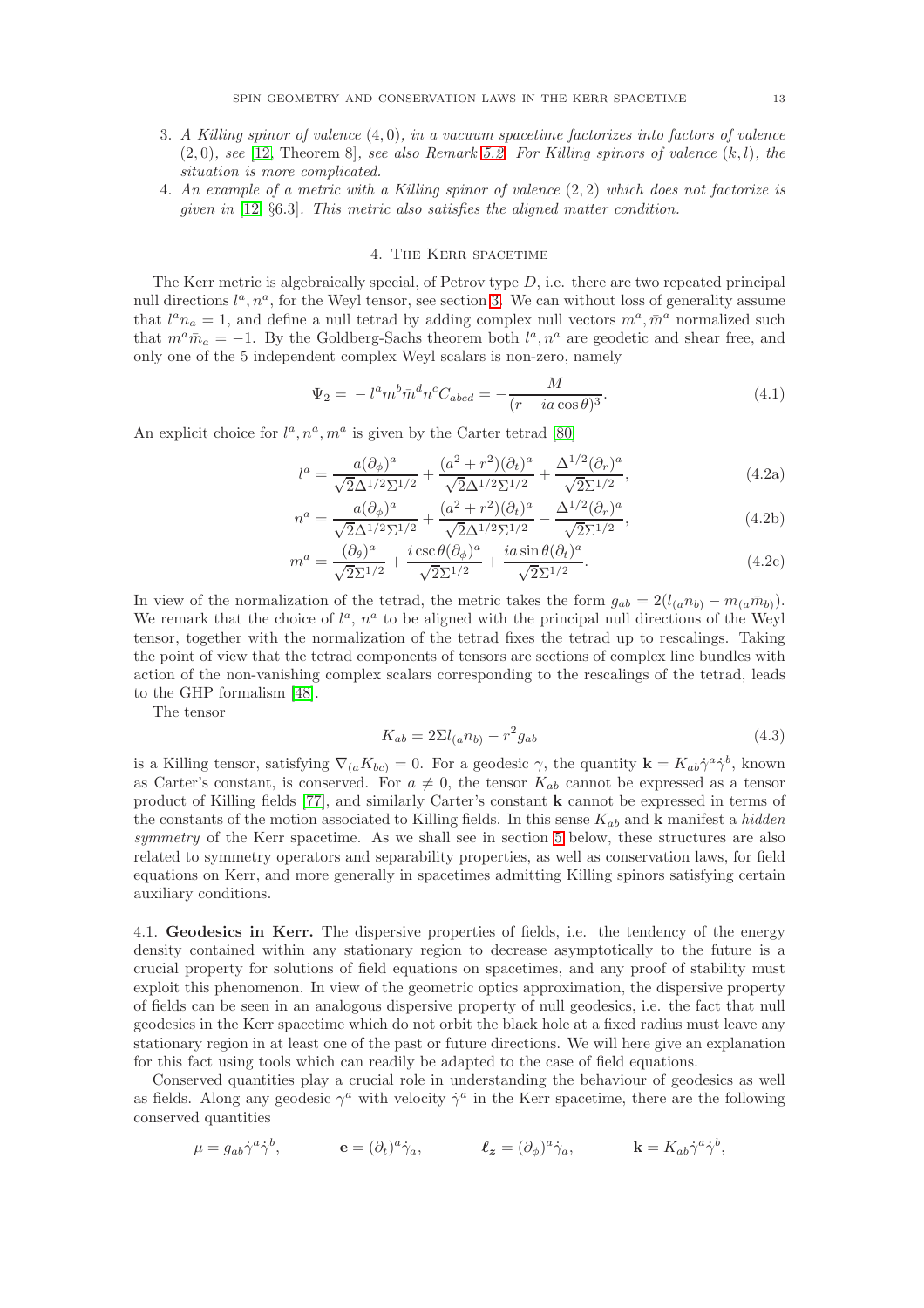which are the mass squared, the energy, the azimuthal angular momentum, and Carter's fourth constant respectively. The presence of the extra conserved quantity allows one to integrate the equations of geodesic motion<sup>[9](#page-13-0)</sup>.

We shall consider only null geodesics, i.e.  $\mu = 0$ . In this case, it is convenient to introduce

$$
\mathbf{q} = \mathbf{k} - 2a\mathbf{e}\boldsymbol{\ell}_{\mathbf{z}} - {\boldsymbol{\ell}_{\mathbf{z}}}^2 = \left(\partial_{\theta}^a \partial_{\theta}^b + \frac{\cos^2 \theta}{\sin^2 \theta} \partial_{\phi}^a \partial_{\phi}^b + a^2 \sin^2 \theta \partial_t^a \partial_t^b\right) \dot{\gamma}_a \dot{\gamma}_b.
$$

Observe that q is both a conserved quantity, since it is a sum of conserved quantities, and nonnegative, since it is a sum of non-negative terms. Of most interest to us is the equation for the  $r$ -coordinate [\[65\]](#page-28-4),

$$
\Sigma^2 \left(\frac{\mathrm{d}r}{\mathrm{d}\lambda}\right)^2 = -\mathcal{R}(r;M,a;\mathbf{e},\ell_{\mathbf{z}},\mathbf{q}),\tag{4.4}
$$

where  $\lambda$  is the affine parameter of the null geodesic and

$$
\mathcal{R}(r;M,a;e,\ell_z,q) = -(r^2+a^2)^2e^2 - 4aMre\ell_z + (\Delta - a^2)\ell_z^2 + \Delta q.
$$
 (4.5)

For a null geodesic  $\gamma^a$ , we define the energy associated with a vector field X and evaluated on a Cauchy hypersurface  $\Sigma$  to be

<span id="page-13-2"></span><span id="page-13-1"></span>
$$
e_X[\gamma](\Sigma) = g_{\alpha\beta} X^{\alpha} \dot{\gamma}^{\beta}|_{\Sigma}.
$$

Since  $\nabla_{\dot{\gamma}} \dot{\gamma} = 0$  for a geodesic, integrating the derivative of the energy gives

$$
e_X[\gamma](\Sigma_2) - e_X[\gamma](\Sigma_1) = \int_{\lambda_1}^{\lambda_2} (\dot{\gamma}_\alpha \dot{\gamma}_\beta) \nabla^{(\alpha} X^{\beta)} d\lambda,
$$
\n(4.6)

where  $\lambda_i$  is the unique value of  $\lambda$  such that  $\gamma(\lambda)$  is the intersection of  $\gamma$  with  $\Sigma_i$ . Formula [\(4.6\)](#page-13-1) is particularly easy to work with, if one recalls that

$$
\nabla^{(\alpha}X^{\beta)} = -\frac{1}{2}\mathcal{L}_X g^{\alpha\beta}.
$$

The tensor  $\nabla^{(\alpha} X^{\beta)}$  is commonly called the "deformation tensor". In the following, unless there is room for confusion, we will drop reference to  $\gamma$  and  $\Sigma$  in referring to  $e_X$ .

If one makes the (implicitly defined) change of variables  $d\tau/d\lambda = \Sigma^{-1}$ , then equation [\(4.4\)](#page-13-2) for the radial component becomes  $(dr/d\tau)^2 = -\mathcal{R}(r;M,a;e,\ell_z,q)$ . For fixed  $(M,a)$  and  $(e,\ell_z,q)$ , this takes the form of the equations of motion of particle in 1-dimension with a potential. The roots and double roots of the potential R determine the turning points and stationary points, respectively, for the motion in the r direction. The potential  $-\mathcal{R} = ((r^2 + a^2)e + a\ell_z)^2 - \Delta(q + a^2)e$  $\ell_z^2 + 2ae\ell_z$ ) is always non-negative at  $r = r_+$  and, unless  $e = 0$ , is positive as  $r \to \infty$ , and has at most two roots counting multiplicity.

By simply considering the turning points, one can use r and  $\dot{\gamma}_r$  to construct a quantity that is increasing overall from the asymptotic past to the asymptotic future. In fact, for a null geodesic with given parameters  $(e, \ell_z, q)$ , one may use a simple turning point analysis to show that there is a number  $r_o \in (r_+,\infty)$  so that the quantity  $(r-r_o)\dot{\gamma}^r$  increases overall. This quantity corresponds to the energy  $e_A$  for the vector field  $A = -(r - r_o)\partial_r$ . Following this idea, we may now look for a function F which will play the role of  $-(r - r_o)$ , so that for  $A = \mathcal{F}\partial_r$ , the energy  $e_A$  is non-decreasing for all  $\tau$  and not merely non-decreasing overall. For  $a \neq 0$ , both  $r_o$  and  $\mathcal F$  will necessarily depend on both the Kerr parameters  $(M, a)$  and the constants of motion  $(e, \ell_z, q)$ ; the function  $\mathcal F$  will also depend on r, but no other variables.

We define  $A = \mathcal{F}\partial_r$  and emphasise to the reader that this is a map from the tangent bundle to the tangent bundle, which is not the same as a standard vector field, which is a map from the manifold to the tangent bundle. To derive a monotonicity formula, we wish to choose  $\mathcal F$  so that  $e_A$  has a non-negative derivative. We define the covariant derivative of A by holding the values of  $(e, \ell_z, q)$  fixed and computing the covariant derivative as if A were a regular vector field. Similarly, we define  $\mathcal{L}_A g^{\alpha\beta}$  by fixing the values of the constants of geodesic motion. Since the constants of motion have zero derivative along null geodesics, equation [\(4.6\)](#page-13-1) remains valid.

<span id="page-13-0"></span><sup>&</sup>lt;sup>9</sup>In general, the geodesic equation in a 4-dimensional stationary and axi-symmetric spacetime cannot be integrated, and the dynamics of particles may in fact be chaotic, see [\[46,](#page-28-24) [60\]](#page-28-25) and references therein.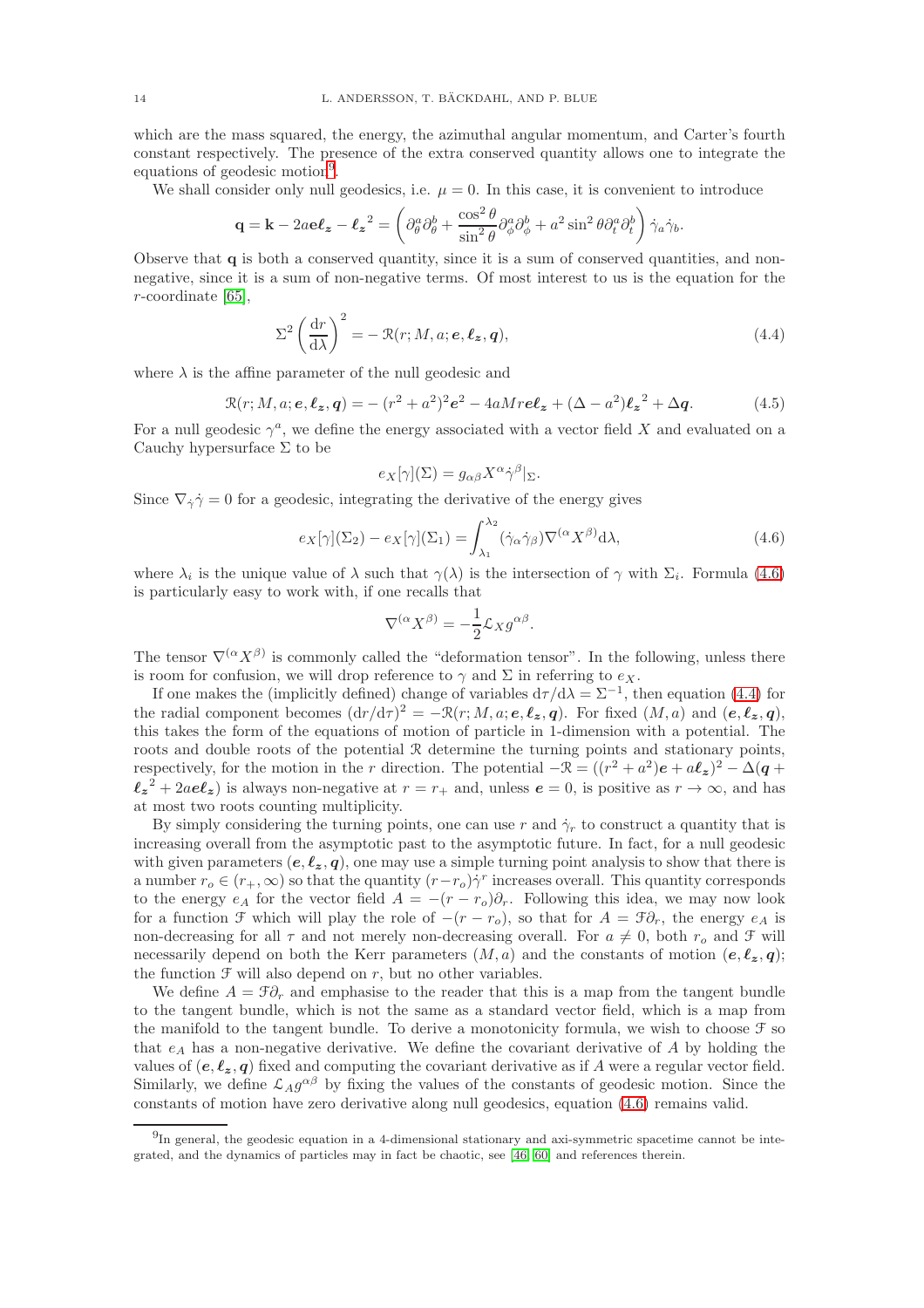The Kerr metric can be written as

$$
\Sigma g^{\alpha\beta} = -\Delta \partial_r^{\alpha} \partial_r^{\beta} - \frac{1}{\Delta} \mathcal{R}^{\alpha\beta},
$$

where

 $\partial_r$ 

$$
\mathcal{R}^{\alpha\beta} = -(r^2 + a^2)^2 \partial_t^{\alpha} \partial_t^{\beta} - 4a M r \partial_t^{(\alpha} \partial_\phi^{\beta)} + (\Delta - a^2) \partial_\phi^{\alpha} \partial_\phi^{\beta} + \Delta Q^{\alpha\beta}
$$
  

$$
Q^{\alpha\beta} = \partial_\theta^{\alpha} \partial_\theta^{\beta} + \cot^2 \theta \partial_\phi^{\alpha} \partial_\phi^{\beta} + a^2 \sin^2 \theta \partial_t^{\alpha} \partial_t^{\beta}.
$$

The double contraction of the tensor  $\mathcal{R}^{\alpha\beta}$  with the tangent to a null geodesic gives the potential  $\mathcal{R}(r; M, a; e, \ell_z, q) = \mathcal{R}^{\alpha\beta}\dot{\gamma}_{\alpha}\dot{\gamma}_{\beta}$ . If one ignores distracting factors of  $\Sigma$ ,  $\Delta$ , their derivatives, and constant factors, one finds that the most important terms in  $-\mathcal{L}_A g^{\alpha\beta} \dot{\gamma}_\alpha \dot{\gamma}_\beta$  are

$$
-2(\partial_r \mathcal{F})\dot{\gamma}_r \dot{\gamma}_r + \mathcal{F}(\partial_r \mathcal{R}^{\alpha\beta})\dot{\gamma}_\alpha \dot{\gamma}_\beta = -2(\partial_r \mathcal{F})\dot{\gamma}_r \dot{\gamma}_r + \mathcal{F}(\partial_r \mathcal{R}).
$$

The second term in this sum will be non-negative if  $\mathcal{F} = \partial_r \mathcal{R}(r; M, a; e, \ell_z, q)$ . Recall that the vanishing of  $\partial_r \mathcal{R}(r; M, a; e, \ell_z, q)$  is one of the two conditions for orbiting null geodesics. With this choice of F, the instability of the null geodesic orbits ensures that, for these null geodesics, the coefficient in the first term,  $-2(\partial_r \mathcal{F})$ , will be positive. We can now perform the calculations more carefully to show that this non-negativity holds for all null geodesics.

Since, up to reparameterization, null geodesics are conformally invariant, it is sufficient to work with the conformally rescaled metric  $\Sigma g^{\alpha\beta}$ . Furthermore, since  $\gamma$  is a null geodesic, for any function  $q_{reduced}$ , we may add  $q_{reduced} \Sigma g^{\alpha\beta} \dot{\gamma}_\alpha \dot{\gamma}_\beta$  wherever it is convenient. Thus, the change in  $e_A$  is given as the integral of

$$
\Sigma \dot{\gamma}_{\alpha} \dot{\gamma}_{\beta} \nabla^{(\alpha} A^{\beta)} = \left( -\frac{1}{2} \mathcal{L}_{A} (\Sigma g^{\alpha \beta}) + q_{reduced} \Sigma g^{\alpha \beta} \right) \dot{\gamma}_{\alpha} \dot{\gamma}_{\beta}
$$

To progress further, choices of  $\mathcal F$  and  $q_{reduced}$  must be made. For the choices we make here, the calculations are straight forward but lengthy. Let  $z$  and  $w$  be smooth functions of  $r$  and the Kerr parameters  $(M, a)$ . Let  $\tilde{\mathcal{R}}'$  denote  $\partial_r(\frac{z}{\Delta}\mathcal{R}(r; M, a; e, \ell_z, q))$  and choose  $\mathcal{F} = zw\tilde{\mathcal{R}}'$  and  $q_{reduced} = (1/2)(\partial_r z)w\tilde{\mathcal{R}}'$ . In terms of these functions,

<span id="page-14-1"></span><span id="page-14-0"></span>
$$
\Sigma \dot{\gamma}_{\alpha} \dot{\gamma}_{\beta} \nabla^{(\alpha} A^{\beta)} = w(\tilde{\mathcal{R}}')^{2} - z^{1/2} \Delta^{3/2} \left( \partial_{r} \left( w \frac{z^{1/2}}{\Delta^{1/2}} \tilde{\mathcal{R}}' \right) \right) \dot{\gamma}_{r}^{2}.
$$
\n(4.7)

If we now take  $z = z_1 = \Delta (r^2 + a^2)^{-2}$  and  $w = w_1 = (r^2 + a^2)^4/(3r^2 - a^2)$ , then  $\sim$  2

$$
\tilde{\mathcal{R}}' = 4Ma \frac{3r^2 - a^2}{(r^2 + a^2)^3} e\ell_z
$$
\n
$$
-2 \frac{r^3 - 3Mr - a^2r + Ma^2}{(r^2 + a^2)^3} \ell_z^2 - 2 \frac{r^3 - 3Mr + a^2r + Ma^2}{(r^2 + a^2)^3} q,
$$
\n
$$
\left(w \frac{z^{1/2}}{\Delta^{1/2}} \tilde{\mathcal{R}}'\right) = -2 \frac{3r^4 + a^4}{(3r^2 - a^2)^2} \ell_z^2 - 2 \frac{3r^4 - 6a^2r^2 - a^4}{(3r^2 - a^2)^2} q.
$$
\n(4.8b)

 $(3r^2 - a^2)^2$ Since  $q$  is non-negative it follows that the right-hand side of [\(4.8b\)](#page-14-0) is non-positive and that the right-hand side of equation  $(4.7)$  is non-negative. Since equation  $(4.7)$  gives the rate of change, the energy  $e_A$  is monotone.

These calculations reveal useful information about the geodesic motion. The positivity of the term on the right-hand side of [\(4.8b\)](#page-14-0) shows that  $\tilde{\mathcal{R}}'$  can have at most one root, which must be simple. In turn, this shows that  $\mathcal R$  can have at most two roots, as previously asserted.

The role of orbiting geodesics can be seen in equation [\(4.7\)](#page-14-1). Along null geodesics for which R has a double root, the double root occurs at the root of  $\tilde{\mathcal{R}}'$ , so it is convenient to think of the corresponding value of  $r$  as being  $r_o$ . In particular, this root is where null geodesics orbit the black hole with a constant value of r. The first term in [\(4.7\)](#page-14-1) vanishes at the root of  $\tilde{\mathcal{R}}'$ , as it must so that  $e_A$  can be constantly zero on the orbiting null geodesics. When  $a = 0$ , the quantity  $\mathcal{R}'$ reduces to  $-2(r-3M)r^{-4}(\ell_z^2+q)$ , so that the orbits occur at  $r=3M$ . The continuity in a of  $\tilde{\mathcal{R}}'$  guarantees that its root converges to 3M as  $a \to 0$  for fixed  $(e, \ell_z, q)$ .

From the geometrics optics approximation, it is natural to imagine that the monotone quantity constructed in this section for null geodesics might imply the existence of monotone quantities for fields, which would imply some form of dispersion. For the wave equation, this is true. In fact,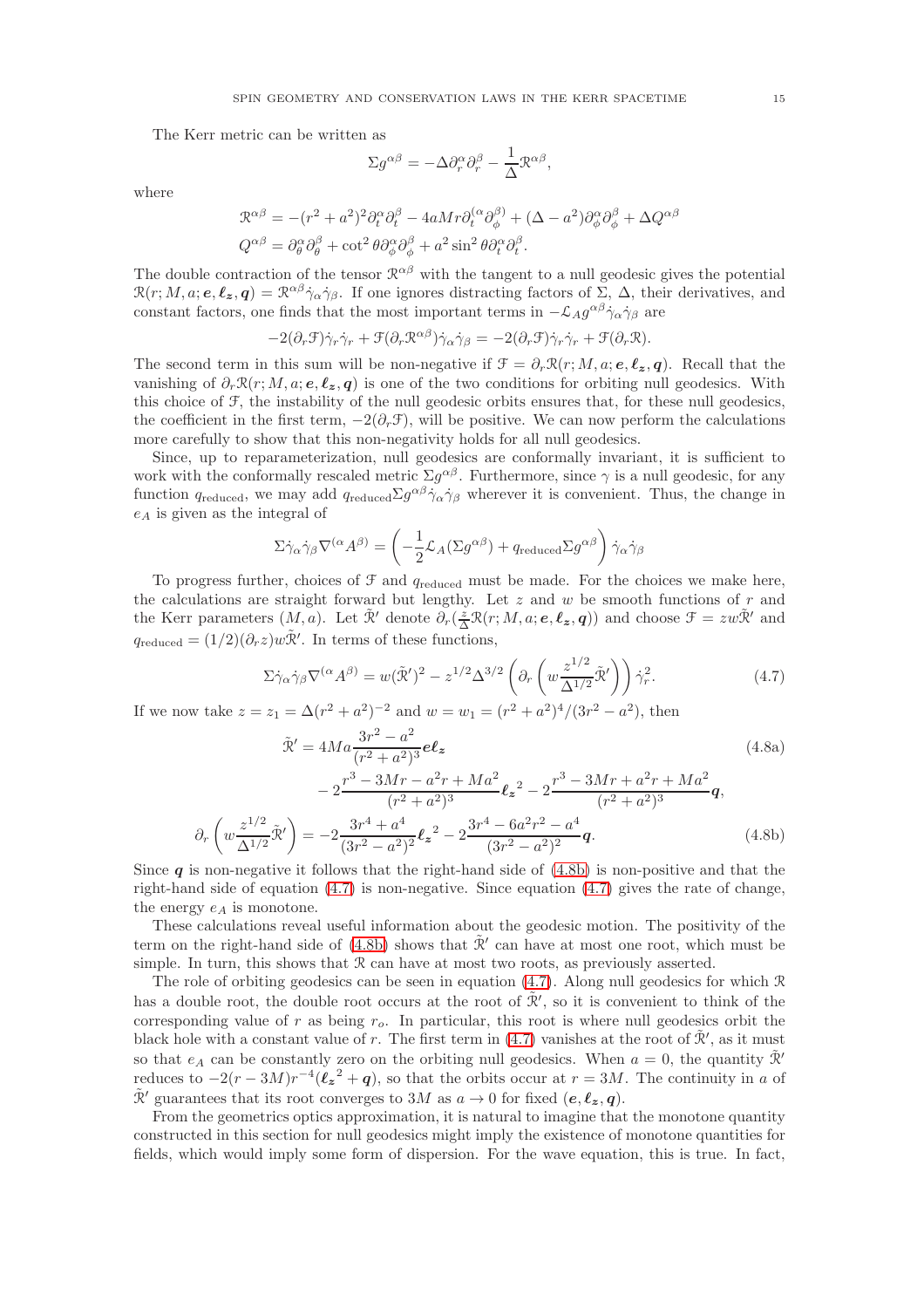the above discussion, when carried over to the case of the wave equation, closely parallels the proof of the Morawetz estimate for the wave equation given in [\[14\]](#page-27-3). The quantity  $(\dot{\gamma}_{\alpha}\dot{\gamma}_{\beta})(\nabla^{(\alpha}X^{\beta}))$ corresponds to the Morawetz density, i.e. the divergence of the momentum corresponding to the Morawetz vector field. The role of the conserved quantities  $(e, \ell_z, q)$  for geodesics is played, in the case of fields, by the energy fluxes defined via second order symmetry operators corresponding to these conserved quantities. The fact that the quantity R vanishes quadratically on the trapped orbits is reflected in the Morawetz estimate for fields, by a quadratic degeneracy of the Morawetz density at the trapped orbits.

<span id="page-15-0"></span>4.2. **Characterizations of Kerr.** Consider a vacuum Cauchy data set  $(\Sigma, h_{ij}, k_{ij})$ . We say that  $(\Sigma, h_{ij}, k_{ij})$  is asymptotically flat if  $\Sigma$  has an end  $\mathbb{R}^3 \setminus B(0, R)$  with a coordinate system  $(x^i)$  such that

<span id="page-15-2"></span><span id="page-15-1"></span>
$$
h_{ij} = \delta_{ij} + O_{\infty}(r^{\alpha}), \quad k_{ij} = O_{\infty}(r^{\alpha - 1})
$$
\n(4.9)

for some  $\alpha < -1/2$ . The Cauchy data set  $(\Sigma, h_{ij}, k_{ij})$  is asymptotically Schwarzschildean if

$$
h_{ij} = -\left(1 + \frac{2A}{r}\right)\delta_{ij} - \frac{\alpha}{r}\left(\frac{2x_ix_j}{r^2} - \delta_{ij}\right) + o_{\infty}(r^{-3/2}),\tag{4.10a}
$$

$$
k_{ij} = \frac{\beta}{r^2} \left( \frac{2x_i x_j}{r^2} - \delta_{ij} \right) + o_{\infty}(r^{-5/2}),
$$
\n(4.10b)

where A is a constant, and  $\alpha, \beta$  are functions on  $S^2$ , see [\[19,](#page-27-14) §6.5] for details. Here, the symbols  $o_{\infty}(r^{\alpha})$  are defined in terms of weighted Sobolev spaces, see [\[19,](#page-27-14) §6.2] for details.

If  $(\mathcal{M}, g_{ab})$  is vacuum and contains a Cauchy surface  $(\Sigma, h_{ij}, k_{ij})$  satisfying [\(4.9\)](#page-15-1) or [\(4.10\)](#page-15-2), then  $(M, g_{ab})$  is asymptotically flat, respectively asymptotically Schwarzschildean, at spatial infinity. In this case there is a spacetime coordinate system  $(x^{\alpha})$  such that  $g_{\alpha\beta}$  is asymptotic to the Minkowski line element with asymptotic conditions compatible with [\(4.10\)](#page-15-2). For such spacetimes, the ADM 4-momentum  $P^{\mu}$  is well defined. The positive mass theorem states that  $P^{\mu}$  is future directed causal  $P^{\mu}P_{\mu} \ge 0$  (where the contraction is in the asymptotic Minkowski line element),  $P^0 \geq 0$ , and gives conditions under which  $P^{\mu}$  is strictly timelike. This holds in particular if  $\Sigma$ contains an apparent horizon.

Mars [\[61\]](#page-28-6) has given a characterization of the Kerr spacetime as an asymptotically flat vacuum spacetime with a Killing field  $\xi^a$  asymptotic to a time translation, positive mass, and an additional condition on the Killing form  $F_{AB} = (\mathscr{C}_{1,1}\xi)_{AB}$ ,

$$
\Psi_{ABCD}F^{CD}\propto F_{AB}
$$

A characterization in terms of algebraic invariants of the Weyl tensor has been given by Ferrando and Saez [\[42\]](#page-28-26). The just mentioned characterizations are in terms of spacetime quantities. The fact that Killing spinor initial data propagates, (see Theorem [2.2\)](#page-9-2) can be used to formulate a characterization of Kerr in terms of Cauchy data, see [\[18,](#page-27-16) [19,](#page-27-14) [20,](#page-27-17) [17\]](#page-27-15)

We here give a characterization in terms spacetimes admitting a Killing spinor of valence  $(2, 0)$ .

<span id="page-15-4"></span>**Theorem 4.1.** Assume that  $(M, q_{ab})$  is vacuum, asymptotically Schwarzschildean at spacelike infinity, and contains a Cauchy slice bounded by an apparent horizon. Assume further  $(\mathcal{M}, q_{ab})$ admits a non-vanishing Killing spinor  $\kappa_{AB}$  of valence  $(2, 0)$ . Then  $(\mathcal{M}, g_{ab})$  is locally isometric to the Kerr spacetime.

*Proof.* Let  $P^{\mu}$  be the ADM 4-momentum vector for M. By the positive mass theorem,  $P^{\mu}P_{\mu} \ge 0$ . In the case where M contains a Cauchy surface bounded by an apparent horizon, then  $P^{\mu}P_{\mu} > 0$ by [\[22,](#page-27-18) Remark  $11.5$ ]<sup>[10](#page-15-3)</sup>.

Recall that a spacetime with a Killing spinor of valence  $(2,0)$  is of Petrov type  $D, N$ , or  $O$ . From asymptotic flatness and the positive mass theorem, we have  $C_{abcd}C^{abcd} = O(1/r^6)$ , and hence there is a neighbourhood of spatial infinity where  $M$  is Petrov type  $D$ . It follows that near spatial infinity,  $\kappa_{AB} = -2\kappa_1 o_{(A} \iota_{B)}$ , with  $\kappa_1 \propto \Psi_2^{-1/3} = O(r)$ . It follows from our asymptotic conditions that the Killing field  $\xi_{AA'} = (\mathscr{C}_{2,0}^{\dagger} \kappa)_{AB}$  is  $O(1)$  and hence asymptotic to a translation,  $\xi^{\mu} \to A^{\mu}$  as  $r \to \infty$ , for some constant vector  $A^{\mu}$ . It follows from the discussion in [\[3,](#page-26-2) §4] that  $A^{\mu}$  is non-vanishing. Now, by [\[24,](#page-27-19) §III], it follows that in the case  $P^{\mu}P_{\mu} > 0$ , then  $A^{\mu}$  is

<span id="page-15-3"></span> $10$ Section 11 appears only in the ArXiv version of [\[22\]](#page-27-18).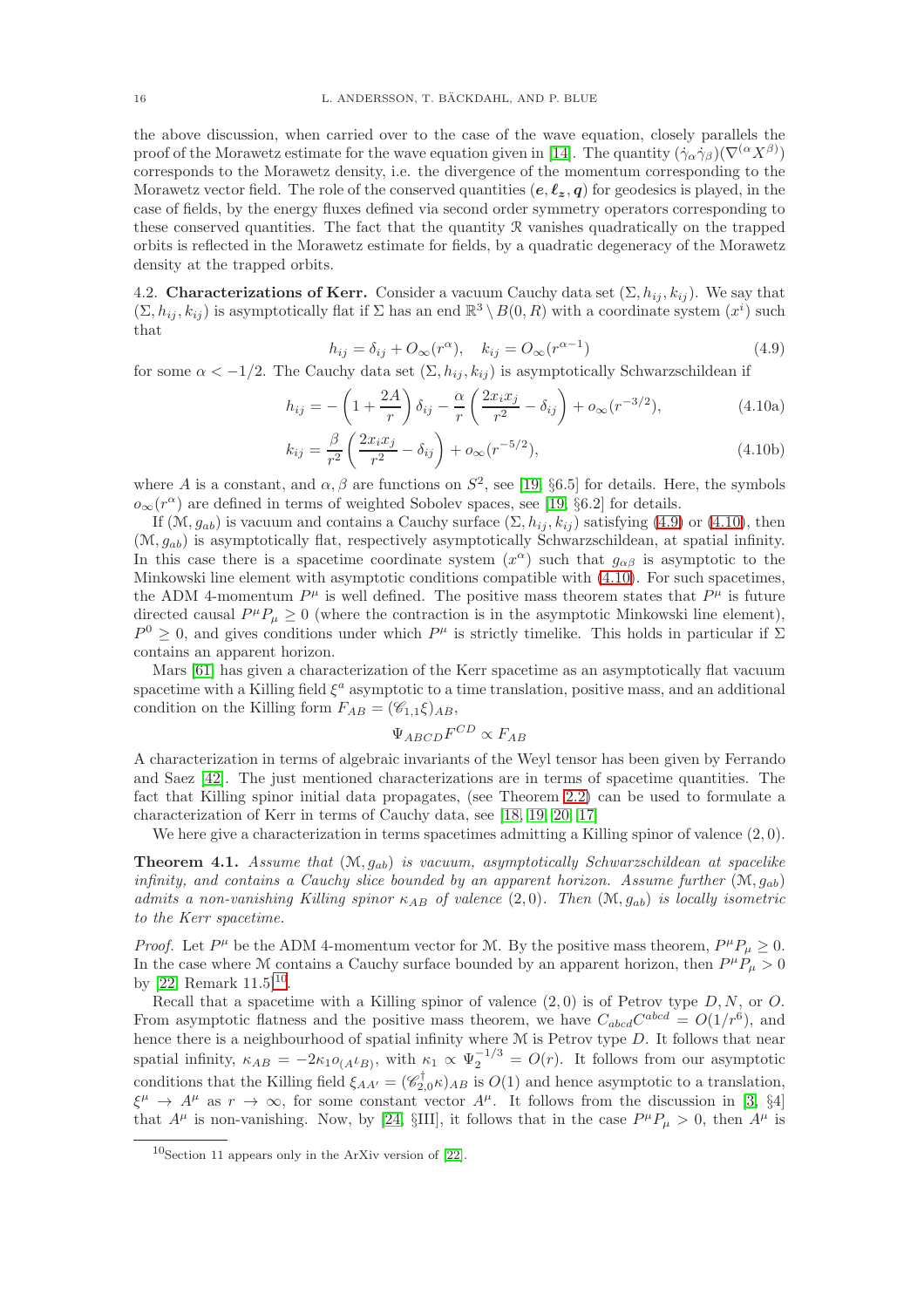proportional to  $P^{\mu}$ , see also [\[25\]](#page-27-20). We are now in the situation considered in the work by Bäckdahl and Valiente-Kroon, see [\[20,](#page-27-17) Theorem B.3], and hence we can conclude that  $(\mathcal{M}, g_{ab})$  is locally isometric to the Kerr spacetime.

- Remark 4.2. 1. This result can be turned into a characterization in terms of Cauchy data along the lines in [\[19\]](#page-27-14) using Theorem [2.2.](#page-9-2)
	- 2. Theorem [4.1](#page-15-4) can be viewed as a variation on the Kerr characterization given in [\[20,](#page-27-17) Theorem B.3]. In the version given here, the asymptotic conditions on the Killing spinor have been removed.

# 5. Hidden symmetries

<span id="page-16-0"></span>5.1. Symmetry operators. A symmetry operator for a field equation is an operator which takes solutions to solutions. In the paper [\[14\]](#page-27-3), two of the authors have given a proof of a Morawetz estimate for the scalar wave equation in the Kerr spacetime, which makes use of higher-order conserved currents constructed from the scalar field, using second order symmetry operators related to the Carter constant. In order to generalize this approach to higher spin fields, it is important to gain an understanding of the symmetry operators for this case. In the paper [\[12\]](#page-27-8) we have given a complete characterization of those spacetimes admitting symmetry operators of second order for the field equations of spins  $0, 1/2, 1$ , i.e. the conformal wave equation, the Dirac-Weyl equation and the Maxwell equation, respectively, and given the general form of the symmetry operators, up to equivalence. In order to simplify the presentation here, we shall discuss only the spin-1 case, and restrict to spacetimes admitting a valence  $(2,0)$  Killing spinor  $\kappa_{AB}$ .

There are two spin-1 equations (left and right) depending on the helicity of the spinor. These are

 $(\mathscr{C}_{2,0}^{\dagger}\phi)_{AA'}=0$  (left), and  $(\mathscr{C}_{0,2}\varphi)_{AA'}=0$  (right)

The real Maxwell equation  $\nabla^a F_{ab} = 0$ ,  $\nabla_{[a} F_{bc]} = 0$  for a real two form  $F_{ab} = F_{[ab]}$  is equivalent to either the right or the left Maxwell equations. Henceforth we will always assume that  $\phi_{AB}$ solves the left Maxwell equation.

Given a conformal Killing vector  $\nu^{AA'}$ , we follow [\[7,](#page-27-21) Equations (2) and (15)], see also [\[6\]](#page-27-22), and define a conformally weighted Lie derivative acting on a symmetric valence  $(2s, 0)$  spinor field as follows

**Definition 5.1.** For 
$$
\nu^{AA'} \in \text{ker } \mathcal{T}_{1,1}
$$
, and  $\varphi_{A_1...A_{2s}} \in \mathcal{S}_{2s,0}$ , we define  
\n
$$
\hat{C}_{AB}(\varphi_{A_1} \cdot \varphi_{A_1} = \nu^{BB'} \nabla_{B_1} \varphi_{A_2} \cdot \varphi_{A_1} + \varepsilon(\varphi_{B_2} \cdot \varphi_{A_1} \cdot \nabla_{A_2} \cdot \nabla_{B_1} \cdot \nu^{BB'} + \frac{1 - s}{2} \varphi_{A_1} \cdot \nabla_{A_2} C C' \cdot \nu_{B_2} \cdot \nabla_{A_1} \cdot \nabla_{A_2} C C' \cdot \nu_{B_1} \cdot \nabla_{A_2} C C' \cdot \nu_{B_2} \cdot \nabla_{A_1} \cdot \nabla_{A_2} C C' \cdot \nabla_{A_1} \cdot \nabla_{A_2} C C' \cdot \nabla_{A_1} \cdot \nabla_{A_2} C C' \cdot \nabla_{A_1} \cdot \nabla_{A_2} C C' \cdot \nabla_{A_1} \cdot \nabla_{A_2} \cdot \nabla_{A_2} \cdot \nabla_{A_1} \cdot \nabla_{A_2} \cdot \nabla_{A_2} \cdot \nabla_{A_1} \cdot \nabla_{A_2} \cdot \nabla_{A_2} \cdot \nabla_{A_1} \cdot \nabla_{A_2} \cdot \nabla_{A_2} \cdot \nabla_{A_1} \cdot \nabla_{A_2} \cdot \nabla_{A_2} \cdot \nabla_{A_2} \cdot \nabla_{A_2} \cdot \nabla_{A_1} \cdot \nabla_{A_2} \cdot \nabla_{A_2} \cdot \nabla_{A_1} \cdot \nabla_{A_2} \cdot \nabla_{A_2} \cdot \nabla_{A_1} \cdot \nabla_{A_2} \cdot \nabla_{A_1} \cdot \nabla_{A_2} \cdot \nabla_{A_2} \cdot \nabla_{A_1} \cdot \nabla_{A_2} \cdot \nabla_{A_2} \cdot \nabla_{A_2} \cdot \nabla_{A_2} \cdot \nabla_{A_2} \cdot \nabla
$$

$$
\hat{\mathcal{L}}_{\nu}\varphi_{A_1...A_{2s}} \equiv \nu^{BB'}\nabla_{BB'}\varphi_{A_1...A_{2s}} + s\varphi_{B(A_2...A_{2s}}\nabla_{A_1)B'}\nu^{BB'} + \frac{1-s}{4}\varphi_{A_1...A_{2s}}\nabla^{CC'}\nu_{CC'}.
$$
 (5.1)

If  $\nu^a$  is a conformal Killing field, then  $(\mathscr{C}_{2,0}^{\dagger} \hat{\mathcal{L}}_{\nu} \varphi)_{AA'} = \mathcal{L}_{\nu} (\mathscr{C}_{2,0}^{\dagger} \varphi)_{AA'}$ . It follows that the first order operator  $\varphi \to \hat{\mathcal{L}}_{\nu} \varphi$  defines a symmetry operator of first order, which is also of the first kind. For the equations of spins 0 and 1, the only first order symmetry operators are given by conformal Killing fields. For the spin-1 equation, we may have symmetry operators of the first kind, taking left fields to left, i.e. ker  $\mathscr{C}^{\dagger} \mapsto \ker \mathscr{C}^{\dagger}$  and of the second kind, taking left fields to right, ker  $\mathscr{C}^{\dagger} \mapsto \ker \mathscr{C}$ . Observe that symmetry operators of the first kind are linear symmetry operators in the usual sense, while symmetry operators of the second kind followed by complex conjugation gives anti-linear symmetry operators in the usual sense.

Recall that the Kerr spacetime admits a constant of motion for geodesics k which is not reducible to the conserved quantities defined in terms of Killing fields, but rather is defined in terms of a Killing tensor. Similarly, in a spacetime with Killing spinors, the geometric field equations may admit symmetry operators of order greater than one, not expressible in terms of the symmetry operators defined in terms of (conformal) Killing fields. We refer to such symmetry operators as "hidden symmetries".

In general, the existence of symmetry operators of the second order implies the existence of Killing spinors (of valence  $(2, 2)$  for the conformal wave equation and for Maxwell symmetry operators of the first kind for Maxwell, or  $(4, 0)$  for Maxwell symmetry operators for of the second kind) satisfying certain auxiliary conditions. The conditions given in [\[12\]](#page-27-8) are are valid in arbitrary 4-dimensional spacetimes, with no additional conditions on the curvature. As shown in [\[12\]](#page-27-8), the existence of a valence (2, 0) Killing spinor is a sufficient condition for the existence of second order symmetry operators for the spin-s equations, for  $s = 0, 1/2, 1$ .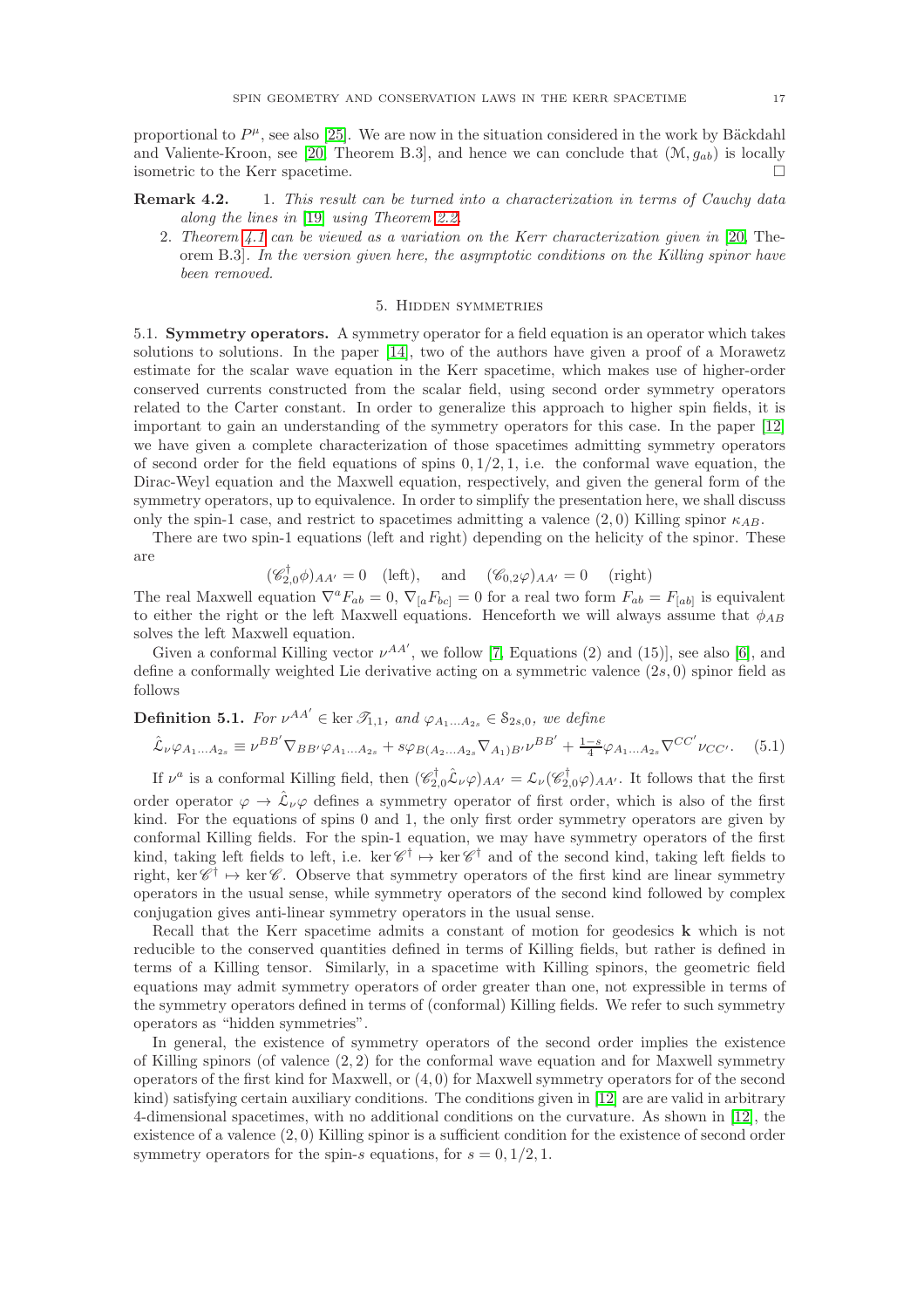- **Remark 5.2.** 1. If  $\kappa_{AB}$  is a Killing spinor of valence (2,0), then  $L_{ABA'B'} = \kappa_{AB} \bar{\kappa}_{A'B'}$  and  $L_{ABCD} = \kappa_{AB} \kappa_{CD}$  are Killing spinors of valence (2, 2) and (4,0) satisfying the auxiliary conditions given in [\[12\]](#page-27-8).
	- 2. In the case of aligned matter with respect to  $\Psi_{ABCD}$ , any valence (4,0) Killing spinor  $L_{ABCD}$  factorizes, i.e.  $L_{ABCD} = \kappa_{AB} \kappa_{CD}$  for some Killing spinor  $\kappa_{AB}$  of valence (2,0) [\[12,](#page-27-8) Theorem 8]. An example of a spacetime with aligned matter which admits a valence  $(2, 2)$  Killing spinor that does not factorize is given in [\[12,](#page-27-8)  $\S 6.3$ ], see also [\[63\]](#page-28-27).
- **Proposition 5.3** ([\[9\]](#page-27-11)). 1. The general symmetry operator of the first kind for the Maxwell field, of order at most two, is of the form

$$
\chi_{AB} = Q\phi_{AB} + (\mathcal{C}_{1,1}A)_{AB},\tag{5.2}
$$

where  $\phi_{AB}$  is a Maxwell field, and  $A_{AA'}$  is a linear concomitant<sup>[11](#page-17-0)</sup> of first order, such that  $A_{AA'} \in \text{ker} \mathscr{C}_{1,1}^{\dagger}$  and  $Q \in \text{ker} \mathscr{T}_{0,0}$ , i.e. locally constant.

2. The general symmetry operator of the second kind for the Maxwell field is of the form

<span id="page-17-3"></span>
$$
\omega_{A'B'} = (\mathscr{C}_{1,1}^{\dagger}B)_{A'B'},\tag{5.3}
$$

where  $B_{AA'}$  is a first order linear concomitant of  $\phi_{AB}$  such that  $B_{AA'} \in \text{ker } \mathscr{C}_{1,1}$ .

**Remark 5.4.** The operators  $\mathscr{C}_{1,1}^{\dagger}$  and  $\mathscr{C}_{1,1}$  are the adjoints of the left and right Maxwell operators  $\mathscr{C}_{2,0}^{\dagger}$  and  $\mathscr{C}_{0,2}$ . As we shall see in section [5.2](#page-18-0) below, conserved currents for the Maxwell field can be characterized in terms of solutions of the adjoint Maxwell equations

$$
(\mathscr{C}_{1,1}^{\dagger}A)_{A'B'} = 0\tag{5.4a}
$$

<span id="page-17-4"></span>
$$
(\mathcal{C}_{1,1}B)_{AB} = 0\tag{5.4b}
$$

**Definition 5.5.** Given a spinor  $\kappa_{AB} \in \mathcal{S}_{2,0}$  we define the operators  $\mathcal{E}_{2,0}$ :  $\mathcal{S}_{2,0} \rightarrow \mathcal{S}_{2,0}$  and  $\bar{\mathscr{E}}_{0,2}$  :  $S_{0,2} \to S_{0,2}$  by

$$
(\mathscr{E}_{2,0}\varphi)_{AB} = -2\kappa_{(A}{}^{C}\varphi_{B)C},\tag{5.5a}
$$

<span id="page-17-5"></span><span id="page-17-1"></span>
$$
(\bar{\mathscr{E}}_{0,2}\phi)_{A'B'} = -2\bar{\kappa}_{(A'}{}^{C'}\phi_{B')C'}.
$$
\n(5.5b)

Let  $\kappa_i$  be the Newman-Penrose scalars for  $\kappa_{AB}$ . If  $\kappa_{AB}$  is of algebraic type  $\{1,1\}$  then  $\kappa_0 =$  $\kappa_2 = 0$ , in which case  $\kappa_{AB} = -2\kappa_1 o_{(A} \iota_B)$ . A direct calculations gives the following result.

<span id="page-17-6"></span>**Lemma 5.6.** Let  $\kappa_{AB} \in \mathcal{S}_{2,0}$  and assume that  $\kappa_{AB}$  is of algebraic type  $\{1,1\}$ . Then the operators  $\bar{\mathscr{E}}_{2,0}, \bar{\mathscr{E}}_{2,0}$  remove the middle component and rescale the extreme components as

$$
(\mathscr{E}_{2,0}\varphi)_0 = -2\kappa_1\varphi_0, \qquad (\mathscr{E}_{2,0}\varphi)_1 = 0, \qquad (\mathscr{E}_{2,0}\varphi)_2 = 2\kappa_1\varphi_2, \qquad (5.6a)
$$

$$
(\bar{\mathscr{E}}_{0,2}\phi)_{0'} = -2\bar{\kappa}_{1'}\phi_{0'}, \qquad (\bar{\mathscr{E}}_{0,2}\phi)_{1'} = 0, \qquad (\bar{\mathscr{E}}_{0,2}\phi)_{2'} = 2\bar{\kappa}_{1'}\phi_{2'}.
$$
 (5.6b)

**Remark 5.7.** If  $\kappa_{AB}$  is a Killing spinor in a Petrov type D spacetime, then  $\kappa_{AB}$  is of algebraic  $type\{1,1\}.$ 

**Definition 5.8.** Define the first order 1-form linear concomitants  $A_{AA'}$ ,  $B_{AA'}$  by

$$
A_{AA'}[\kappa_{AB}, \phi_{AB}] = -\frac{1}{3} (\mathscr{E}_{2,0}\phi)_{AB} (\mathscr{C}_{0,2}\bar{\kappa})^B{}_{A'} + \bar{\kappa}_{A'B'} (\mathscr{C}_{2,0}^{\dagger} \mathscr{E}_{2,0}\phi)_{A}^{B'},
$$
(5.7a)

$$
A_{AA'}[\nu_{AA'}, \phi_{AB}] = \nu_{BA'}\phi_A{}^B
$$
\n
$$
(5.7b)
$$

$$
B_{AA'}[\kappa_{AB}, \phi_{AB}] = \kappa_{AB} (\mathscr{C}_{2,0}^{\dagger} \mathscr{E}_{2,0} \phi)^{B}{}_{A'} + \frac{1}{3} (\mathscr{E}_{2,0} \phi)_{AB} (\mathscr{C}_{2,0}^{\dagger} \kappa)^{B}{}_{A'}, \tag{5.7c}
$$

When there is no room for confusion, we suppress the arguments, and write simply  $A_{AA'}$ ,  $B_{AA'}$ . The following result shows that  $A_{AA'}$ ,  $B_{AA'}$  solves the adjoint Maxwell equations, provided  $\phi_{AB}$ solves the Maxwell equation.

<span id="page-17-2"></span>**Lemma 5.9** ([\[12,](#page-27-8) §7]). Assume that  $\kappa_{AB}$  is a Killing spinor of valence (2,0), that  $\nu_{AA'}$  is a conformal Killing field, and that  $\phi_{AB}$  is a Maxwell field. Then, with  $A_{AA'}$ ,  $B_{AA'}$  given by [\(5.7\)](#page-17-1) it holds that  $A_{AA'}[\kappa_{AB}, \phi_{AB}]$  and  $A_{AA'}[\nu_{AA'}, \phi_{AB}]$  satisfy  $(\mathscr{C}_{1,1}^{\dagger}A)_{A'B'} = 0$ , and  $B_{AA'}[\kappa_{AB}, \phi_{AB}]$ satisfies  $(\mathscr{C}_{1,1}B)_{AB}=0.$ 

<span id="page-17-0"></span><sup>11</sup>A concomitant is a covariant, local partial differential operator.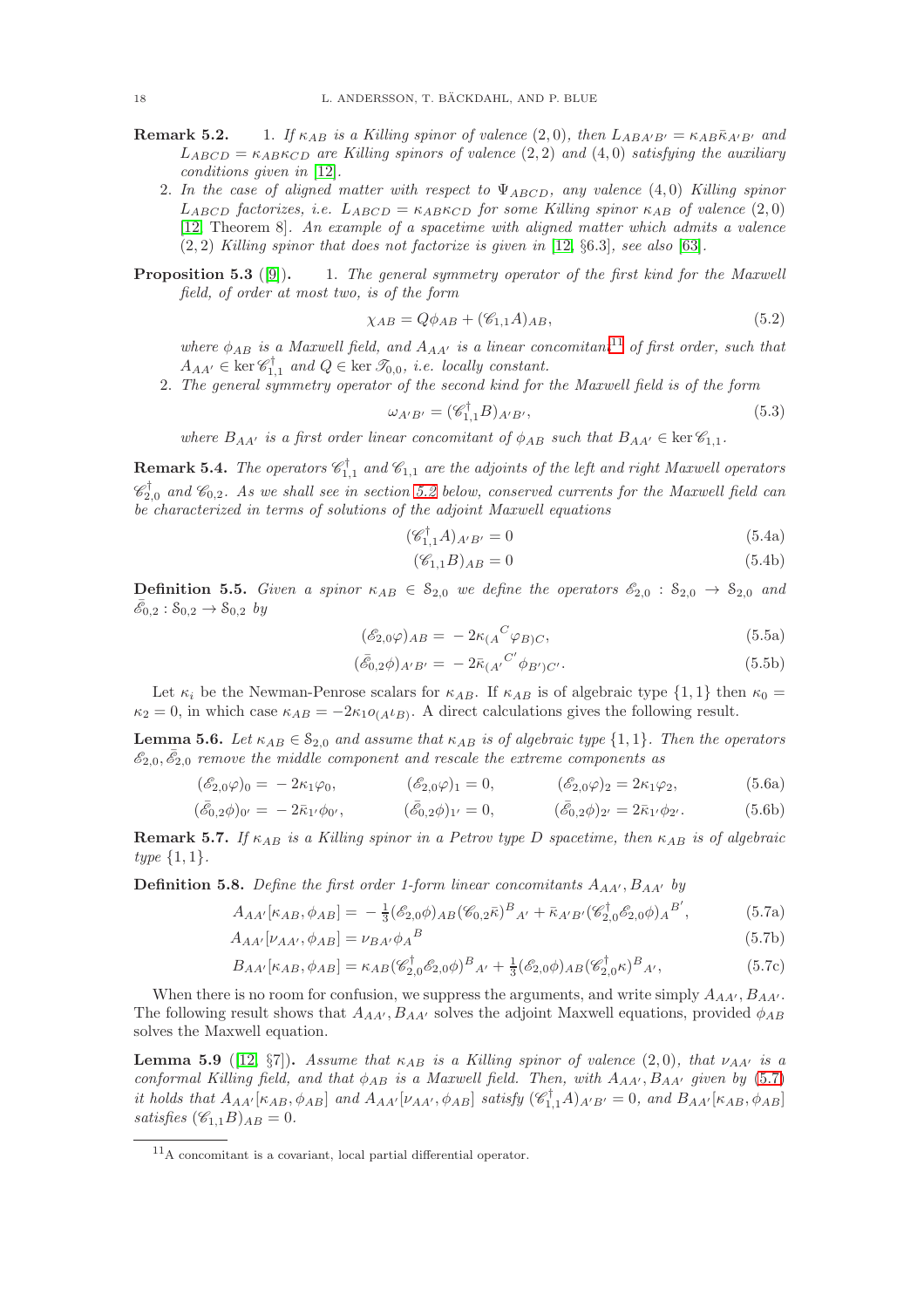Remark 5.10. Proposition 5.3 together with Lemma [5.9](#page-17-2) show that the existence of a valence (2, 0) Killing spinor implies that there are non-trivial second order symmetry operators of the first and second kind for the Maxwell equation.

<span id="page-18-0"></span>5.2. Conserved currents. Recall that the symmetric stress energy tensor for the Maxwell field is  $T_{ab} = \phi_{AB} \bar{\phi}_{A'B'}$ . Since the Maxwell equation is conformally invariant, we have  $T^a{}_a = 0$ . If  $\phi_{AB}$ solves the Maxwell equation, then  $T_{ab}$  is conserved,  $\nabla^a T_{ab} = 0$ , and hence if  $\nu^a$  is a conformal Killing field, then the current  $J_a = T_{ab}\nu^b$  is conserved,  $\nabla^a J_a = 0$ . Lie differentiating with respect to conformal Killing fields and using a polarized form of the stress energy tensor yields conserved currents which are higher-order in derivatives of the field. However, as discovered by Lipkin [\[58\]](#page-28-28) and Fushchich and Nikitin, see [\[45\]](#page-28-29) and references therein, there are nontrivial currents for the Maxwell field on Minkowski space which are not given by this construction. The conserved currents  $J_a$  for the Maxwell and more generally spin-s fields,  $s \in \frac{1}{2}N$ , on Minkowski space, have been classified by Anco and Pohjanpelto, see [\[6\]](#page-27-22) and references therein<sup>[12](#page-18-1)</sup>. The conserved currents  $J_a$  considered in the just cited works are bilinear or quadratic concomitants of the Maxwell field, of any finite order. The order of such a current is defined to be the sum of the order of derivatives on each factor. Thus, for example, the order of the current  $\phi_{AB} \bar{\chi}_{A'B'} \xi^{BB'}$ , where  $\chi_{AB}$  is given by  $(5.2)$ , is two.

<span id="page-18-2"></span>**Definition 5.11.** A current  $\tilde{J}^{AA'}$  is called trivial if it is of the form

$$
\tilde{J}^{AA'} = (\mathscr{C}_{2,0}^{\dagger}S)_{AA'} + (\mathscr{C}_{0,2}T)_{AA'}
$$

for some symmetric spinor fields  $S_{AB}$  and  $T_{A'B'}$ .

In this case,  $(*J)_{abc}$  is an exact 3-form, so the flux through a hypersurface of a trivial current  $\tilde{J}^{AA'}$  is given by a pure boundary term. We shall consider *equivalence classes* of currents up to trivial currents. Two currents  $J^{AA'}$ ,  $K^{AA'}$  are said to be equivalent if  $J^{AA'} - K^{AA'}$  is a trivial current. In this case we write  $J^{AA'} \sim K^{AA'}$ .

A current which is invariant under  $\phi_{AB} \mapsto i\phi_{AB}$  is said to be of even parity, while a current which changes sign under this substitution is said to be of odd parity, often termed chiral. A current which is a concomitant of  $\phi_{AB}$  can be written as a sum of terms with even or odd parity.

The structure of conserved currents of up to second order for the Maxwell field on a general spacetime has recently been determined by the authors, see [\[9\]](#page-27-11). As shown in [\[5\]](#page-27-23), see also [\[6\]](#page-27-22), the conserved currents for the Maxwell field on Minkowski space are all generated from solutions of the adjoint equation. The same statement holds for currents up to second order in a general spacetime [\[9\]](#page-27-11), and it seems reasonable to conjecture that this holds for currents of arbitrary order.

**Lemma 5.12** ([\[9\]](#page-27-11)). Let  $\phi_{AB}$  be a Maxwell field, i.e.  $\phi_{AB} \in \text{ker} \mathscr{C}_{2,0}^{\dagger}$  and assume that  $J^{AA'} \in$ ker  $\mathscr{D}_{1,1}$  is a conserved concomitant of  $\phi_{AB}$  of quadratic type.

1. If  $J_{AA'}$  has even parity, then

$$
J^{AA'} \sim A^A{}_{B'} \bar{\phi}^{A'B'},
$$

where  $A_{AA'}$  is a linear concomitant of  $\phi_{AB}$  satisfying the left adjoint Maxwell equation  $(\mathscr{C}_{1,1}^{\dagger}A)_{A'B'}=0.$ 

2. If  $J_{AA'}$  has odd parity (chiral), then

$$
J^{AA'} \sim B_B{}^{A'} \phi^{AB} + \overline{\widetilde{B}}_{B'}{}^{A} \overline{\phi}^{A'B'},
$$

where  $B_{AA'}$ ,  $\widetilde{B}_{AA'}$  are linear concomitants of  $\phi_{AB}$  satisfying the right adjoint Maxwell equation  $(\mathscr{C}_{1,1}B)_{A'B'} = 0$ ,  $(\mathscr{C}_{1,1}\tilde{B})_{A'B'} = 0$ .

<span id="page-18-1"></span><sup>&</sup>lt;sup>12</sup> The problem of classifying conserved currents for the Maxwell field on the Kerr spacetime has been mentioned but not addressed by Anco et al, cf. [\[8,](#page-27-24) p. 55] and [\[5,](#page-27-23) §VII].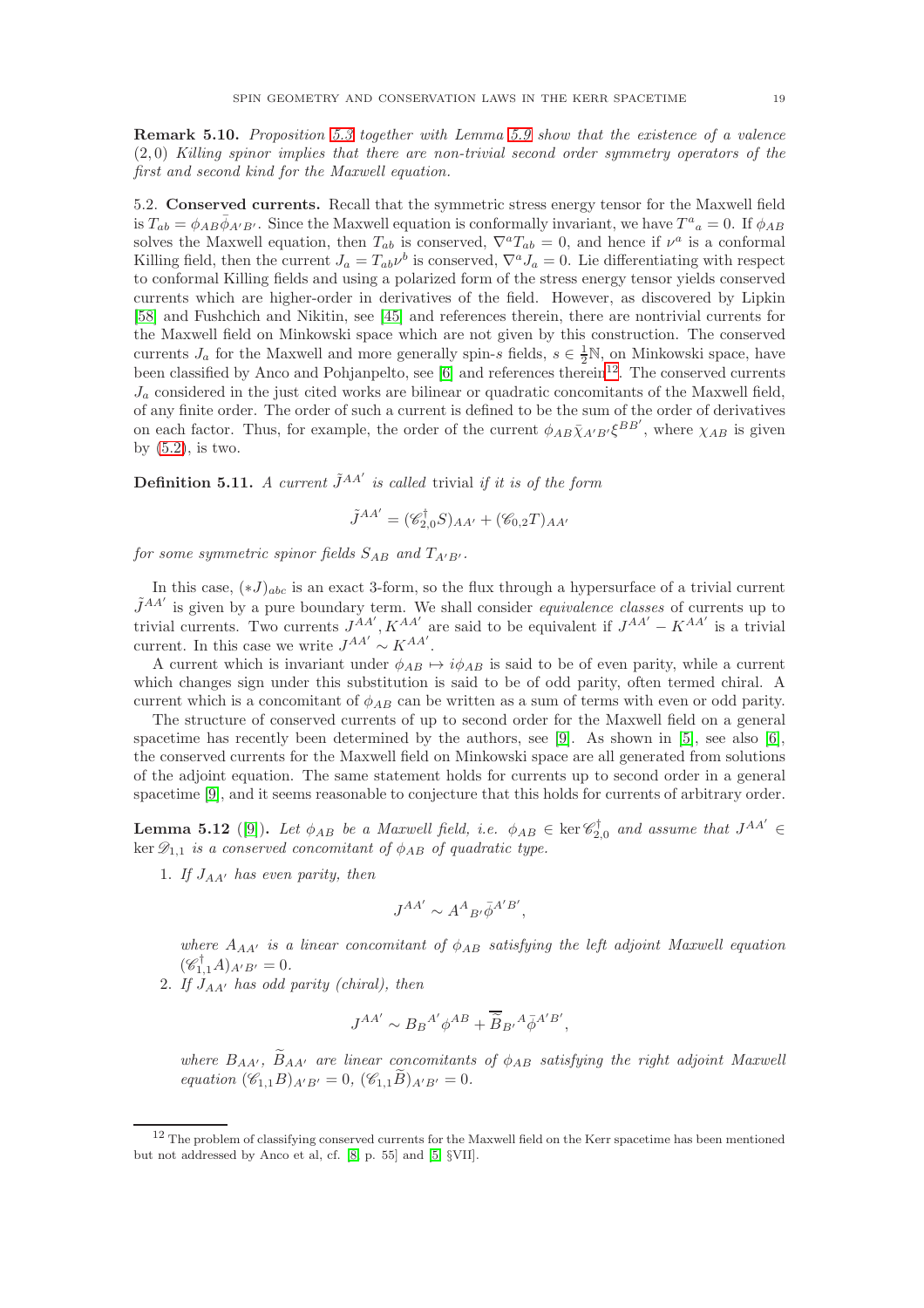**Definition 5.13.** The stress, zilch and chiral currents are defined in terms of the spinors  $A_{AA'}$ ,  $B_{AA'}$  by

$$
stress: \qquad \Psi_{SAA'} = \frac{1}{2} (\bar{A}_{A'B} \phi_A{}^B + A_{AB'} \bar{\phi}_{A'}{}^{B'}) \qquad (5.8a)
$$

zilch: 
$$
\Psi_{ZAA'} = \frac{1}{2} i (\bar{A}_{A'B} \phi_A{}^B - A_{AB'} \bar{\phi}_{A'}{}^{B'})
$$
(5.8b)

*chiral:* 
$$
\Psi_{CAA'} = \frac{1}{2} (B_{BA'} \phi_A{}^B + \bar{B}_{B'A} \bar{\phi}_{A'}{}^{B'})
$$
(5.8c)

Of these, the currents  $\Psi_{SAA'}$ ,  $\Psi_{ZAA'}$  have even parity, while  $\Psi_{CAA'}$  has odd parity.

**Example 5.14.** 1. Let  $A_{AA'}[\nu_{AA'}, \phi_{AB}] = \nu_{BA'} \phi_A{}^B$  where  $\nu_{AA'}$  is a real Killing vector. The current  $\Psi_{SAA'} = T_{AA'BB'}\nu^{BB'}$  is the standard stress-energy current associated with  $\nu^a$ .

2. If we have a symmetry operator  $\phi_{AB} \rightarrow \chi_{AB}$ , the concomitant  $A_{AA'}[\nu_{AA'}, \chi_{AB}]$  is again a solution of the adjoint equation [\(5.4a\)](#page-17-4), and hence the current

$$
\Psi_{SAA'}=\tfrac{1}{2}\nu^{BB'}\chi_{AB}\bar{\phi}_{A'B'}+\tfrac{1}{2}\nu^{BB'}\phi_{AB}\bar{\chi}_{A'B'},
$$

is also conserved. The current  $\Psi_{SAA'}$  is in this case derived from the polarized form of the standard Maxwell stress energy tensor.

**Lemma 5.15** ([\[9,](#page-27-11) [11\]](#page-27-12)). Let  $\kappa_{AB} \in \mathcal{KS}_{2,0}$ , and assume that the aligned matter condition holds with respect to  $\kappa_{AB}$ . Define

<span id="page-19-4"></span><span id="page-19-3"></span>
$$
\xi_{AA'} \equiv (\mathscr{C}_{2,0}^{\dagger} \kappa)_{AA'},\tag{5.9}
$$

<span id="page-19-1"></span>
$$
\eta_{AA'} \equiv (\mathscr{C}_{2,0}^{\dagger} \mathscr{E}_{2,0} \phi)_{AA'}.
$$
\n
$$
(5.10)
$$

Let

$$
J_{AA'}^1 = \frac{1}{2} \xi^{BB'} \bar{\phi}_{A'B'} \chi_{AB} + \frac{1}{2} \xi^{BB'} \phi_{AB} \bar{\chi}_{A'B'}, \tag{5.11}
$$

$$
J_{AA'}^2 = V_{ABA'B'}\xi^{BB'},\tag{5.12}
$$

where  $\chi_{AB}$  is given by [\(5.2\)](#page-17-3) with  $A_{AA'}$  given by [\(5.7a\)](#page-17-5) and  $Q=0$ , and

$$
V_{ABA'B'} \equiv \frac{1}{2} \eta_{AB'} \bar{\eta}_{A'B} + \frac{1}{2} \eta_{BA'} \bar{\eta}_{B'A} + \frac{1}{3} (\mathscr{E}_{2,0} \phi)_{AB} (\hat{\mathcal{L}}_{\bar{\xi}} \bar{\phi})_{A'B'} + \frac{1}{3} (\bar{\mathscr{E}}_{2,0} \bar{\phi})_{A'B'} (\hat{\mathcal{L}}_{\xi} \phi)_{AB}.
$$
 (5.13)

Then both currents  $J_{AA'}^1$  and  $J_{AA'}^2$  are conserved. If we furthermore assume that  $\xi_{AA'}$  is real, one can show that the currents are equivalent, up to sign. In detail we get

$$
-J_{AA'}^1 = J_{AA'}^2 + (\mathscr{C}_{0,2}\bar{S})_{AA'} + (\mathscr{C}_{2,0}^\dagger S)_{AA'},
$$

where

$$
S_{AB} = \frac{1}{2} \bar{\eta}^{A'C} \xi^{D}{}_{A'} \kappa_{(AB} \phi_{CD)} - \frac{1}{6} \xi^{CA'} (\bar{\mathcal{E}}_{0,2} \bar{\phi})_{A'}{}^{B'} \xi_{(A|B'|} \phi_{B)C} - \frac{1}{6} \xi^{CA'} \bar{\phi}_{A'}{}^{B'} (\mathcal{E}_{2,0} \phi)_{(A|C|} \xi_{B)B'} - \frac{1}{4} \bar{\kappa}^{B'C'} \bar{\phi}_{B'C'} \eta_{(A}{}^{A'} \xi_{B)A'} - \frac{1}{12} \kappa^{CD} \phi_{CD} \bar{\eta}^{A'}{}_{(A} \xi_{B)A'} - \frac{3}{8} \xi^{CA'} \bar{\eta}_{A'(A} (\mathcal{E}_{2,0} \phi)_{BC)}. \tag{5.14}
$$

# 6. Conservation laws for the Teukolsky system

<span id="page-19-0"></span>In this section we will analyze the tensor  $V_{ab}$  defined by [\(5.13\)](#page-19-1) and show that in a Petrov type D spacetime with aligned matter condition it is conserved, and depends only on the extreme components  $\phi_0, \phi_2$  of the Maxwell field.

Recall that the operators  $\mathscr{C}$  and  $\mathscr{C}^{\dagger}$  are adjoints, and hence their composition yields a wave operator. We have the identities (valid in a general spacetime)

$$
\Box \varphi_{AB} + 8\Lambda \varphi_{AB} - 2\Psi_{ABCD} \varphi^{CD} = -2(\mathscr{C}_{1,1} \mathscr{C}_{2,0}^{\dagger} \varphi)_{AB}, \qquad (6.1a)
$$

$$
\Box \varphi_{ABCD} - 6\Psi_{(AB}{}^{FH} \varphi_{CD)FH} = -2(\mathscr{C}_{3,1}\mathscr{C}_{4,0}^{\dagger} \varphi)_{ABCD}.
$$
 (6.1b)

Here  $\varphi_{AB}$  and  $\varphi_{ABCD}$  are elements of  $\mathcal{S}_{2,0}$  and  $\mathcal{S}_{4,0}$ , respectively. This means that the the Maxwell equation  $(\mathscr{C}_{2,0}^{\dagger}\phi)_{AA'}=0$  in a vacuum spacetime implies the wave equation

<span id="page-19-2"></span>
$$
\Box \phi_{AB} - 2\Psi_{ABCD} \phi^{CD} = 0. \tag{6.2}
$$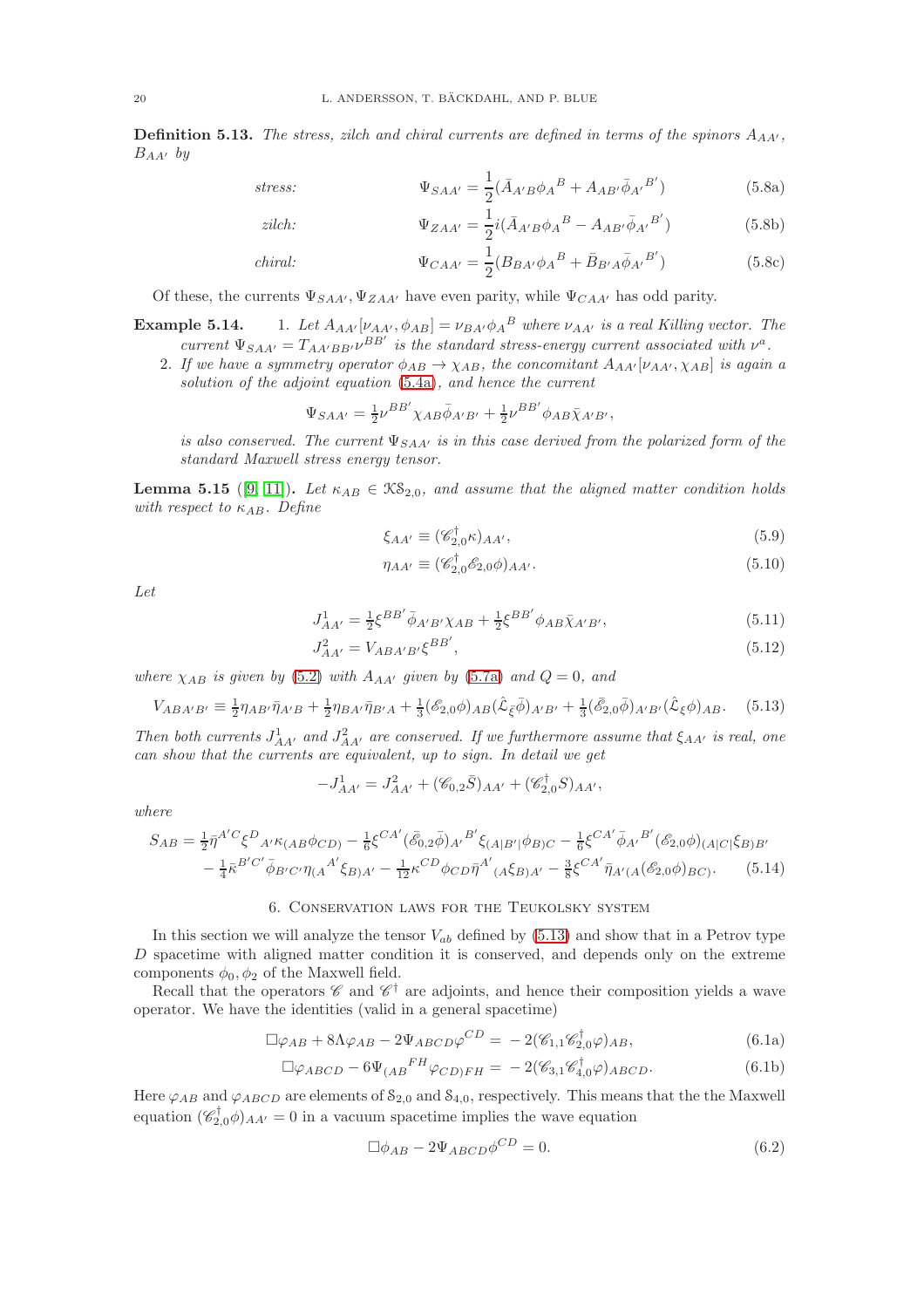Similarly, in a vacuum spacetime, the Bianchi system  $(\mathscr{C}_{4,0}^{\dagger}\Psi)_{A'ABC} = 0$  holds for the Weyl spinor, and we arrive at the Penrose wave equation

$$
\Box \Psi_{ABCD} - 6\Psi_{(AB}{}^{FH}\Psi_{CD)FH} = 0 \tag{6.3}
$$

Restricting to a vacuum type  $D$  spacetime, and projecting the Maxwell wave equation  $(6.2)$  and the linearized Penrose wave equation [\(6.3\)](#page-20-0) on the principal spin dyad, one obtains wave equations for the extreme Maxwell scalars  $\phi_0, \phi_2$  and the extreme linearized Weyl scalars  $\dot{\Psi}_0, \dot{\Psi}_4$ .

Letting  $\psi^{(\mathfrak{s})}$  denote  $\phi_0$ ,  $\Psi_2^{-2/3}\phi_2$  for  $\mathfrak{s} = 1, -1$ , respectively, and  $\Psi_0$ ,  $\Psi_2^{-4/3}\Psi_4$  for  $\mathfrak{s} = 2, -2$ , respectively, one finds that these fields satisfy the system

<span id="page-20-1"></span><span id="page-20-0"></span>
$$
[\Box_{2\mathfrak{s}} - 4\mathfrak{s}^2 \Psi_2] \psi^{(\mathfrak{s})} = 0, \tag{6.4}
$$

see [\[2,](#page-26-3) §3], where, in GHP notation

$$
\Box_p = 2(b - p\rho - \bar{\rho})(b' - \rho') - 2(\delta - p\tau - \bar{\tau}')(\delta' - \tau') + (3p - 2)\Psi_2.
$$
\n(6.5)

The equation [\(6.4\)](#page-20-1) was first derived by Teukolsky [\[75,](#page-29-0) [76\]](#page-29-1) for massless spin-s fields and linearized gravity on Kerr, and is referred to as the Teukolsky Master Equation (TME). It was shown by Ryan [\[71\]](#page-28-30) that the tetrad projection of the linearized Penrose wave equation yields the TME, see also Bini et al [\[28,](#page-27-25) [29\]](#page-27-26). In the Kerr case, the TME admits a commuting symmetry operator, and hence allows separation of variables. The TME applies to fields of all half-integer spins between 0 and 2.

As discussed above, the TME is a wave equation for the weighted field  $\psi^{(\mathfrak{s})}$ . It is derived from the spin-s field equation by applying a first order operator and hence is valid for the extreme scalar components of the field, rescaled as explained above. It is important to emphasize that there is a loss of information in deriving the TME from the spin-s equation. For example, if we consider two independent solutions of the TME with spin weights  $s = \pm 1$ , these will not in general be components of a single Maxwell field. If indeed this is the case, the Teukolsky-Starobinsky identities (TSI) (also referred to as Teukolsky-Press relations), see [\[51\]](#page-28-31) and references therein, hold.

Although the TSI are usually discussed in terms of separated forms of  $\psi^{(\mathfrak{s})}$ , we are here interested in the TSI as differential relations between the scalars extreme spin weights. From this point of view, the TSI expresses the fact that the Debye potential construction starting from the different Maxwell scalars for a given Maxwell field  $\phi_{AB}$  yields scalars of the the same Maxwell field. The equations for the Maxwell scalars in terms of Debye potentials can be found in Newman-Penrose notation in [\[36\]](#page-27-27). These expressions correspond to the components of a symmetry operator of the second kind. See  $[1, \S 5.4.2]$  for further discussion, where also the GHP version of the formulas can be found. An analogous situation obtains for the case of linearized gravity, see [\[59\]](#page-28-32). In this case, the TSI are of fourth order. Thus, for a Maxwell field, or a solution of the linearized Einstein equations on a Kerr, or more generally a vacuum type  $D$  background, the pair of Newman-Penrose scalars of extreme spin weights for the field satisfy a system of differential equations consisting of both the TME and the TSI.

Although the TME is derived from an equation governed by a variational principle, it has been argued by Anco, see the discussion in [\[69\]](#page-28-33), that the Teukolsky system admits no real variational principle, due to the fact that the operator  $\mathbb{F}_p$  defined by the above fails to be formally selfadjoint. Hence, the issue of real conserved currents for the Teukolsky system, which appear to be necessary for estimates of the solutions, appears to be open. However, as we shall demonstrate here, if we consider the *combined* TME and TSI in the spin-1 or Maxwell case, as a system of equations for both of the extreme Maxwell scalars  $\phi_0, \phi_2$ , this system does admit both a conserved current and a conserved stress-energy like tensor.

6.1. A new conserved tensor for Maxwell. We have seen in the last section that polarized stress current  $-\Psi_{SAA'}[\xi_{AA'}, \chi_{AB}]$  with  $\xi^a$  given by [\(5.9\)](#page-19-3) and  $\phi_{AB} \to \chi_{AB}$  the second order symmetry operator of the first kind given by [\(5.2\)](#page-17-3) with  $Q = 0$  and  $A_{AA'}$  given by [\(5.7a\)](#page-17-5), is equivalent to a current  $V_{ab}\xi^b$  defined in terms of the symmetric tensor  $V_{ab}$ . In fact, as we shall now show,  $V_{ab}$  is itself conserved,

$$
\nabla^a V_{ab} = 0,
$$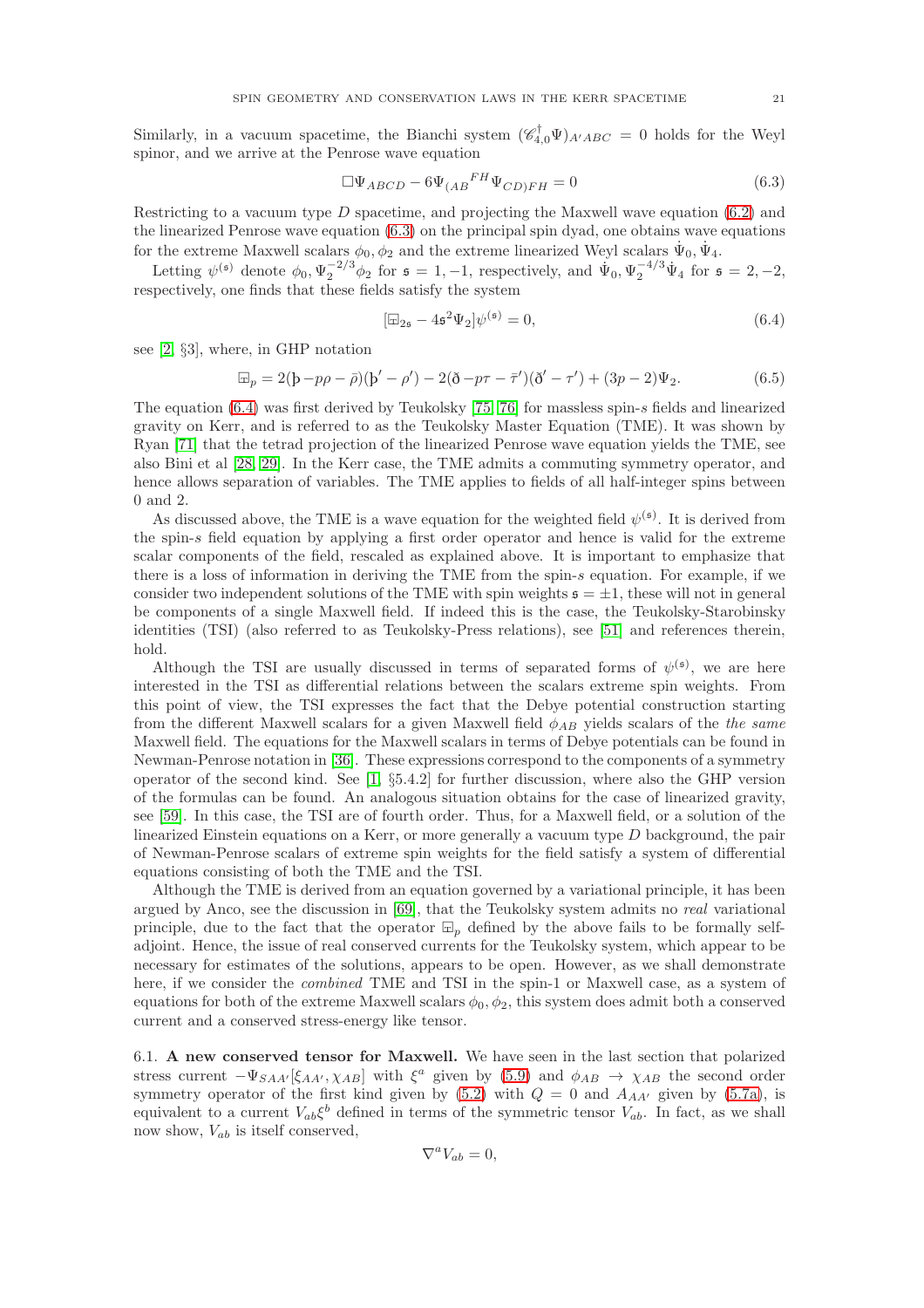and hence may be viewed as a higher-order stress-energy tensor for the Maxwell field. The tensor  $V_{ab}$  has several important properties. First of all, it depends only on the extreme Maxwell scalars  $\phi_0, \phi_2$ , and hence cancels the static Coulomb Maxwell field [\(2.14\)](#page-7-2) on Kerr which has only the middle scalar non-vanishing. In order to analyze  $V_{ab}$ , we first collect some properties of the one-form  $\eta_{AA'}$  as defined in [\(5.10\)](#page-19-4).

**Lemma 6.1** ([\[11,](#page-27-12) Lemma 2.4]). Let  $\kappa_{AB} \in \mathcal{KS}_{2,0}$ , and assume the aligned matter condition holds with respect to  $\kappa_{AB}$ . Let  $\xi_{AA'}$  be given by [\(5.9\)](#page-19-3). Further, let  $\phi_{AB}$  be a Maxwell field, and let  $\eta_{AA'}$ be given by [\(5.10\)](#page-19-4). Then we have

<span id="page-21-7"></span><span id="page-21-6"></span><span id="page-21-0"></span>
$$
(\mathcal{D}_{1,1}\eta) = 0,\t(6.6a)
$$

$$
(\mathscr{C}_{1,1}\eta)_{AB} = \frac{2}{3}(\hat{\mathcal{L}}_{\xi}\phi)_{AB},\tag{6.6b}
$$

$$
(\mathscr{C}_{1,1}^{\dagger}\eta)_{A'B'} = 0,\tag{6.6c}
$$

$$
\eta_{AA'}\xi^{AA'} = \kappa^{AB}(\hat{\mathcal{L}}_{\xi}\phi)_{AB}.\tag{6.6d}
$$

**Corollary 6.2.** Assume M is of Petrov type D. Then  $V_{ab}$  depends only on the extreme components of  $\phi_{AB}$ .

*Proof.* We first note that by Lemma [5.6,](#page-17-6) if M is of type D, then  $(\mathscr{E}_{2,0}\phi)_{AB}$  depends only on the extreme components of  $\phi_{AB}$ , and hence the same property holds for  $\eta_{AA'}$ . Next, recall that if M is of Petrov type D,  $\kappa_{AB}$  is of algebraic type  $\{1,1\}$  and hence  $\kappa_{AB}\kappa^{AB} \neq 0$  provided  $\kappa_{AB}$  is nonzero. A calculation using [\(6.6d\)](#page-21-0) and commutation of  $\hat{\mathcal{L}}_{\xi}$  and  $\mathscr{E}_{2,0}$  now gives

$$
(\hat{\mathcal{L}}_{\xi}\phi)_{AB} = \frac{\eta^{FF'}\kappa_{AB}\xi_{FF'}}{(\kappa_{AB}\kappa^{AB})} - \frac{(\mathscr{E}_{2,0}\hat{\mathcal{L}}_{\xi}\mathscr{E}_{2,0}\phi)_{AB}}{2(\kappa_{AB}\kappa^{AB})}.
$$
(6.7)

This completes the proof.

<span id="page-21-5"></span>**Lemma 6.3.** Assume that  $\varphi_{AB} \in \mathcal{S}_{2,0}$  satisfies the system

$$
(\mathscr{C}_{1,1}^{\dagger}\mathscr{C}_{2,0}^{\dagger}\varphi)_{A'B'} = 0, \tag{6.8a}
$$

$$
(\mathscr{C}_{1,1}\mathscr{C}_{2,0}^{\dagger}\varphi)_{AB} = \varpi_{AB},\tag{6.8b}
$$

for some  $\varpi_{AB} \in \mathcal{S}_{2,0}$ . Let

<span id="page-21-3"></span><span id="page-21-2"></span><span id="page-21-1"></span>
$$
\varsigma_{AA'} = (\mathscr{C}_{2,0}^{\dagger} \varphi)_{AA'},\tag{6.9}
$$

and define the symmetric tensor  $X_{ABA'B'}$  by

$$
X_{ABA'B'} = \frac{1}{2} \varsigma_{AB'} \bar{\varsigma}_{A'B} + \frac{1}{2} \varsigma_{BA'} \bar{\varsigma}_{B'A} + \frac{1}{2} \bar{\varpi}_{A'B'} \varphi_{AB} + \frac{1}{2} \varpi_{AB} \bar{\varphi}_{A'B'}.
$$
(6.10)

Then

<span id="page-21-4"></span>
$$
\nabla^{BB'} X_{ABA'B'} = 0. \tag{6.11}
$$

*Proof.* By applying the operator  $\mathcal{C}_{2,0}^{\dagger}$  to [\(6.8b\)](#page-21-1), commuting derivatives and using [\(6.8a\)](#page-21-2), we get the integrability condition  $(\mathscr{C}_{2,0}^{\dagger}\varpi)_{AA'}=0$ . With  $\varsigma_{AA'}$  given by [\(6.9\)](#page-21-3), we directly get

$$
(\mathcal{D}_{1,1}\varsigma) = 0, \qquad (\mathscr{C}_{1,1}^{\dagger}\varsigma)_{A'B'} = 0, \qquad (\mathscr{C}_{1,1}\varsigma)_{AB} = \varpi_{AB}. \qquad (6.12)
$$
  
The equations above give (6.11).

Remark 6.4. 1. No assumptions were made on the spacetime geometry in Lemma [6.3.](#page-21-5)

2. The tensor

$$
U_{AA'BB'} = \frac{1}{2} \varsigma_{AB'} \bar{\varsigma}_{A'B} + \frac{1}{2} \varsigma_{BA'} \bar{\varsigma}_{B'A}
$$

is a super-energy tensor for the 1-form field  $\varsigma_{AA'}$ , and hence satisfies the dominant energy condition, cf. [\[26,](#page-27-28) [72\]](#page-29-8). In particular, with  $\varsigma_{AA'} = \nabla_{AA'} \psi$  for some scalar  $\psi$ , then  $U_{AA'BB'}$ is just the standard stress-energy tensor for the scalar wave equation,

$$
U_{ab} = \nabla_{(a} \psi \nabla_{b)} \bar{\psi} - \frac{1}{2} \nabla^c \psi \nabla_c \bar{\psi} g_{ab}
$$

3. Similarly to the wave equation stress energy,  $V_{ab}$  has non-vanishing trace,  $V^a{}_a = U^a{}_a =$  $-\bar{\varsigma}^a\varsigma_a$ .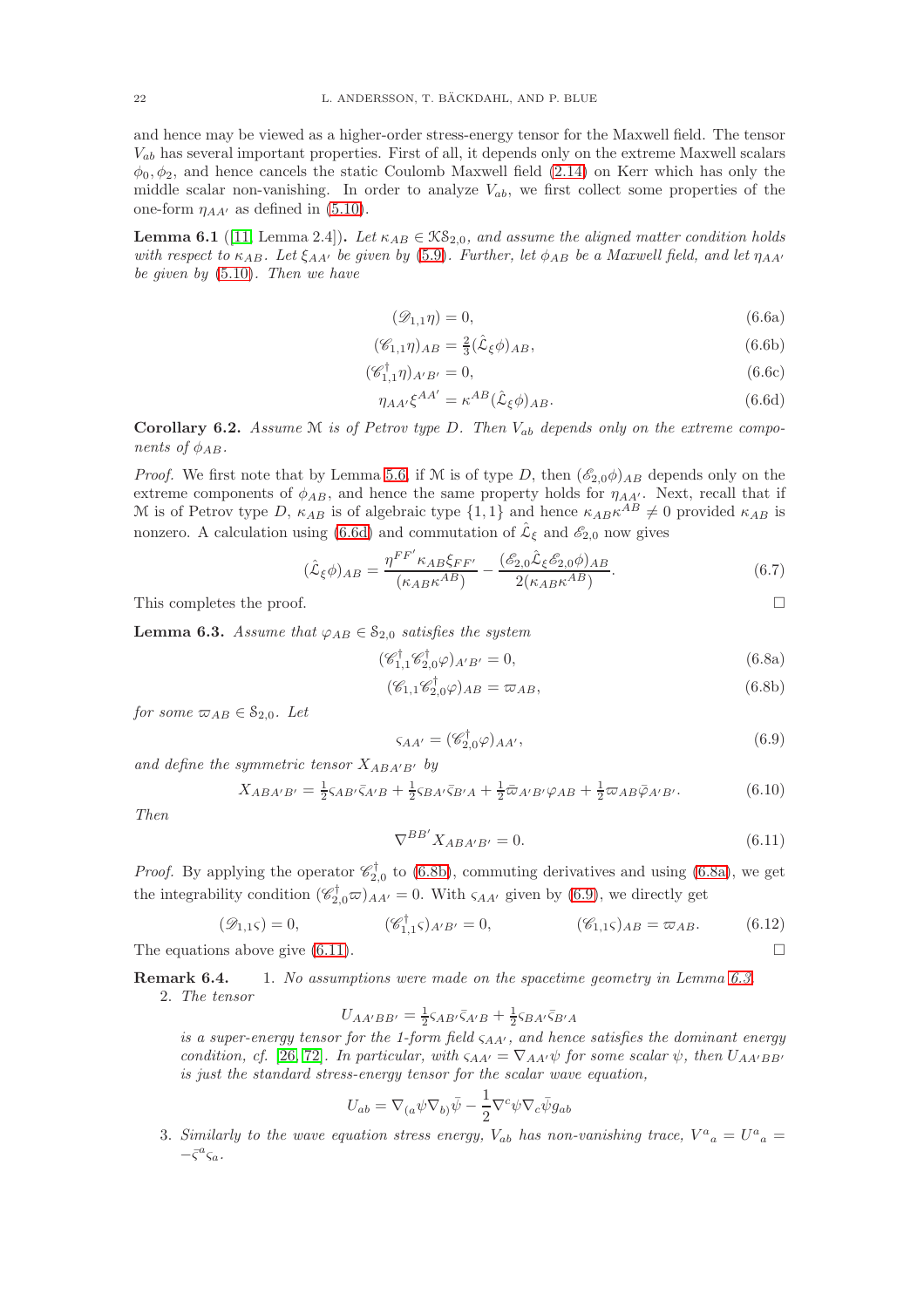We now have the following result.

**Theorem 6.5** ([\[11,](#page-27-12) Theorem 1.1]). Assume that  $(\mathcal{M}, g_{ab})$  admits a valence (2,0) Killing spinor  $\kappa_{AB}$  and assume that the aligned matter condition holds with respect to  $\kappa_{AB}$ . Let  $\phi_{AB}$  be a solution of the Maxwell equation. Then the tensor  $V_{ABA'B'}$  given by [\(5.13\)](#page-19-1) is conserved, i.e.

$$
\nabla^{AA'} V_{ABA'B'} = 0
$$

If in addition  $(M, g_{ab})$  is of Petrov type D, then  $V_{ab}$  depends only on the extreme components of  $\phi_{AB}$ .

- **Remark 6.6.** 1. A first order conserved tensor for the Maxwell field has previously been found by Bergquist et al. [\[27\]](#page-27-29). As they showed, the tensor  $B_{ab} = \nabla^c \phi_{AB} \nabla_c \phi_{A'B'}$  is conserved in a Ricci flat spacetime. However, one may demonstrate that in the Kerr spacetime, the current  $B_{ab}\xi^b$  is trivial in the sense of Definition [5.11.](#page-18-2) On the other hand the current  $V_{ab}\xi^b$  is non-trivial in the Kerr spacetime. See [\[9\]](#page-27-11).
	- 2. The correction terms in  $V_{ab}$  involving  $(\mathscr{E}_{2,0}\phi)_{AB}(\hat{\mathcal{L}}_{\xi}\bar{\phi})_{A'B'}$  and its complex conjugate are of first order in derivatives of the Maxwell field, which opens the possibility of dominating these using a Cauchy-Schwarz argument involving  $V_{ab}$  and the zeroth order Maxwell stress energy  $T_{ab} = \phi_{AB} \bar{\phi}_{A'B'}$ .

The properties of  $V_{ab}$  discussed above indicate that  $V_{ab}$ , rather than the Maxwell stress-energy  $T_{ab}$  may be used in proving dispersive estimates for the Maxwell field. In fact, it is immediately clear that the Maxwell stress energy cannot be used directly to prove dispersive estimates since it does not vanish for the Coulomb field on the Kerr spacetime.

## 6.2. Teukolsky equation and conservation laws.

**Lemma 6.7.** Assume that  $(M, g_{ab})$  is a type D spacetime which admits a valence  $(2, 0)$  Killing spinor  $\kappa_{AB}$  and assume that the aligned matter condition holds with respect to  $\kappa_{AB}$ . Let  $\phi_{AB}$  be a solution of the Maxwell equation. Then  $\phi_{AB}$  is a solution of the system of equations

<span id="page-22-2"></span><span id="page-22-1"></span><span id="page-22-0"></span>
$$
(\mathscr{C}_{1,1}^{\dagger}\mathscr{C}_{2,0}^{\dagger}\mathscr{E}_{2,0}\phi)_{A'B'} = 0
$$
\n
$$
(6.13a)
$$

$$
(\mathcal{E}_{2,0}\mathcal{C}_{1,1}\mathcal{C}_{2,0}^{\dagger}\mathcal{E}_{2,0}\phi)_{AB} = \frac{2}{3}(\hat{\mathcal{L}}_{\xi}\mathcal{E}_{2,0}\phi)_{AB}.
$$
\n(6.13b)

Furthermore, this system is equivalent to [\(6.8a\)](#page-21-2), [\(6.8b\)](#page-21-1), with  $\varphi_{AB} = \mathscr{E}_{2,0}\phi$  and  $\varpi_{AB} = \frac{2}{3}(\hat{\mathcal{L}}_{\xi}\phi)_{AB}$ .

*Proof.* The equations  $(6.13a)$  and  $(6.13b)$  follows from equations  $(6.6b)$ ,  $(6.6c)$  and the fact that  $\mathscr{E}_{2,0}$  and  $\mathscr{L}_{\xi}$  commutes. The equation [\(6.6b\)](#page-21-6), can be split into two parts, one where  $\mathscr{E}_{2,0}$  is applied, and the other when the equation is contracted with  $\kappa^{AB}$ . The latter part can be seen by differentiating  $\kappa^{AB}(\mathcal{E}_{2,0}\phi)_{AB} = 0$  twice.

In order to compare equations [\(6.13\)](#page-22-2) with the scalar forms of the TME and TSI, we now project these equations on the dyad. A calculation gives the following result.

**Lemma 6.8.** 1. The GHP form of equation  $(6.13a)$  is

$$
0 = -2\rho \mathbf{b} \varphi_2 + \mathbf{b} \mathbf{b} \varphi_2 - 2\tau' \delta' \varphi_0 + \delta' \delta' \varphi_0, \tag{6.14a}
$$

$$
0 = -\tau \mathfrak{p} \varphi_2 + \frac{1}{2} \overline{\tau'} \mathfrak{p} \varphi_2 + \frac{1}{2} \mathfrak{p} \delta \varphi_2 + \frac{1}{2} \overline{\tau} \mathfrak{p'} \varphi_0 - \tau' \mathfrak{p'} \varphi_0 + \frac{1}{2} \mathfrak{p'} \delta' \varphi_0 - \rho \delta \varphi_2
$$
  
+  $\frac{1}{2} \overline{\delta} \delta \varphi_2 + \frac{1}{2} \delta \mathfrak{h} \varphi_2 - \rho' \delta' \varphi_2 + \frac{1}{2} \overline{\rho'} \delta' \varphi_2 + \frac{1}{2} \delta' \mathfrak{h'} \varphi_2$  (6.14b)

$$
+\frac{1}{2}\bar{\rho}\,\delta\,\varphi_2+\frac{1}{2}\,\delta\,\beta\,\varphi_2-\rho'\,\delta'\,\varphi_0+\frac{1}{2}\rho'\,\delta'\,\varphi_0+\frac{1}{2}\,\delta'\,\beta'\,\varphi_0,\tag{6.14b}
$$

$$
0 = -2\rho' \mathbf{b}' \varphi_0 + \mathbf{b}' \mathbf{b}' \varphi_0 - 2\tau \delta \varphi_2 + \delta \delta \varphi_2, \tag{6.14c}
$$

where  $\varphi_0 = -2\kappa_1 \phi_0$  and  $\varphi_2 = 2\kappa_1 \phi_2$ .

2. The GHP form of equation [\(6.13b\)](#page-22-1) is

$$
0 = -b b' \varphi_0 + \rho b' \varphi_0 + \bar{\rho} b' \varphi_0 + \tilde{\delta} \delta' \varphi_0 - \tau \delta' \varphi_0 - \overline{\tau'} \delta' \varphi_0, \qquad (6.15a)
$$

$$
0 = -\rho' \mathfrak{p} \varphi_2 - \overline{\rho'} \mathfrak{p} \varphi_2 + \mathfrak{p'} \mathfrak{p} \varphi_2 + \overline{\tau} \mathfrak{d} \varphi_2 + \tau' \mathfrak{d} \varphi_2 - \mathfrak{d}' \mathfrak{d} \varphi_2.
$$
 (6.15b)

Remark 6.9. We see from 6.8 that equation [\(6.13a\)](#page-22-0) is equivalent to the TSI for Maxwell given in scalar form in  $[1, §5.4.2]$  $[1, §5.4.2]$ , while equation  $(6.13b)$  is equivalent to the scalar form of TME for Maxwell given in [\(6.4\)](#page-20-1) above.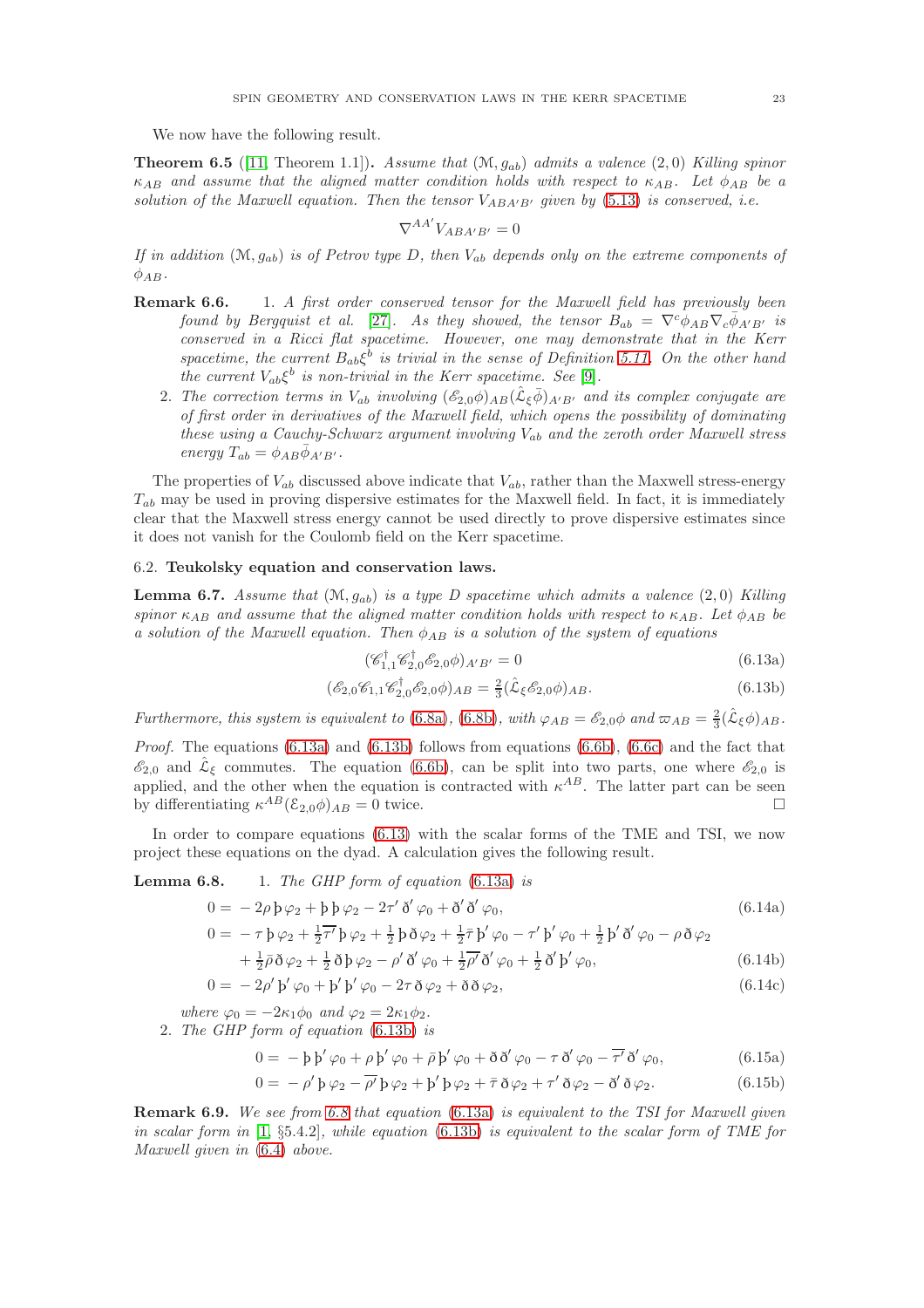#### 7. A Morawetz estimate for the Maxwell field on Schwarzschild

<span id="page-23-0"></span>As discussed in section [4.1,](#page-12-2) one may construct a suitable function of the conserved quantities for null geodesics in the Kerr spacetime which is monotone along the geodesic flow. This function may be viewed as arising from a generalized vector field on phase space. The monotonicity property implies, as discussed there, that non-trapped null geodesics disperse, in the sense that they leave any stationary region in the Kerr space time. As mentioned in section [4.1,](#page-12-2) in view of the geometric optics approximation for the wave equation, such a monotonicity property for null geodesics reflects the tendency for waves in the Kerr spacetime to disperse.

At the level of the wave equation, the analogue of the just mentioned monotonicity estimate is called the Morawetz estimate. For the wave equation  $\nabla^a \nabla_a \psi = 0$ , a Morawetz estimate provides a current  $J_a$  defined in terms of  $\psi$  and some of its derivatives, with the property that  $\nabla^a J_a$ has suitable positivity properties, and that the flux of  $J_a$  can be controlled by a suitable energy defined in terms of the field.

Let  $\psi$  be a solution of the wave equation  $\nabla^a \nabla_a \psi = 0$ . The stress-energy tensor  $T_{ab}$  for  $\psi$  is

$$
T_{ab} = \nabla_{(a} \psi \nabla_{b)} \bar{\psi} - \frac{1}{2} \nabla^c \psi \nabla_c \bar{\psi} g_{ab}
$$

Define the current  $J_a$  by

$$
J_a = T_{ab}A^b + \frac{1}{2}q(\bar{\psi}\nabla_a\psi + \psi\nabla_a\bar{\psi}) - \frac{1}{2}\nabla_a q\psi\bar{\psi}.
$$

We have

<span id="page-23-2"></span>
$$
\nabla^a J_a = T_{ab} \nabla^{(a} A^{b)} + q \nabla^c \psi \nabla_c \bar{\psi} - \frac{1}{2} (\nabla^c \nabla_c q) \psi \bar{\psi}.
$$
 (7.1)

We now specialize to Minkowski space, with the line element  $g_{ab}dx^a dx^b = dt^2 - dr^2 - d\theta^2$  $r^2 \sin^2 \theta d\phi^2$ . Let

$$
E(\tau) = \int_{\{t=\tau\}} T_{tt} d^3x
$$

be the energy of the field at time  $\tau$ , where  $T_{tt}$  is the energy density. The energy is conserved, so that  $E(t)$  is independent of t.

Setting  $A^a = r(\partial_r)^a$ , we have

$$
\nabla^{(a} A^{b)} = g^{ab} - (\partial_t)^a (\partial_t)^b. \tag{7.2}
$$

With  $q = 1$ , we get

<span id="page-23-1"></span>
$$
\nabla^a J_a = -T_{tt}.
$$

With the above choices, the bulk term  $\nabla^a J_a$  has a sign. This method can be used to prove dispersion for solutions of the wave equation. In particular, by introducing suitable cutoffs, one finds that for any  $R_0 > 0$ , there is a constant C, so that

$$
\int_{t_0}^{t_1} \int_{|r| \le R_0} T_{tt} d^3x dt \le C(E(t_0) + E(t_1)) \le 2CE(t_0),\tag{7.3}
$$

see [\[64\]](#page-28-34). The local energy,  $\int_{|r| \le R_0} T_{tt} d^3x$ , is a function of time. By [\(7.3\)](#page-23-1) it is integrable in t, and hence it must decay to zero as  $t \to \infty$ , at least sequentially. This shows that the field disperses. Estimates of this type are called Morawetz or integrated local energy decay estimates.

For the Maxwell field on Minkowski space, we have

$$
T_{ab} = \phi_{AB} \bar{\phi}_{A'B'}
$$

with  $T^a{}_a = 0$ . Setting  $J_a = T_{ab}A^b$ , with  $A^a = r(\partial_r)^a$  we have

$$
\nabla^a J_a = -T_{tt}
$$

which again gives local energy decay for the Maxwell field on Minkowski space.

For the wave equation on Schwarzschild we can choose

$$
A^{a} = \frac{(r - 3M)(r - 2M)}{3r^{2}} (\partial_{r})^{a},
$$
\n(7.4a)

$$
q = \frac{6M^2 - 7Mr + 2r^2}{6r^3}.
$$
\n(7.4b)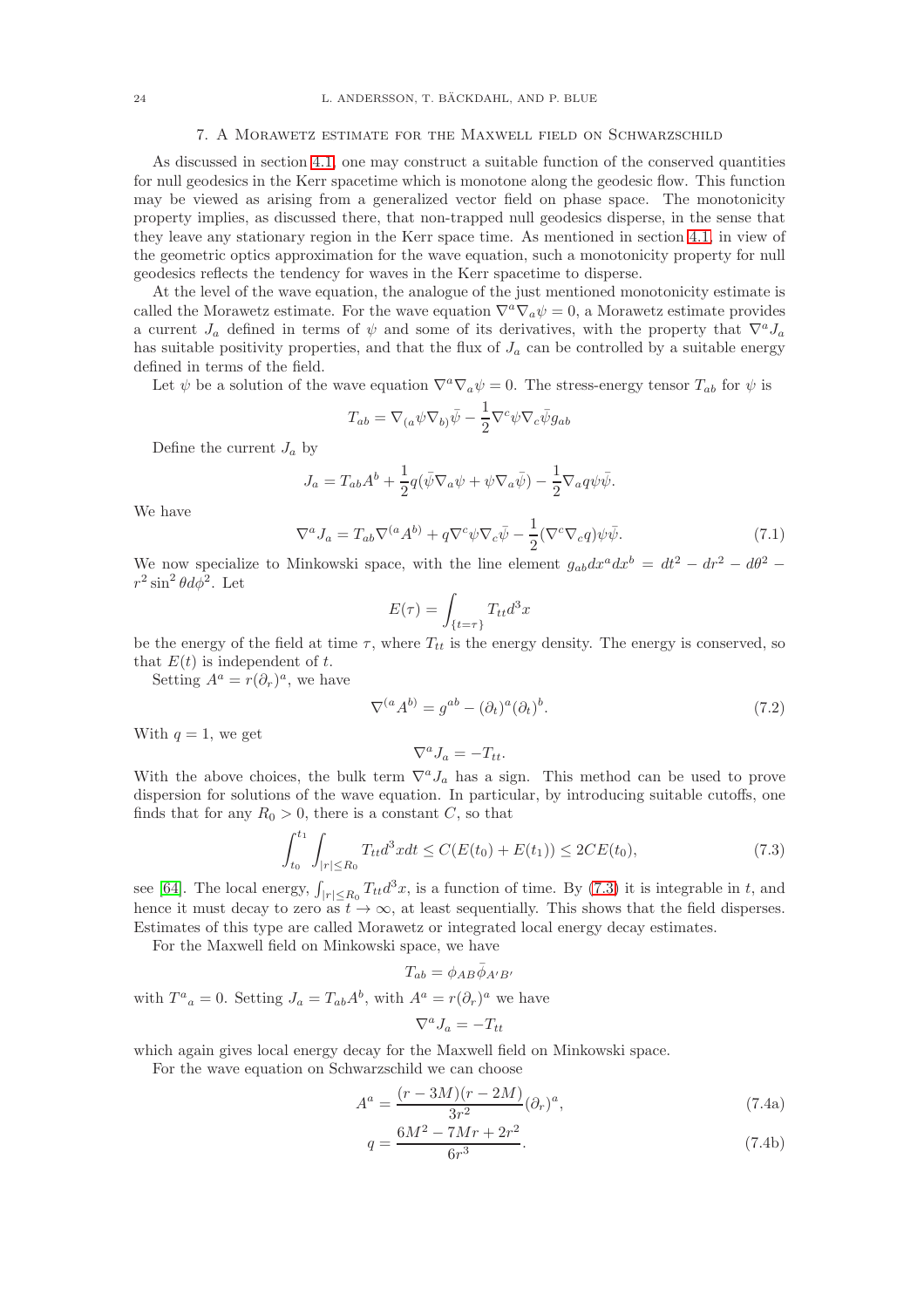This gives

$$
-\nabla^{(a}A^{b)} = -\frac{M g^{ab}(r - 3M)}{3r^3} + \frac{M(r - 2M)^2 (\partial_r)^a (\partial_r)^b}{r^4} + \frac{(r - 3M)^2 ((\partial_\theta)^a (\partial_\theta)^b + \csc^2 \theta (\partial_\phi)^a (\partial_\phi)^b)}{3r^5},
$$
\n
$$
-\nabla_a J^a = \frac{M |\partial_r \psi|^2 (r - 2M)^2}{4} + \frac{(|\partial_\theta \psi|^2 + |\partial_\phi \psi|^2 \csc^2 \theta)(r - 3M)^2}{r^5}
$$
\n(7.5a)

<span id="page-24-1"></span><span id="page-24-0"></span>
$$
r^{a} = \frac{\frac{1}{r^{4}}\left(\frac{1}{r^{4}} + \frac{1}{r^{4}}\right) + \frac{1}{r^{4}} + \frac{1}{r^{4}}}{3r^{5}} + \frac{M|\psi|^{2}(54M^{2} - 46Mr + 9r^{2})}{6r^{6}}.
$$
\n(7.5b)

Here,  $A^a$  was chosen so that the last two terms [\(7.5a\)](#page-24-0) have good signs. The form of q given here was chosen to eliminate the  $|\partial_t \psi|^2$  term in [\(7.5b\)](#page-24-1). The first terms in (7.5b) are clearly non-negative, while the last is of lower-order and can be estimated using a Hardy estimate [\[14\]](#page-27-3). The effect of trapping in Schwarzschild at  $r = 3M$  is manifested in the fact that the angular derivative term vanishes at  $r = 3M$ .

In the case of the wave equation on Kerr, the above argument using a classical vector field cannot work due to the complicated structure of the trapping. However, making use of higherorder currents constructed using second order symmetry operators for the wave equation, and a generalized Morawetz vector field analogous to the vector field  $A<sup>a</sup>$  as discussed in section [4.1.](#page-12-2) This approach has been carried out in detail in [\[14\]](#page-27-3).

If we apply the same idea for the Maxwell field on Schwarzschild, there is no reason to expect that local energy decay should hold, in view of the fact that the Coulomb solution is a timeindependent solution of the Maxwell equation which does not disperse. In fact, with

<span id="page-24-2"></span>
$$
A^{a} = \mathcal{F}(r)\left(1 - \frac{2M}{r}\right)(\partial_{r})^{a},\tag{7.6}
$$

$$
-\phi^{AB}\bar{\phi}^{A'B'}(\mathcal{I}_{1,1}P)_{ABA'B'} = (|\phi_{00}|^2 + |\phi_{11}|^2)\frac{(r-2M)}{2r}\mathcal{F}'(r)
$$

$$
-\frac{|\phi_{01}|^2(r(r-2M)\mathcal{F}'(r) - 2\mathcal{F}(r)(r-3M))}{r^2}.
$$
(7.7)

If  $\mathcal{F}'$  is chosen to be positive, then the coefficient of the extreme components in  $(7.7)$  is positive. However, at  $r = 3M$ , the coefficient of the middle component is necessarily of the opposite sign. It is possible to show that no choice of  $\mathcal F$  will give positive coefficients for all components in [\(7.7\)](#page-24-2).

The dominant energy condition, that  $T_{ab}V^aW^b \ge 0$  for all causal vectors  $V^a$ ,  $W^a$  is a common and important condition on stress energy tensors. In Riemannian geometry, a natural condition on a symmetric 2-tensor  $T_{ab}$  would be non-negativity, i.e. the condition that for all  $X^a$ , one has  $T_{ab}X^aX^b \geq 0.$ 

However, in order to prove dispersive estimates for null geodesics and the wave equation, the dominant energy condition on its own is not sufficient and non-negativity cannot be expected for stress energy tensors. Instead, a useful condition to consider is non-negativity modulo trace terms, i.e. the condition that for every  $X^a$  there is a q such that  $T_{ab}X^aX^b + qT^a{}_a \geq 0$ . For null geodesics and the wave equation, the tensors  $\dot{\gamma}_a \dot{\gamma}_b$  and  $\nabla_a u \nabla_b u = T_{ab} + T^{\gamma}{}_{\gamma} g_{ab}$  are both non-negative, so  $\dot{\gamma}_a \dot{\gamma}_b$  and  $T_{ab}$  are non-negative modulo trace terms.

From equation [\(7.5a\)](#page-24-0), we see that  $-\nabla^{(a}A^{b)}$  is of the form  $f_1g^{ab} + f_2\partial^a_r\partial^b_r + f_3\partial^a_\theta\partial^b_\theta + f_4\partial^a_\phi\partial^b_\phi$ where  $f_2$ ,  $f_3$  and  $f_4$  are non-negative functions. That is  $-\nabla^{\left(a}A^{b\right)}$  is a sum of a multiple of the metric plus a sum of terms of the form of a non-negative coefficient times a vector tensored with itself. Thus, from the non-negativity modulo trace terms, for null geodesics and the wave equation respectively, there are functions q such that  $\dot{\gamma}_a \dot{\gamma}_b \nabla^a A^b = \dot{\gamma}_a \dot{\gamma}_b \nabla^a A^b + q g^{ab} \dot{\gamma}_a \dot{\gamma}_b \leq 0$  and  $T_{ab}\nabla^a A^b + qT^a{}_a \leq 0$ . For null geodesics, since  $g^{ab}\dot{\gamma}_a\dot{\gamma}_b = 0$ , the q term can be ignored. For the wave equation, one can use the terms involving q in equations [\(7.1\)](#page-23-2), to cancel the  $T^a{}_a$  term in  $\nabla^a J_a$ . For the wave equation, this gives non-negativity for the first-order terms in  $-\nabla^a J_a$ , and one can then hope to use a Hardy estimate to control the zeroth order terms.

If we now consider the Maxwell equation, we have the fact that the Maxwell stress energy tensor is traceless,  $T^a{}_a = 0$  and does not satisfy the non-negativity condition. Therefore it also does not satisfy the condition of non-negativity modulo trace. This appears to be the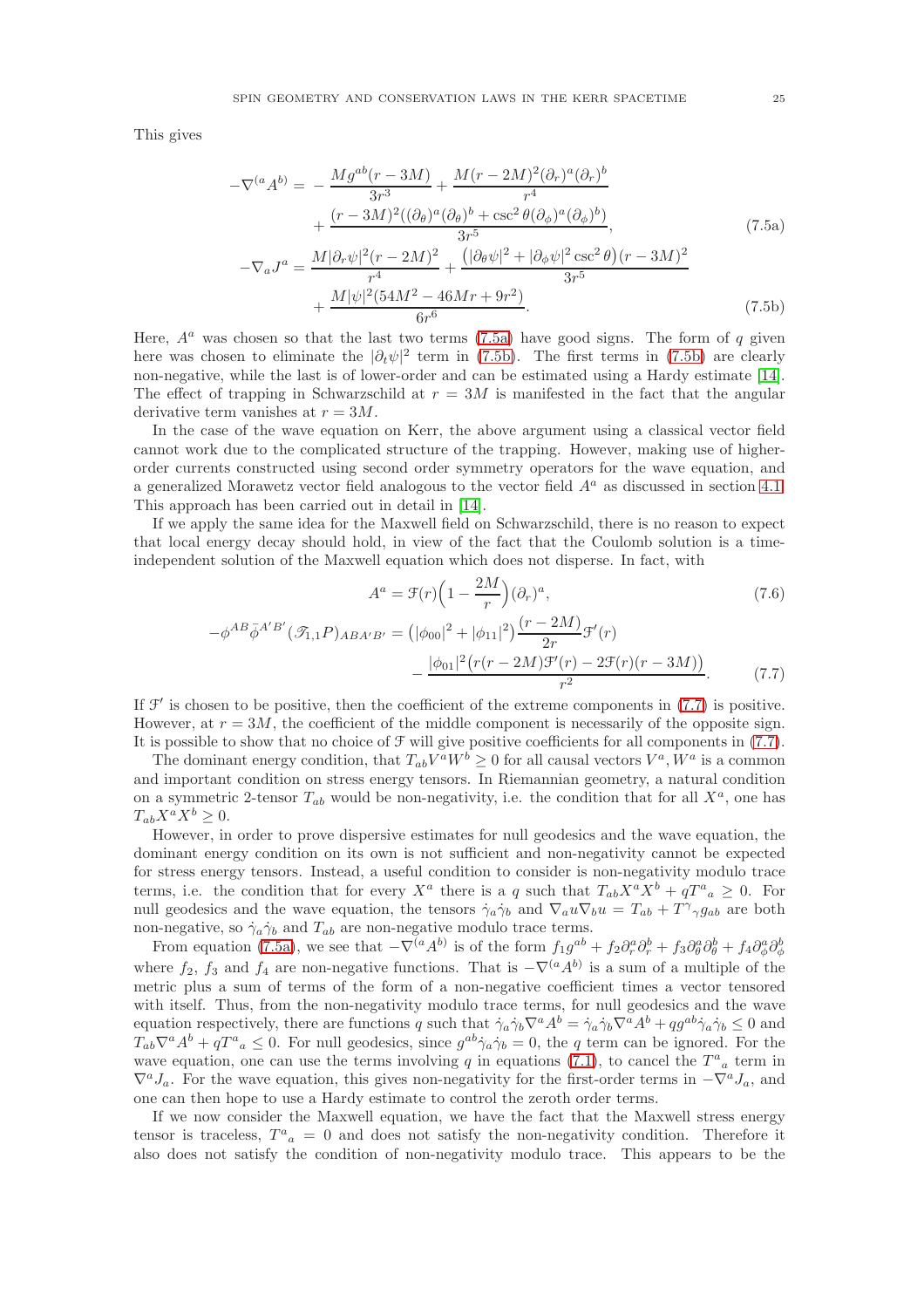fundamental underlying obstruction to proving a Morawetz estimate using  $T_{ab}$ . This can be seen as a manifestation of the fact that the Coloumb solution does not disperse.

Attempts to overcome this problem were a major motivating factor in our efforts to understand conserved currents and tensors for the Maxwell equation, other than the ones derived from  $T_{ab}$ . As we shall see, an important observation is that the tensor

$$
U_{AA'BB'} = \frac{1}{2} \eta_{AB'} \bar{\eta}_{A'B} + \frac{1}{2} \eta_{BA'} \bar{\eta}_{B'A}
$$

which is the leading order part of the higher-order conserved tensor  $V_{ab}$  satisfies the non-negativity modulo trace terms condition.

7.1. Morawetz for Maxwell using  $V_{ab}$ . In this section we shall apply the first order stress energy tensor  $V_{ab}$  given in [\(5.13\)](#page-19-1) to construct a Morawetz estimate for the Maxwell field on the Schwarzschild spacetime. In order to do this, we shall use a radial Morawetz vector field  $A^{AA'}$ as explained above for the wave equation, together with lower-order correction terms with a scalar field q analogous to the one used there. However, due to the cross terms in  $V_{ab}$  involving  $(\mathscr{E}_{2,0}\phi)_{AB}\mathcal{L}_{\xi}\overline{\phi}_{A'B'}$  and its complex conjugate, additional correction terms are needed. These are given below and involve the vector field  $B^{AA'}$  and the scalar function s.

Define

$$
J^{AA'} = A^{BB'}V^A{}_B{}^{A'}{}_{B'}
$$
  
+  $\frac{1}{2}q\bar{\eta}^{A'}{}_B(\mathscr{E}_{2,0}\phi)^{AB} + \frac{1}{2}q\eta^A{}_B{}_{\prime}(\bar{\mathscr{E}}_{0,2}\bar{\phi})^{A'B'} + \frac{1}{2}(\mathscr{E}_{2,0}\phi)^{AB}(\bar{\mathscr{E}}_{0,2}\bar{\phi})^{A'B'}(\mathscr{T}_{0,0}q)_{BB'}+ B_{BB'}(\mathscr{E}_{2,0}\phi)^{AB}(\bar{\mathscr{E}}_{0,2}\bar{\phi})^{A'B'} + sW\xi^{AA'},$  (7.8a)

where

$$
W = ((\mathscr{E}_{2,0}\phi)_{AC}(\bar{\mathscr{E}}_{0,2}\bar{\phi})_{A'B'}\kappa_B{}^C + (\mathscr{E}_{2,0}\phi)_{AB}(\bar{\mathscr{E}}_{0,2}\bar{\phi})_{A'C'}\bar{\kappa}_{B'}{}^{C'})\xi^{AA'}\xi^{BB'}.
$$
 (7.8b)

From this, we get

$$
\xi^{AA'}(\mathcal{I}_{0,0}W)_{AA'} = O_{ABA'B'}(\bar{\mathcal{E}}_{0,2}\bar{\phi})^{A'B'}\Xi^{AB} + \overline{O}_{A'B'AB}(\mathcal{E}_{2,0}\phi)^{AB}\overline{\Xi}^{A'B'},\tag{7.9}
$$

where

$$
\Xi_{AB} = \frac{1}{2} \mathcal{L}_{\xi} \phi_{AB} - \frac{\mathcal{L}_{\xi} \phi^{CD} \kappa_{AC} \kappa_{BD}}{(\kappa_{AB} \kappa^{AB})},\tag{7.10a}
$$

$$
O_{AB}{}^{A'B'} = (\kappa_{AB} \kappa^{AB}) \xi_{(A}{}^{(A'} \xi_{B)}{}^{B')} + 2 \kappa_A{}^C \bar{\kappa}^{A'} {}_{C'} \xi_{(B}{}^{(B'} \xi_{C)}{}^{C')}.
$$
(7.10b)

We remark that  $\Xi_{AB}$  contains only the extreme components of  $\mathcal{L}_{\xi}\phi_{AB}$  and has vanishing middle component. The divergence of the current,  $\nabla^a J_a = \mathscr{D}_{1,1}J$ , is given by

$$
-(\mathcal{D}_{1,1}J) = -V^{ABA'B'}(\mathcal{F}_{1,1}A)_{ABA'B'} + \frac{1}{4}\eta^{BB'}\bar{\eta}_{B'B}(\mathcal{D}_{1,1}A) - q\eta^{BB'}\bar{\eta}_{B'B} - B^{BB'}\bar{\eta}_{B'}A(\mathcal{E}_{2,0}\phi)_{BA} - B^{BB'}\eta_{B}A'(\bar{\mathcal{E}}_{0,2}\bar{\phi})_{B'A'} - s\xi^{BB'}(\mathcal{F}_{0,0}W)_{BB'} - (\mathcal{E}_{2,0}\phi)^{BA}(\bar{\mathcal{E}}_{0,2}\bar{\phi})^{B'A'}(\mathcal{F}_{1,1}B)_{BAB'A'} - \frac{1}{2}(\mathcal{E}_{2,0}\phi)^{BA}(\bar{\mathcal{E}}_{0,2}\bar{\phi})^{B'A'}(\mathcal{F}_{1,1}\mathcal{F}_{0,0}q)_{BAB'A'} - W\xi^{BB'}(\mathcal{F}_{0,0}s)_{BB'}.
$$
\n(7.11)

The fields  $A^{AA'}$ ,  $B^{AA'}$ , q and s can then be engineered to obtain a sign for the integrated divergence of  $J^{AA'}$ . The fields  $A^{AA'}$  and q are chosen so that the terms involving  $A^{AA'}$ , q give a non-negative quadratic form in  $\eta_{AA'}$ . Terms analogous to those generated by the cross terms in  $V_{ab}$  of the form  $(\mathscr{E}_{2,0}\phi)_{AB}\mathcal{L}_{\xi}\bar{\phi}_{A'B'}$  are not present in the case of the wave equation. These are controlled using the scalar s. Here it is important to note that the terms involve  $\Xi_{AB}$  can be related to those involving  $\mathcal{L}_{\xi}\phi_{AB}$  using the identity

$$
\mathcal{L}_{\xi}\phi_{AB} = \frac{\eta^{CA'}\kappa_{AB}\xi_{CA'}}{\left(\kappa_{AB}\kappa^{AB}\right)} + \Xi_{AB}.
$$

This is related to the fact that the middle component of  $\mathcal{L}_{\xi}\phi_{AB}$  can be written in terms of  $\eta_{AA'}$ , cf. [\(6.6d\)](#page-21-0). The vector  $B^{AA'}$  together with a subsequent modification of q allows us to write a quadratic form not in  $\eta_{AA'}$ , but in  $\eta_{AA'}$  plus lower-order terms. This allows us to modify the remaining term quadratic in  $(\mathscr{E}_{2,0}\phi)_{AB}$  so it can be estimated with a Hardy estimate on the sphere.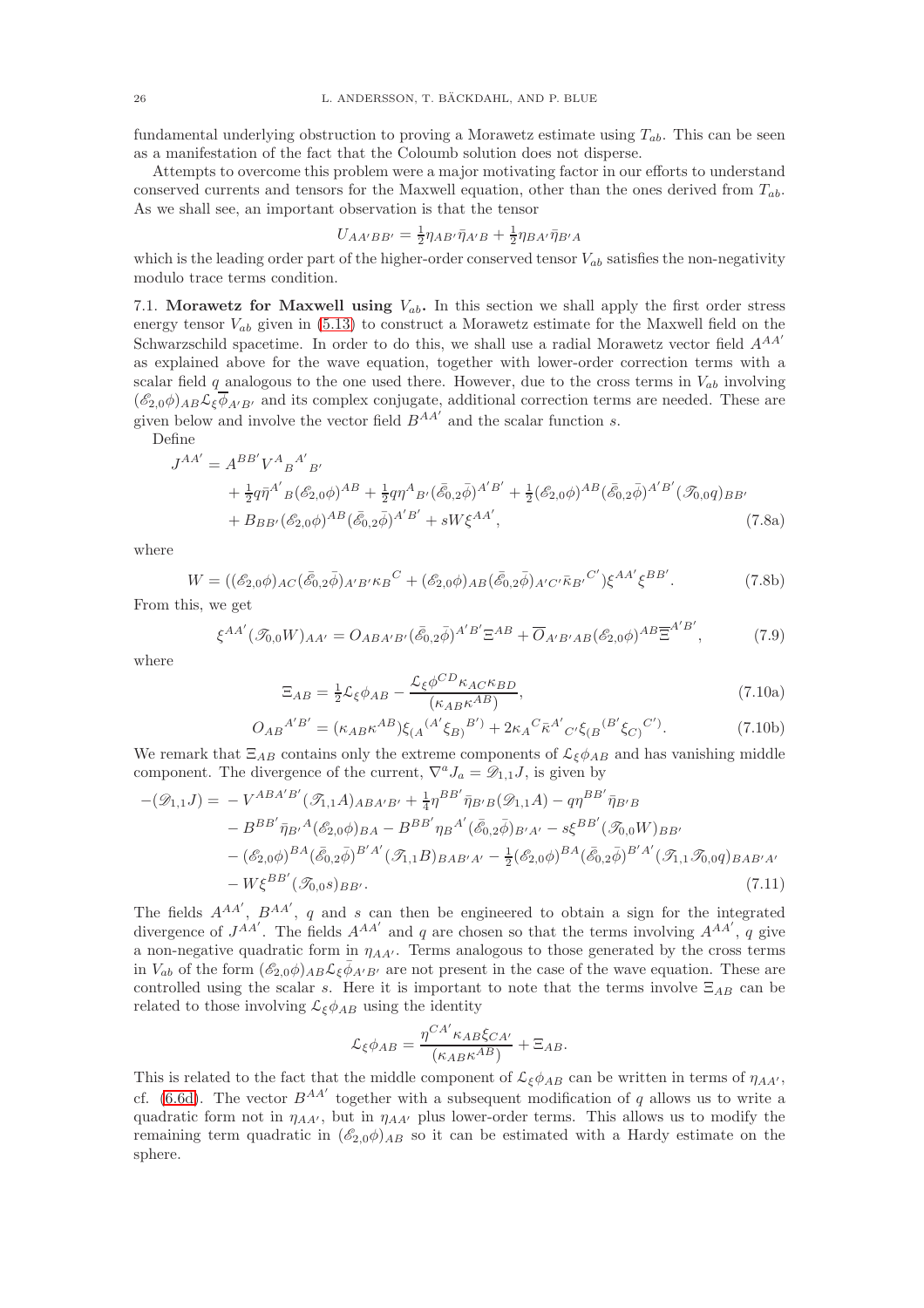Recall that the Schwarzschild metric is the Kerr metric with  $a = 0$ . Choosing the principal tetrad in Schwarzschild given by specializing  $(4.2)$  to  $a = 0$ , gives in a standard manner an orthonormal frame,

$$
T^{AA'} \equiv \frac{1}{\sqrt{2}} (o^A \bar{o}^{A'} + \iota^A \bar{\iota}^{A'}), \qquad X^{AA'} \equiv \frac{1}{\sqrt{2}} (\bar{o}^{A'} \iota^A + \sigma^A \bar{\iota}^{A'}),
$$
  
\n
$$
Y^{AA'} \equiv \frac{i}{\sqrt{2}} (-\bar{o}^{A'} \iota^A + \sigma^A \bar{\iota}^{A'}), \qquad Z^{AA'} \equiv \frac{1}{\sqrt{2}} (\sigma^A \bar{o}^{A'} - \iota^A \bar{\iota}^{A'}).
$$

Choosing the vector fields  $A^{AA'}$ ,  $B^{AA'}$  to be radial vector fields, with radial coefficients, and the scalars  $q, s$  as radial functions, where s is in addition chosen to eliminate cross terms involving  $\mathcal{L}_{\xi}\phi_{AB}\overline{\Xi}_{A'B'}$ , the divergence  $\mathscr{D}_{1,1}J$  can be written in the form

<span id="page-26-6"></span><span id="page-26-5"></span>
$$
-(\mathcal{D}_{1,1}J) = \zeta |T^{AA'} \eta_{AA'}|^2 + \zeta |Z^{AA'} \eta_{AA'}|^2 + E[\eta_{AA'} + \beta Z^C{}_{A'}(\mathcal{E}_{2,0}\phi)_{AC}] + \zeta T^{AA'}T^{BB'}(\mathcal{E}_{2,0}\phi)_{AB}(\bar{\mathcal{E}}_{0,2}\bar{\phi})_{A'B'},
$$
(7.12)

where  $\zeta$ ,  $\beta$  and  $\zeta$  are radial functions completely determined  $A^{AA'}$ ,  $B^{AA'}$ ,  $q$ , and where E is a quadratic expression in its argument of the form

$$
E[\nu_{AA'}] = \mathscr{A} \nu^{AA'} \bar{\nu}^{B'B} T_{(A|A'|} T_{B)B'} + \mathscr{B} \nu^{AA'} \bar{\nu}^{B'B} Z_{(A|A'|} Z_{B)B'} + \mathscr{C} \nu^{AA'} \bar{\nu}_{A'A},\tag{7.13}
$$

where the coefficients depend on the choice of  $A^{AA'}$ ,  $B^{AA'}$ , q. We note that the first two terms in [\(7.12\)](#page-26-5) are non-negative provided  $\zeta$  is non-negative. Further, it is possible to arrange that E given by  $(7.13)$  is non-negative, at the same time as  $\zeta$  is non-negative.

In Schwarzschild, the vector  $T^{AA'}$  is timelike outside the horizon, and hence due to the fact that the tensor  $(\mathscr{E}_{2,0}\phi)_{AB}(\bar{\mathscr{E}}_{0,2}\bar{\phi})_{A'B'}$  has the dominant energy condition, the expression  $T^{AA'}T^{BB'}(\mathscr{E}_{2,0}\phi)_{AB}(\overline{\mathscr{E}}_{0,2}\overline{\phi})_{A'B'}$  is positive outside the horizon. However, it is not possible to choose the coefficient function  $\varsigma$  to be non-negative everywhere. In order to overcome this obstacle, we use a Hardy estimate on the sphere of radius  $r$ ,

$$
\int_{S_r} |T^{AA'} \eta_{AA'}|^2 + |Z^{AA'} \eta_{AA'}|^2 d\mu_{S_r} \ge \frac{2}{r^2} \int_{S_r} T^{AA'} T^{BB'} (\mathscr{E}_{2,0} \phi)_{AB} (\bar{\mathscr{E}}_{0,2} \bar{\phi})_{A'B'} d\mu_{S_r}.
$$
 (7.14)

This estimate, together with the positivity of the first two terms in [\(7.12\)](#page-26-5) allows us to to compensate for the negative part in the last term, after integration.

Putting these ideas together, it is possible to prove a Morawetz estimate for the Maxwell equation on the Schwarzschild spacetime. In the paper [\[13\]](#page-27-30) we give a complete proof of a Morawetz estimate using a slight modification of  $V_{ab}$  which is not conserved, but which simpler and still gives a conserved energy current in the Schwarzschild case.

If we consider the Maxwell field on the Kerr spacetime, the approach based on  $V_{ab}$  outlined above generalizes. However, as in the case of the wave equation on Kerr, one is faced with difficulties caused by the complicated trapping. As for the wave equation, one expects that higher-order currents constructed using the second order symmetry operators for the Maxwell field discussed in this paper, cf. [\[12\]](#page-27-8), can be applied along the lines of [\[14\]](#page-27-3) to prove a Morawetz estimate for the Maxwell field also in this case, see [\[10\]](#page-27-31).

Acknowledgements. We are grateful to Steffen Aksteiner and Walter Simon for discussions and helpful remarks. L.A. thanks the Mathematical Sciences Center, Tsinghua University, Beijing, for hospitality during part of this work. T.B. and P.B. acknowledges support from grant EP/J011142/1 from the Engineering and Physical Sciences Research Council. L.A. acknowledges support from the Knut and Alice Wallenberg foundation.

#### <span id="page-26-0"></span>**REFERENCES**

- <span id="page-26-4"></span>[1] S. Aksteiner. Geometry and analysis in black hole spacetimes. PhD thesis, Gottfried Wilhelm Leibniz Universität Hannover, 2014.
- <span id="page-26-3"></span>[2] S. Aksteiner and L. Andersson. Linearized gravity and gauge conditions. Classical and Quantum Gravity, 28(6):065001, Mar. 2011. [arXiv.org:1009.5647.](http://www.arxiv.org/abs/1009.5647)
- <span id="page-26-2"></span>[3] S. Aksteiner and L. Andersson. Charges for linearized gravity. Classical and Quantum Gravity, 30(15):155016, Aug. 2013. [arXiv.org:1301.2674.](http://www.arxiv.org/abs/1301.2674)
- <span id="page-26-1"></span>[4] S. Alexakis, A. D. Ionescu, and S. Klainerman. Rigidity of stationary black holes with small angular momentum on the horizon. Duke Math. J., 163(14):2603–2615, 2014. [arXiv.org:1304.0487.](http://www.arxiv.org/abs/1304.0487)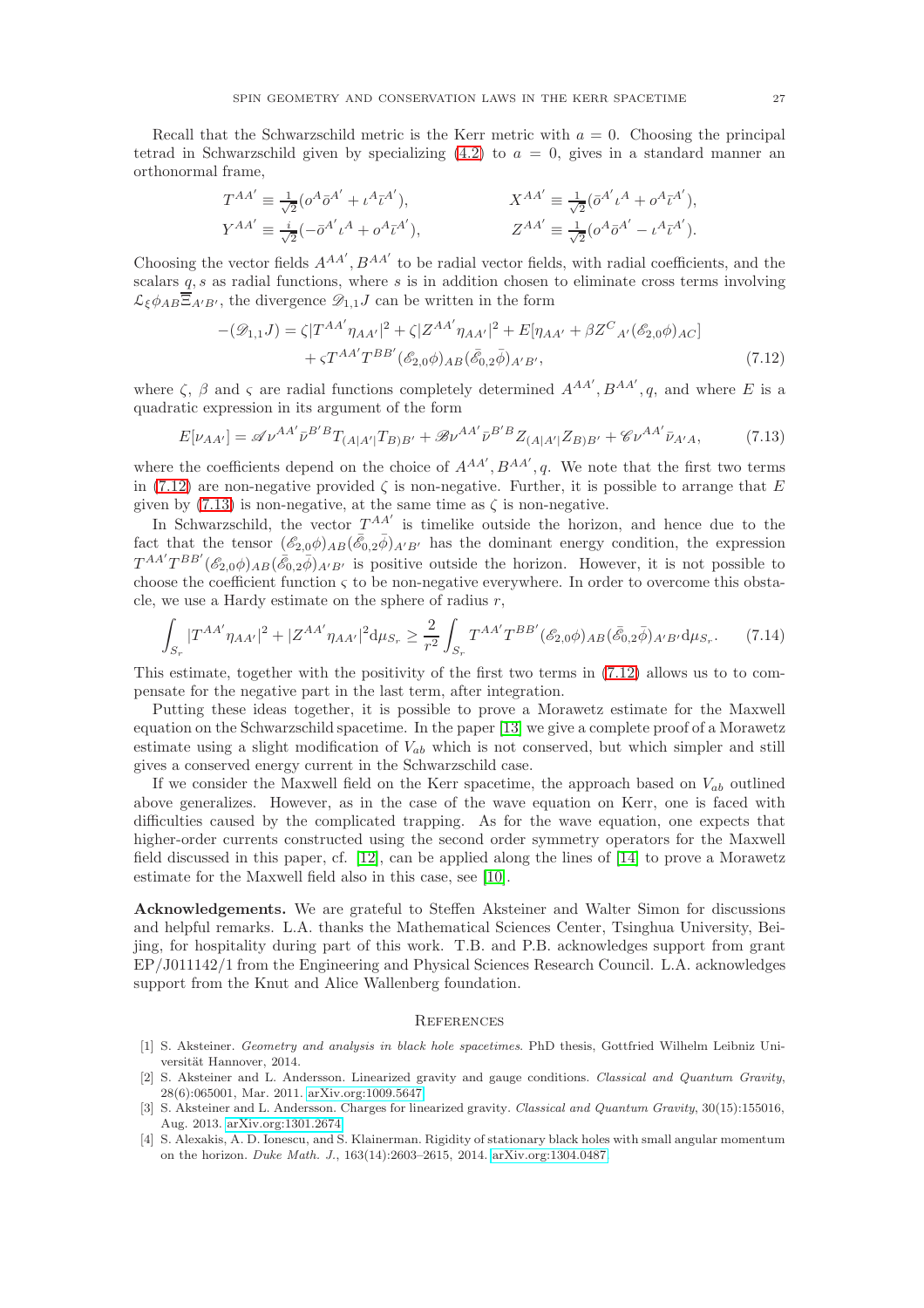- <span id="page-27-23"></span>[5] S. C. Anco and J. Pohjanpelto. Classification of local conservation laws of Maxwell's equations. Acta Appl. Math., 69(3):285–327, 2001.
- <span id="page-27-22"></span>[6] S. C. Anco and J. Pohjanpelto. Conserved currents of massless fields of spin  $s \geq \frac{1}{2}$ . R. Soc. Lond. Proc. Ser. A Math. Phys. Eng. Sci., 459(2033):1215–1239, 2003.
- <span id="page-27-21"></span>[7] S. C. Anco and J. Pohjanpelto. Symmetries and currents of massless neutrino fields, electromagnetic and graviton fields. In Symmetry in physics, volume 34 of CRM Proc. Lecture Notes, pages 1–12. Amer. Math. Soc., Providence, RI, 2004. math-ph/0306072.
- <span id="page-27-24"></span>[8] S. C. Anco and D. The. Symmetries, conservation laws, and cohomology of Maxwell's equations using potentials. Acta Appl. Math., 89(1-3):1–52 (2006), 2005.
- <span id="page-27-31"></span><span id="page-27-11"></span>[9] L. Andersson, T. Bäckdahl, and P. Blue. Conserved currents. In preparation.
- [10] L. Andersson, T. Bäckdahl, and P. Blue. Decay estimates for the Maxwell field on the Kerr spacetime. In preparation.
- <span id="page-27-12"></span>[11] L. Andersson, T. Bäckdahl, and P. Blue. A new tensorial conservation law for Maxwell fields on the Kerr background. 2014. [arXiv.org:1412.2960.](http://www.arxiv.org/abs/1412.2960)
- <span id="page-27-8"></span>[12] L. Andersson, T. Bäckdahl, and P. Blue. Second order symmetry operators. Classical and Quantum Gravity, 31(13):135015, July 2014. [arXiv.org:1402.6252.](http://www.arxiv.org/abs/1402.6252)
- <span id="page-27-30"></span>[13] L. Andersson, T. Bäckdahl, and P. Blue. Decay of solutions to the Maxwell equation on the Schwarzschild background. Jan. 2015. [arXiv.org:1501.04641.](http://www.arxiv.org/abs/1501.04641)
- <span id="page-27-3"></span>[14] L. Andersson and P. Blue. Hidden symmetries and decay for the wave equation on the Kerr spacetime. Aug. 2009. [arXiv.org:0908.2265.](http://www.arxiv.org/abs/0908.2265)
- <span id="page-27-4"></span>[15] L. Andersson and P. Blue. Uniform energy bound and asymptotics for the Maxwell field on a slowly rotating Kerr black hole exterior. Oct. 2013. [arXiv.org:1310.2664.](http://www.arxiv.org/abs/1310.2664)
- <span id="page-27-15"></span><span id="page-27-7"></span>[16] T. Bäckdahl. SymManipulator, 2011-2014. [http://www.xact.es/SymManipulator.](http://www.xact.es/SymManipulator)
- [17] T. Bäckdahl and J. A. V. Kroon. Constructing "non-Kerrness" on compact domains. Journal of Mathematical Physics, 53(4):042503, Apr. 2012.
- <span id="page-27-16"></span>[18] T. Bäckdahl and J. A. Valiente Kroon. Geometric Invariant Measuring the Deviation from Kerr Data. Physical Review Letters, 104(23):231102, June 2010.
- <span id="page-27-14"></span>[19] T. Bäckdahl and J. A. Valiente Kroon. On the construction of a geometric invariant measuring the deviation from Kerr data. Ann. Henri Poincaré, 11(7):1225-1271, 2010.
- <span id="page-27-17"></span>[20] T. Bäckdahl and J. A. Valiente Kroon. The 'non-Kerrness' of domains of outer communication of black holes and exteriors of stars. Royal Society of London Proceedings Series A, 467:1701–1718, June 2011. [arXiv.org:1010.2421.](http://www.arxiv.org/abs/1010.2421)
- <span id="page-27-18"></span><span id="page-27-6"></span>[21] C. Bär. Real Killing spinors and holonomy. Comm. Math. Phys.,  $154(3):509-521$ , 1993.
- [22] R. A. Bartnik and P. T. Chrusciel. Boundary value problems for Dirac-type equations. J. Reine Angew. Math., 579:13–73, 2005. [arXiv.org:math/0307278.](http://www.arxiv.org/abs/math/0307278)
- <span id="page-27-5"></span>[23] C. Batista. Weyl tensor classification in four-dimensional manifolds of all signatures. General Relativity and Gravitation, 45:785–798, Apr. 2013. [arXiv.org:1204.5133.](http://www.arxiv.org/abs/1204.5133)
- <span id="page-27-19"></span>[24] R. Beig and P. T. Chrusciel. Killing vectors in asymptotically flat space-times. I. Asymptotically translational Killing vectors and the rigid positive energy theorem. Journal of Mathematical Physics, 37:1939–1961, Apr. 1996.
- <span id="page-27-20"></span>[25] R. Beig and N. Ó Murchadha. The Poincaré group as the symmetry group of canonical general relativity. Ann. Physics, 174(2):463–498, 1987.
- <span id="page-27-28"></span>[26] G. Bergqvist. Positivity of General Superenergy Tensors. Communications in Mathematical Physics, 207:467– 479, 1999.
- <span id="page-27-29"></span>[27] G. Bergqvist, I. Eriksson, and J. M. M. Senovilla. New electromagnetic conservation laws. Classical and Quantum Gravity, 20:2663–2668, July 2003. [arXiv.org:gr-qc/0303036.](http://www.arxiv.org/abs/gr-qc/0303036)
- <span id="page-27-25"></span>[28] D. Bini, C. Cherubini, R. T. Jantzen, and R. Ruffini. Teukolsky Master Equation —de Rham Wave Equation for the Gravitational and Electromagnetic Fields in Vacuum—. Progress of Theoretical Physics, 107:967–992, May 2002. [arXiv.org:gr-qc/0203069.](http://www.arxiv.org/abs/gr-qc/0203069)
- <span id="page-27-26"></span>[29] D. Bini, C. Cherubini, R. T. Jantzen, and R. Ruffini. De Rham Wave Equation for Tensor Valued p-forms. International Journal of Modern Physics D, 12:1363–1384, 2003.
- <span id="page-27-1"></span>[30] H. L. Bray. Proof of the Riemannian Penrose inequality using the positive mass theorem. J. Differential Geom., 59(2):177–267, 2001.
- <span id="page-27-13"></span>[31] H. Buchdahl. On the compatibility of relativistic wave equations for particles of higher spin in the presence of a gravitational field. Il Nuovo Cimento, 10(1):96–103, 1958.
- <span id="page-27-2"></span><span id="page-27-0"></span>[32] B. Carter. Global Structure of the Kerr Family of Gravitational Fields. Physical Review, 174:1559–1571, Oct. 1968.
- [33] S. Chandrasekhar. The mathematical theory of black holes, volume 69 of International Series of Monographs on Physics. The Clarendon Press, Oxford University Press, New York, 1992. Revised reprint of the 1983 original, Oxford Science Publications.
- <span id="page-27-9"></span>[34] D. Christodoulou. A mathematical theory of gravitational collapse. Comm. Math. Phys., 109(4):613–647, 1987.
- <span id="page-27-27"></span><span id="page-27-10"></span>[35] D. Christodoulou and S. Klainerman. The global nonlinear stability of the Minkowski space. 1993.
- [36] J. M. Cohen and L. S. Kegeles. Electromagnetic fields in curved spaces: A constructive procedure. Phys. Rev. D, 10:1070–1084, Aug. 1974.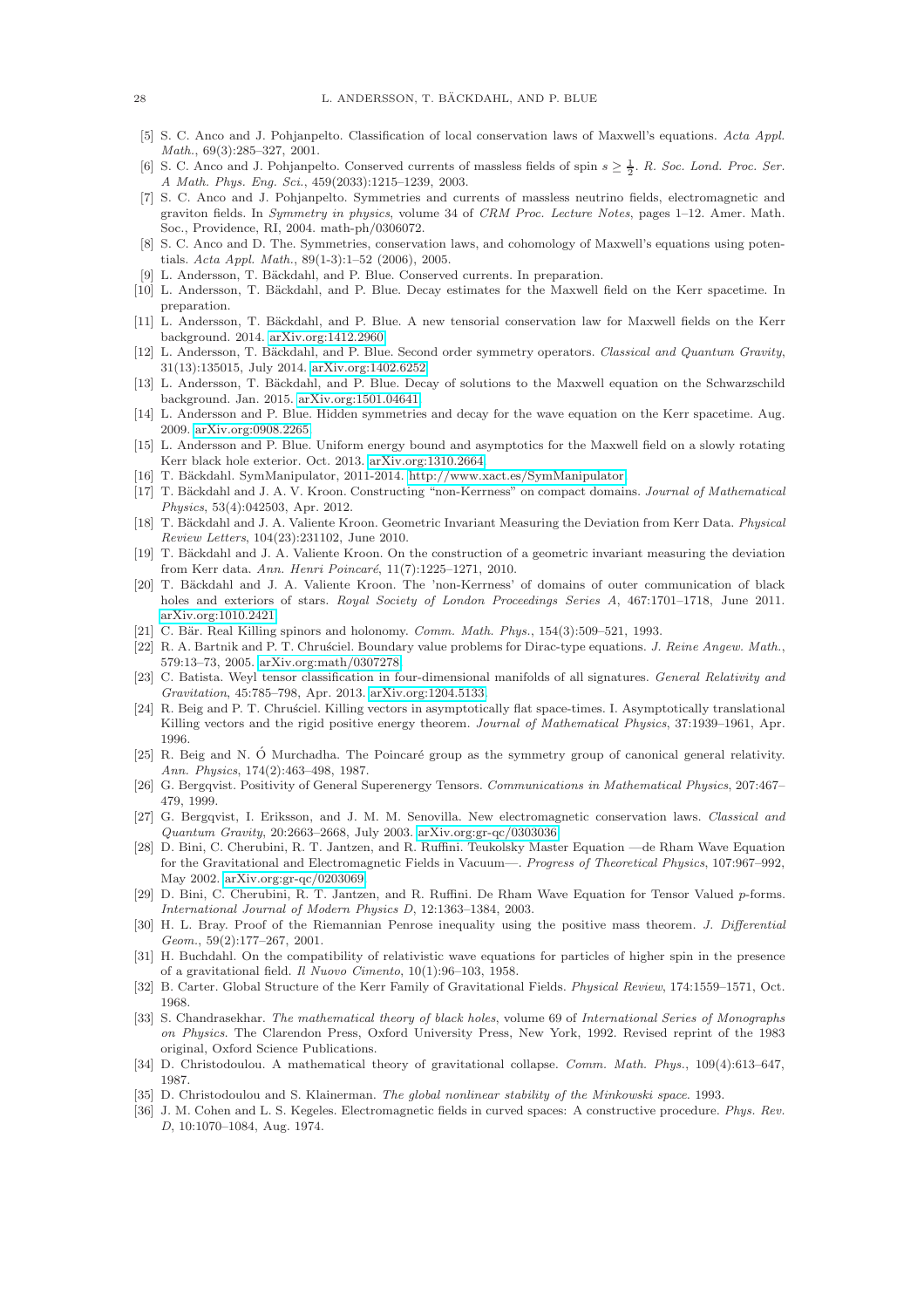- <span id="page-28-21"></span><span id="page-28-14"></span>[37] C. D. Collinson. On the Relationship between Killing Tensors and Killing-Yano Tensors. International Journal of Theoretical Physics, 15:311–314, May 1976.
- [38] M. Dafermos, I. Rodnianski, and Y. Shlapentokh-Rothman. Decay for solutions of the wave equation on Kerr exterior spacetimes III: The full subextremal case  $|a| \leq M$ . Feb. 2014. [arXiv.org:1402.7034.](http://www.arxiv.org/abs/1402.7034)
- <span id="page-28-12"></span>[39] X. Dai, X. Wang, and G. Wei. On the stability of Riemannian manifold with parallel spinors. Invent. Math., 161(1):151–176, 2005.
- <span id="page-28-19"></span>[40] S. B. Edgar, A. G.-P. Gómez-Lobo, and J. M. Martín-García. Petrov D vacuum spaces revisited: identities and invariant classification. Classical and Quantum Gravity, 26(10):105022, May 2009. [arXiv.org:0812.1232.](http://www.arxiv.org/abs/0812.1232)
- <span id="page-28-22"></span>[41] J. J. Ferrando and J. A. Sáez. On the invariant symmetries of the D-metrics. Journal of Mathematical Physics, 48(10):102504, Oct. 2007. [arXiv.org:0706.3301.](http://www.arxiv.org/abs/0706.3301)
- <span id="page-28-26"></span>[42] J. J. Ferrando and J. A. Sáez. An intrinsic characterization of the Kerr metric. Classical and Quantum Gravity, 26(7):075013, Apr. 2009. [arXiv.org:0812.3310.](http://www.arxiv.org/abs/0812.3310)
- <span id="page-28-9"></span>[43] F. Finster, N. Kamran, J. Smoller, and S.-T. Yau. Linear waves in the Kerr geometry: a mathematical voyage to black hole physics. Bull. Amer. Math. Soc. (N.S.), 46(4):635–659, 2009.
- <span id="page-28-5"></span>[44] F. Finster, N. Kamran, J. Smoller, and S.-T. Yau. A rigorous treatment of energy extraction from a rotating black hole. Comm. Math. Phys., 287(3):829–847, 2009.
- <span id="page-28-29"></span>[45] W. I. Fushchich and A. G. Nikitin. The complete sets of conservation laws for the electromagnetic field. J. Phys. A, 25(5):L231–L233, 1992.
- <span id="page-28-24"></span>[46] J. R. Gair, C. Li, and I. Mandel. Observable properties of orbits in exact bumpy spacetimes. Phys. Rev. D, 77(2):024035, Jan. 2008. [arXiv.org:0708.0628.](http://www.arxiv.org/abs/0708.0628)
- <span id="page-28-17"></span>[47] R. Geroch. Spinor structure of space-times in general relativity. II. Journal of Mathematical Physics, 11(1):343–348, 1970.
- <span id="page-28-23"></span>[48] R. Geroch, A. Held, and R. Penrose. A space-time calculus based on pairs of null directions. *Journal of* Mathematical Physics, 14:874–881, July 1973.
- <span id="page-28-11"></span><span id="page-28-8"></span>[49] S. Hacyan. Gravitational instantons in H-spaces. Physics Letters A, 75:23–24, Dec. 1979.
- [50] G. Huisken and T. Ilmanen. The inverse mean curvature flow and the Riemannian Penrose inequality. J. Differential Geom., 59(3):353–437, 2001.
- <span id="page-28-31"></span>[51] E. G. Kalnins, W. Miller, Jr., and G. C. Williams. Teukolsky-Starobinsky identities for arbitrary spin. Journal of Mathematical Physics, 30:2925–2929, Dec. 1989.
- <span id="page-28-10"></span>[52] A. Karlhede. LETTER TO THE EDITOR: Classification of Euclidean metrics. Classical and Quantum Gravity, 3:L1–L4, Jan. 1986.
- <span id="page-28-0"></span>[53] R. P. Kerr. Gravitational Field of a Spinning Mass as an Example of Algebraically Special Metrics. Physical Review Letters, 11:237–238, Sept. 1963.
- <span id="page-28-18"></span><span id="page-28-1"></span>[54] W. Killing. Über die grundlagen der geometrie. J. für den Reine und Angew. Mathematik, 109:121–186, 1892. [55] W. Kinnersley. Type D Vacuum Metrics. Journal of Mathematical Physics, 10:1195–1203, July 1969.
- <span id="page-28-20"></span>[56] J. Lewandowski. Twistor equation in a curved spacetime. Classical and Quantum Gravity, 8:L11–L17, Jan.
- <span id="page-28-15"></span>1991.
- [57] H. Lindblad and I. Rodnianski. Global Existence for the Einstein Vacuum Equations in Wave Coordinates. Communications in Mathematical Physics, 256:43–110, May 2005. [arXiv.org:math/0312479.](http://www.arxiv.org/abs/math/0312479)
- <span id="page-28-28"></span>[58] D. M. Lipkin. Existence of a new conservation law in electromagnetic theory. J. Mathematical Phys., 5:696– 700, 1964.
- <span id="page-28-32"></span>[59] C. O. Lousto and B. F. Whiting. Reconstruction of black hole metric perturbations from the Weyl curvature. Phys. Rev. D, 66(2):024026, July 2002.
- <span id="page-28-25"></span>[60] G. Lukes-Gerakopoulos, T. A. Apostolatos, and G. Contopoulos. Observable signature of a background deviating from the Kerr metric. Phys. Rev. D, 81(12):124005, June 2010. [arXiv.org:1003.3120.](http://www.arxiv.org/abs/1003.3120)
- <span id="page-28-13"></span><span id="page-28-6"></span>[61] M. Mars. Uniqueness properties of the Kerr metric. Classical and Quantum Gravity, 17:3353–3373, Aug. 2000. [62] J. M. Martín-García. xAct: Efficient tensor computer algebra for Mathematica, 2002-2014. [http://www.xact.es.](http://www.xact.es)
- <span id="page-28-27"></span>[63] J.-P. Michel, F. Radoux, and J. Šilhan. Second Order Symmetries of the Conformal Laplacian. SIGMA, 10:16, Feb. 2014. [arXiv.org:1308.1046.](http://www.arxiv.org/abs/1308.1046)
- <span id="page-28-34"></span>[64] C. S. Morawetz. Time decay for the nonlinear Klein-Gordon equations. Proc. Roy. Soc. Ser. A, 306:291–296, 1968.
- <span id="page-28-4"></span>[65] I. D. Novikov and V. P. Frolov. Physics of black holes. (Fizika chernykh dyr, Moscow, Izdatel'stvo Nauka, 1986, 328 p) Dordrecht, Netherlands, Kluwer Academic Publishers, 1989, 351 p. Translation. Previously cited in issue 19, p. 3128, Accession no. A87-44677., 1989.
- <span id="page-28-7"></span><span id="page-28-2"></span>[66] B. O'Neill. The geometry of Kerr black holes. A K Peters Ltd., Wellesley, MA, 1995.
- R. Penrose. Naked Singularities. In D. J. Hegyi, editor, Sixth Texas Symposium on Relativistic Astrophysics, volume 224 of Annals of the New York Academy of Sciences, page 125, 1973.
- <span id="page-28-16"></span>[68] R. Penrose and W. Rindler. Spinors and Space-time I & II. Cambridge Monographs on Mathematical Physics. Cambridge University Press, Cambridge, 1986.
- <span id="page-28-33"></span>[69] Z. Perjés and Á. Lukács. Canonical Quantization and Black Hole Perturbations. In J. Lukierski and D. Sorokin, editors, Fundamental Interactions and Twistor-Like Methods, volume 767 of American Institute of Physics Conference Series, pages 306–315, Apr. 2005.
- <span id="page-28-3"></span>[70] E. Poisson. A relativist's toolkit. Cambridge University Press, Cambridge, 2004. The mathematics of black-hole mechanics.
- <span id="page-28-30"></span>[71] M. P. Ryan. Teukolsky equation and Penrose wave equation. Phys. Rev. D, 10:1736–1740, Sept. 1974.